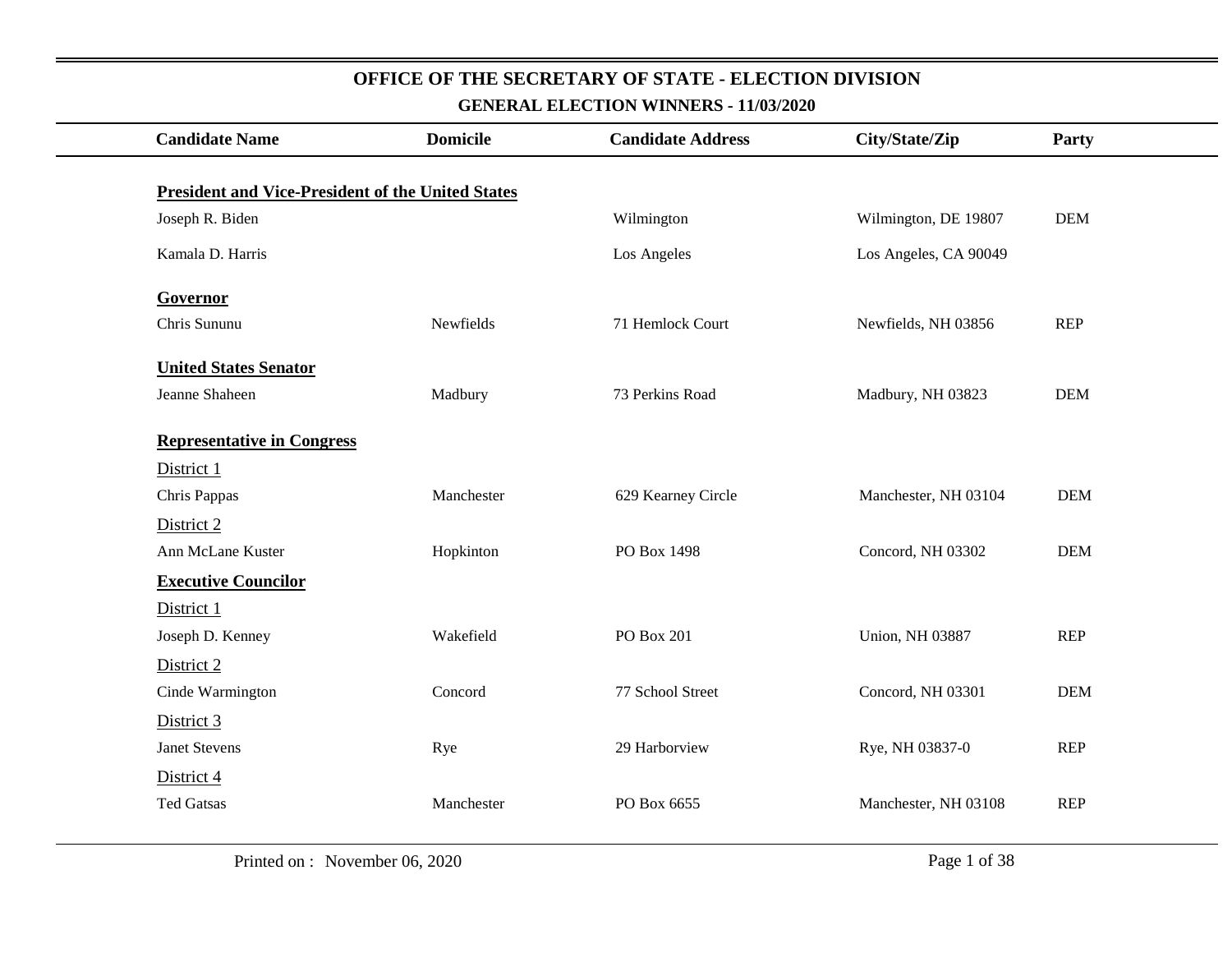| <b>Candidate Name</b> | <b>Domicile</b> | <b>Candidate Address</b> | City/State/Zip         | Party      |
|-----------------------|-----------------|--------------------------|------------------------|------------|
|                       |                 |                          |                        |            |
| District 5            |                 |                          |                        |            |
| Dave Wheeler          | Milford         | 523 Mason Road           | Milford, NH 03055      | REP        |
| <b>State Senator</b>  |                 |                          |                        |            |
| District 1            |                 |                          |                        |            |
| Erin Hennessey        | Littleton       | 88 Lilac Lane            | Littleton, NH 03561    | REP        |
| District 2            |                 |                          |                        |            |
| Bob Giuda             | Warren          | 660 Beech Hill Road      | Warren, NH 03279       | <b>REP</b> |
| District 3            |                 |                          |                        |            |
| Jeb Bradley           | Wolfeboro       | 630 South Main Street    | Wolfeboro, NH 03894    | <b>REP</b> |
| District 4            |                 |                          |                        |            |
| David H. Watters      | Dover           | 19 Maple Street          | Dover, NH 03820        | <b>DEM</b> |
| District 5            |                 |                          |                        |            |
| Suzanne M. Prentiss   | Lebanon         | 6 Batchelder Avenue      | West Lebanon, NH 03184 | <b>DEM</b> |
| District 6            |                 |                          |                        |            |
| James P. Gray         | Rochester       | 21 Roulx Drive           | Rochester, NH 03867    | REP        |
| District 7            |                 |                          |                        |            |
| Harold F. French      | Webster         | PO Box 11                | Warner, NH 03278       | <b>REP</b> |
| District 8            |                 |                          |                        |            |
| Ruth Ward             | Stoddard        | 386 Route 123 South      | Stoddard, NH 03464     | REP        |
| District 9            |                 |                          |                        |            |
| Denise Ricciardi      | Bedford         | 29 Magazine Street       | Bedford, NH 03110      | <b>REP</b> |
| District 10           |                 |                          |                        |            |
| Jay Kahn              | Keene           | 135 Darling Road         | Keene, NH 03431        | <b>DEM</b> |
|                       |                 |                          |                        |            |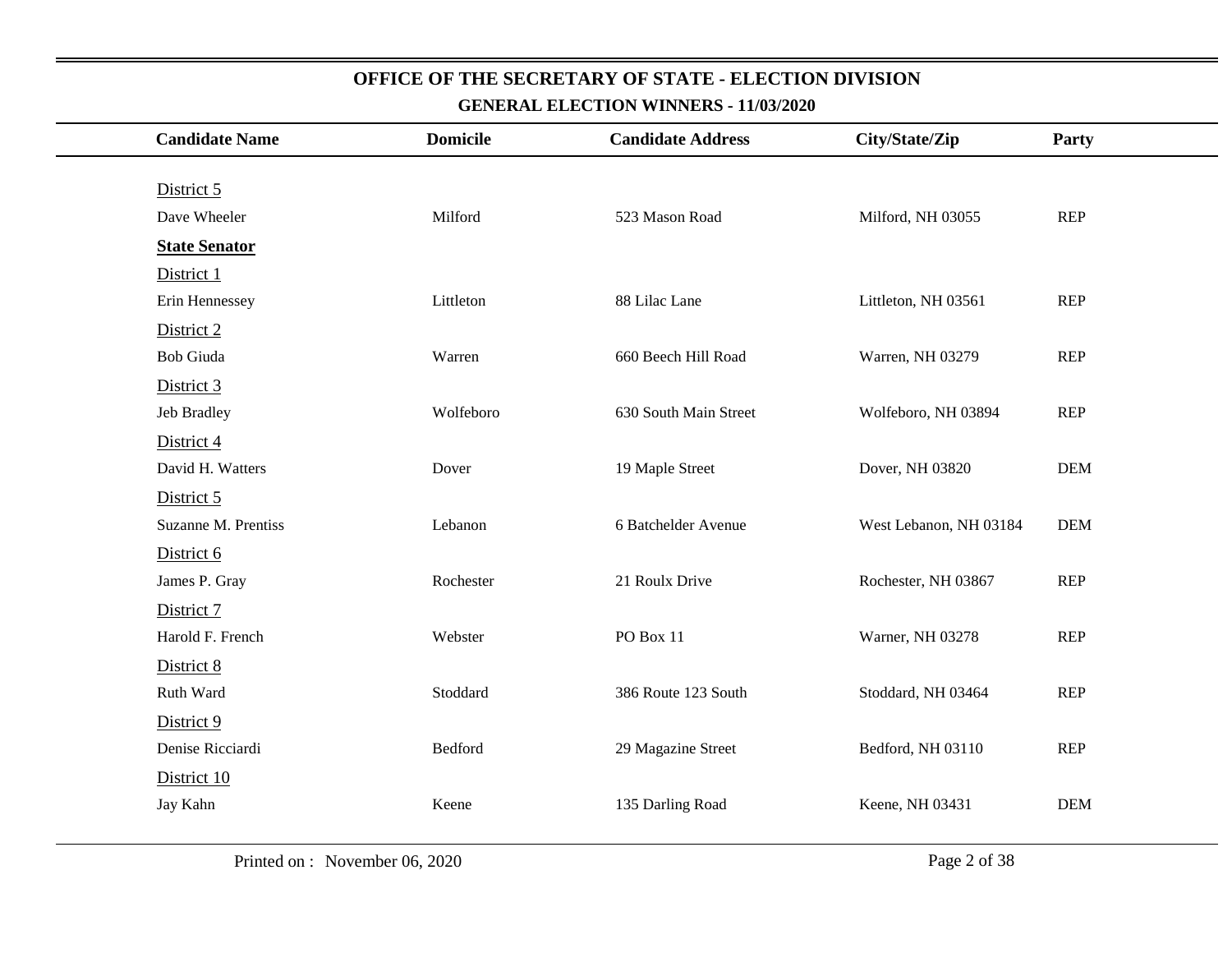| <b>Candidate Name</b> | <b>Domicile</b> | <b>Candidate Address</b> | City/State/Zip        | Party      |
|-----------------------|-----------------|--------------------------|-----------------------|------------|
|                       |                 |                          |                       |            |
| District 11           |                 |                          |                       |            |
| Gary L. Daniels       | Milford         | 127 Whitten Road         | Milford, NH 03055     | <b>REP</b> |
| District 12           |                 |                          |                       |            |
| Kevin Avard           | Nashua          | 57 Sherri Ann Ave        | Nashua, NH 03064      | <b>REP</b> |
| District 13           |                 |                          |                       |            |
| Cindy Rosenwald       | Nashua          | 101 Wellington Street    | Nashua, NH 03064      | <b>DEM</b> |
| District 14           |                 |                          |                       |            |
| Sharon M. Carson      | Londonderry     | 19 Tokanel Road          | Londonderry, NH 03053 | <b>REP</b> |
| District 15           |                 |                          |                       |            |
| <b>Becky Whitley</b>  | Hopkinton       | PO Box 405               | Contoocook, NH 03229  | <b>DEM</b> |
| District 16           |                 |                          |                       |            |
| Kevin J. Cavanaugh    | Manchester      | 368 Tory Road            | Manchester, NH 03104  | <b>DEM</b> |
| District 17           |                 |                          |                       |            |
| John Reagan           | Deerfield       | 53 Mount Delight         | Deerfield, NH 03037   | <b>REP</b> |
| District 18           |                 |                          |                       |            |
| Donna M. Soucy        | Manchester      | 91 Alexander Drive       | Manchester, NH 03109  | <b>DEM</b> |
| District 19           |                 |                          |                       |            |
| Regina Birdsell       | Hampstead       | 24 Larson Drive          | Hampstead, NH 03841   | <b>REP</b> |
| District 20           |                 |                          |                       |            |
| Lou D'Allesandro      | Manchester      | 332 St. James Avenue     | Manchester, NH 03102  | <b>DEM</b> |
| District 21           |                 |                          |                       |            |
| Rebecca Perkins Kwoka | Portsmouth      | 37 Langdon Street        | Portsmouth, NH 03801  | <b>DEM</b> |
|                       |                 |                          |                       |            |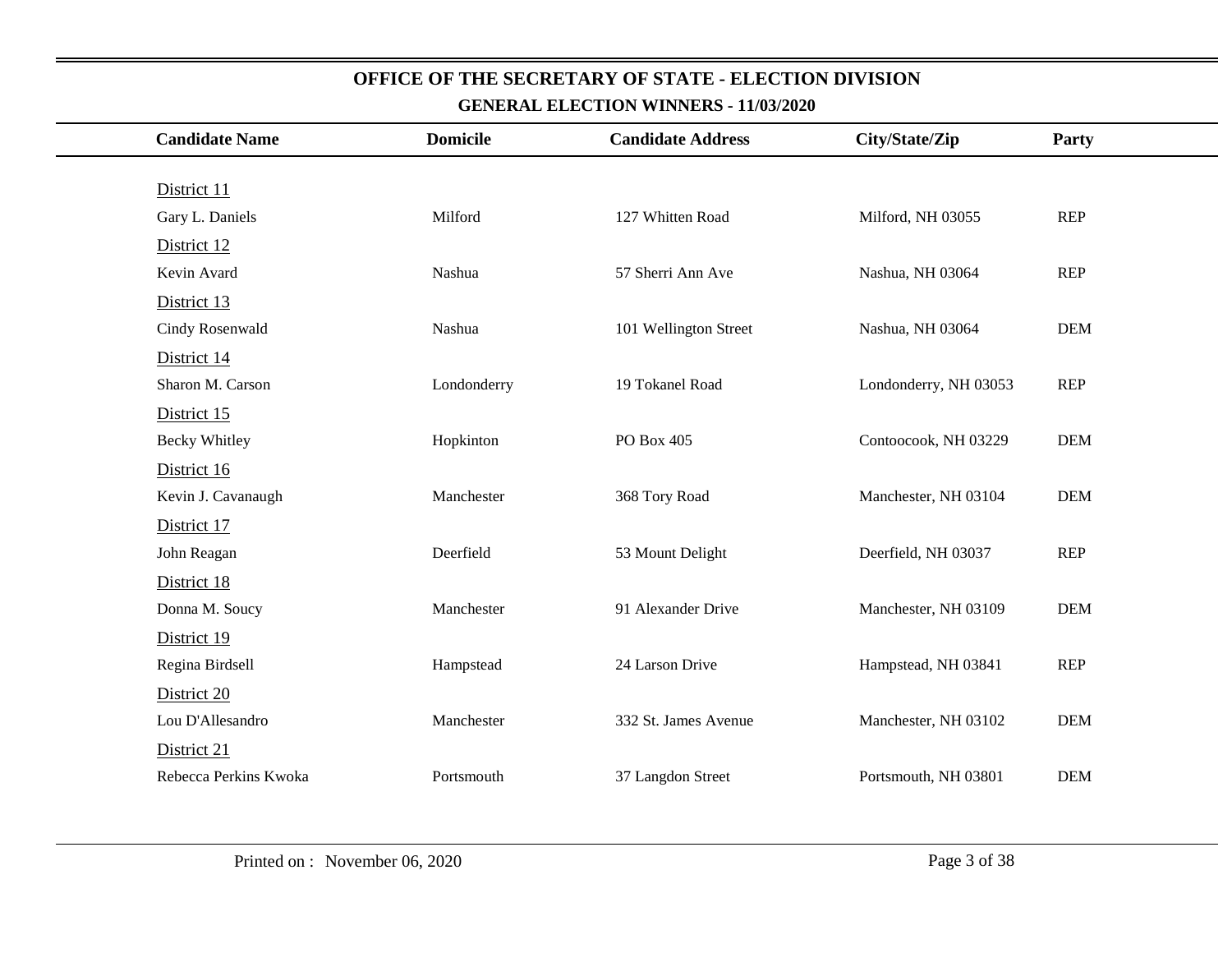| <b>Candidate Name</b>       | <b>Domicile</b> | <b>Candidate Address</b>       | City/State/Zip          | Party      |
|-----------------------------|-----------------|--------------------------------|-------------------------|------------|
|                             |                 |                                |                         |            |
| District 22                 |                 |                                |                         |            |
| <b>Chuck Morse</b>          | Salem           | 18 Brookhollow Drive           | Salem, NH 03079         | REP        |
| District 23                 |                 |                                |                         |            |
| <b>Bill Gannon</b>          | Sandown         | PO BOx 71                      | Sandown, NH 03873       | <b>REP</b> |
| District 24                 |                 |                                |                         |            |
| Tom Sherman                 | Rye             | 296 Harbor Road                | Rye, NH 03870           | <b>DEM</b> |
| <b>State Representative</b> |                 |                                |                         |            |
| <b>BELKNAP County</b>       |                 |                                |                         |            |
| District 1                  |                 |                                |                         |            |
| Tom Ploszaj                 | Center Harbor   | 137 Daniel Webster Hway        | Center Harbor, NH 03226 | <b>REP</b> |
| District 2                  |                 |                                |                         |            |
| Glen Aldrich                | Gilford         | 343 Old Lakeshore Road, Lot 43 | Gilford, NH 03249       | REP        |
| Harry H. Bean               | Gilford         | 234 Saltmarsh Pond Road        | Gilford, NH 03249       | <b>REP</b> |
| Jonathan Mackie             | Meredith        | 26 Campground Road             | Meredith, NH 03253      | <b>REP</b> |
| Norm Silber                 | Gilford         | 243 Mountain Drive             | Gilford, NH 03249       | <b>REP</b> |
| District 3                  |                 |                                |                         |            |
| Mike Bordes                 | Laconia         | 266 Endicott Street N., Unit 3 | Laconia, NH 03246       | REP        |
| Gregg Hough                 | Laconia         | 169 Highland Street            | Laconia, NH 03246       | <b>REP</b> |
| Dawn M. Johnson             | Laconia         | 199 Country Club Road          | Laconia, NH 03246       | <b>REP</b> |
| Richard Littlefield         | Laconia         | 29 Merrimac St #1              | Laconia, NH 03246       | REP        |
| District 4                  |                 |                                |                         |            |
| Juliet Harvey-Bolia         | Tilton          | 66 Dunlop Drive                | Tilton, NH 03276        | <b>REP</b> |
| Timothy P. Lang, Sr.        | Sanbornton      | 140 Upper Smith Road           | Sanbornton, NH 03269    | <b>REP</b> |
|                             |                 |                                |                         |            |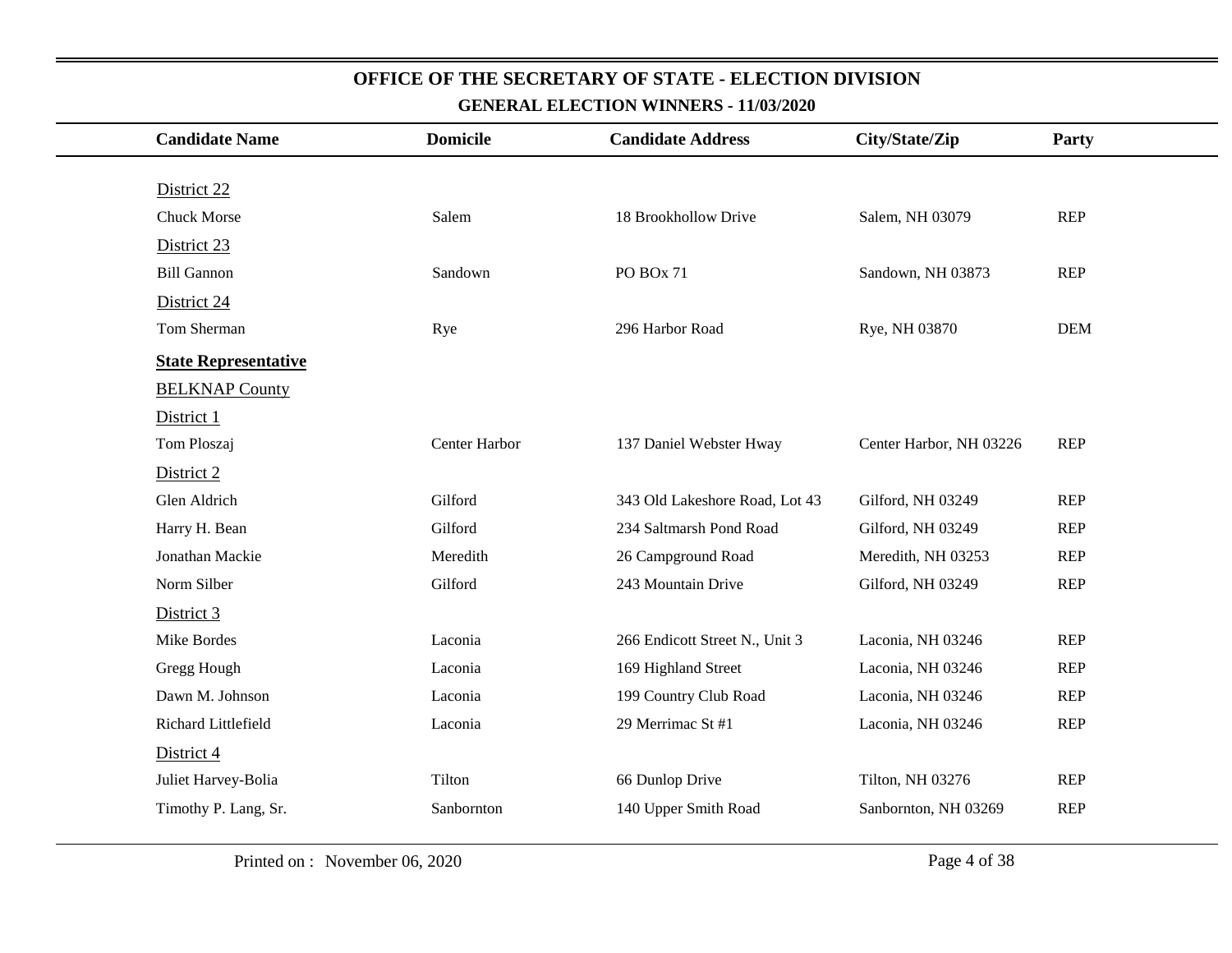| <b>Candidate Name</b>  | <b>Domicile</b> | <b>Candidate Address</b>    | City/State/Zip             | Party      |
|------------------------|-----------------|-----------------------------|----------------------------|------------|
|                        |                 |                             |                            |            |
| District 5             |                 |                             |                            |            |
| Paul A. Terry          | Alton           | 915 Stockbridge Corner Road | Alton, NH 03809            | REP        |
| Peter R. Varney        | Alton           | PO Box 1059                 | Alton, NH 03809            | REP        |
| District 6             |                 |                             |                            |            |
| Mike Sylvia            | Belmont         | 216 Farrarville Road        | Belmont, NH 03220          | REP        |
| Douglas R. Trottier    | Belmont         | 45 Meadow Lane              | Belmont, NH 03220          | <b>REP</b> |
| District 7             |                 |                             |                            |            |
| <b>Barbara Comtois</b> | Barnstead       | PO Box 186                  | Center Barnstead, NH 03225 | <b>REP</b> |
| District 8             |                 |                             |                            |            |
| Raymond Howard, Jr.    | Alton           | 311 Stockbridge Corner Road | Alton, NH 03809            | REP        |
| District 9             |                 |                             |                            |            |
| Travis J. O'Hara       | Belmont         | PO Box 654                  | Belmont, NH 03220          | REP        |
| <b>CARROLL County</b>  |                 |                             |                            |            |
| District 1             |                 |                             |                            |            |
| Anita Burroughs        | <b>Bartlett</b> | PO Box 487                  | Glen, NH 03838             | <b>DEM</b> |
| District 2             |                 |                             |                            |            |
| Tom Buco               | Conway          | PO Box 3149                 | Conway, NH 03818           | <b>DEM</b> |
| Karen Umberger         | Conway          | PO Box 186                  | Kearsarge, NH 03847        | REP        |
| Stephen L. Woodcock    | Conway          | PO Box 234                  | Center Conway, NH 03813    | <b>DEM</b> |
| District 3             |                 |                             |                            |            |
| Jerry Knirk            | Freedom         | 30 Clancy Road              | Freedom, NH 03836          | <b>DEM</b> |
| Mark E. McConkey       | Freedom         | 10 Clover Lane #1           | Freedom, NH 03836          | <b>REP</b> |
|                        |                 |                             |                            |            |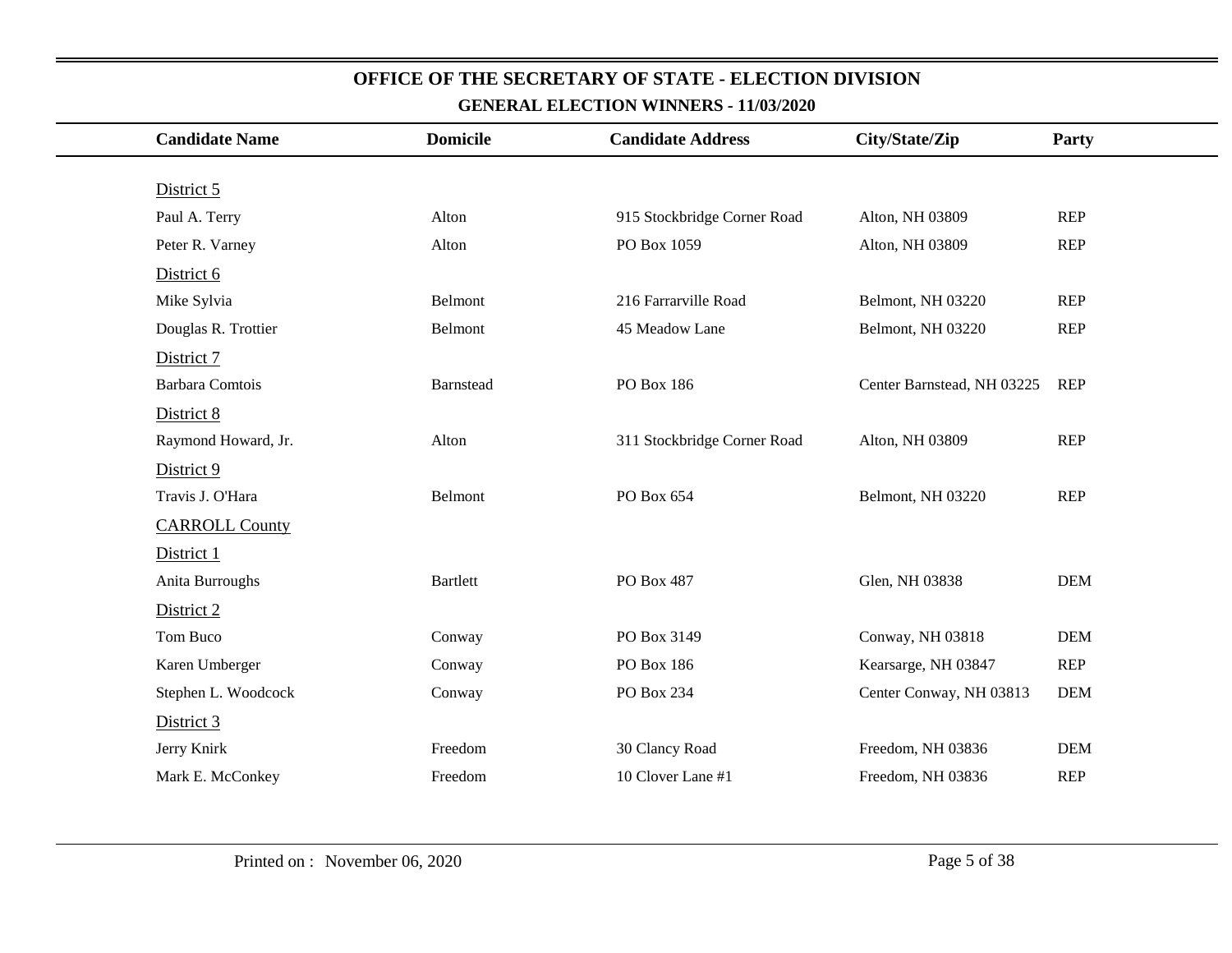| <b>Candidate Name</b>  | <b>Domicile</b> | <b>Candidate Address</b> | City/State/Zip            | Party      |
|------------------------|-----------------|--------------------------|---------------------------|------------|
|                        |                 |                          |                           |            |
| District 4             |                 |                          |                           |            |
| Glenn Cordelli         | Tuftonboro      | PO Box 209               | Tuftonboro, NH 03816      | <b>REP</b> |
| Karel A. Crawford      | Moultonborough  | PO Box 825               | Center Harbor, NH 03226   | <b>REP</b> |
| District 5             |                 |                          |                           |            |
| Lino M. Avellani       | Wakefield       | PO BOx 516               | Sanbornville, NH 03872    | <b>REP</b> |
| <b>Bill Nelson</b>     | Brookfield      | 98 Lyford Road           | Brookfield, NH 03872      | <b>REP</b> |
| Jonathan H. Smith      | Ossipee         | 59 Elm Street            | Ossipee, NH 03864         | <b>REP</b> |
| District 6             |                 |                          |                           |            |
| <b>Brodie Deshaies</b> | Wolfeboro       | 6 Frank Goodwin Road     | Wolfeboro, NH 03894       | <b>REP</b> |
| John T. MacDonald      | Wolfeboro       | PO BOx 968               | Wolfeboro Falls, NH 03896 | <b>REP</b> |
| District 7             |                 |                          |                           |            |
| Chris McAleer          | Jackson         | PO BOx 74                | Jackson, NH 03846         | <b>DEM</b> |
| District 8             |                 |                          |                           |            |
| William M. Marsh       | Brookfield      | 742 Pleasant Valley Road | Wolfeboro, NH 03894       | <b>REP</b> |
| <b>CHESHIRE County</b> |                 |                          |                           |            |
| District 1             |                 |                          |                           |            |
| Michael D. Abbott      | Hinsdale        | PO Box 174               | Hinsdale, NH 03451        | <b>DEM</b> |
| Paul Berch             | Westmoreland    | 956 River Road           | Westmoreland, NH 03467    | <b>DEM</b> |
| Cathryn A. Harvey      | Chesterfield    | PO Box 414               | Spofford, NH 03462        | <b>DEM</b> |
| Lucy McVitty Weber     | Walpole         | 217 Old Keene Road       | Walpole, NH 03608         | <b>DEM</b> |
| District 2             |                 |                          |                           |            |
| John E. Mann           | Alstead         | 35 Prentice Hill Road    | Alstead, NH 03602         | <b>DEM</b> |
|                        |                 |                          |                           |            |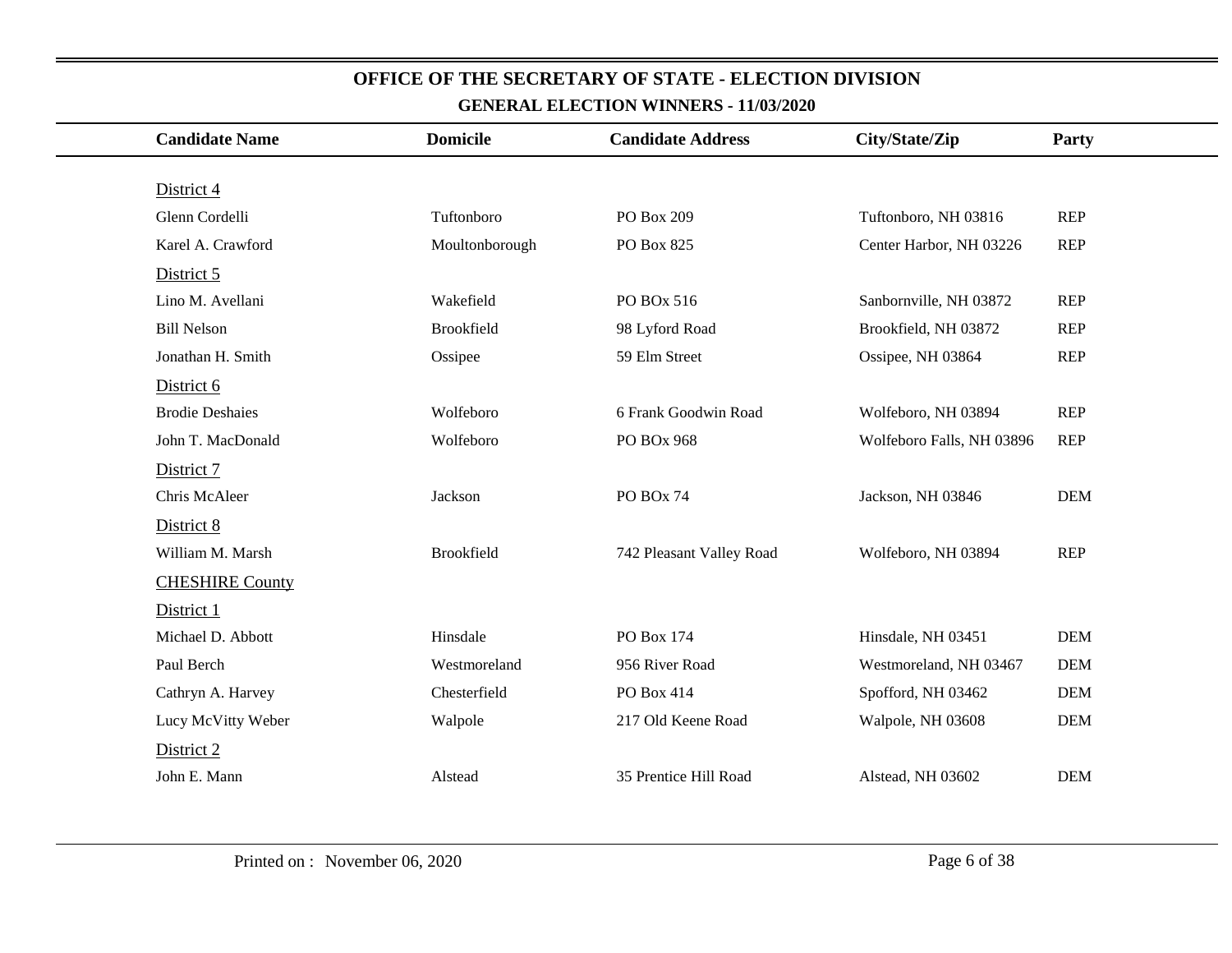| <b>Candidate Name</b> | <b>Domicile</b> | <b>Candidate Address</b>  | City/State/Zip        | Party      |
|-----------------------|-----------------|---------------------------|-----------------------|------------|
|                       |                 |                           |                       |            |
| District 3            |                 |                           |                       |            |
| Daniel Adams Eaton    | Stoddard        | 43 Shedd Hill Road        | Stoddard, NH 03464    | DEM        |
| District 4            |                 |                           |                       |            |
| Lawrence Welkowitz    | Keene           | 37 Church Street, Apt. 4  | Keene, NH 03431       | <b>DEM</b> |
| District 5            |                 |                           |                       |            |
| John Bordenet         | Keene           | 22 Woodburn St            | Keene, NH 03431       | DEM        |
| District 6            |                 |                           |                       |            |
| Dru Fox               | Keene           | 50 Eastview Road          | Keene, NH 03431       | <b>DEM</b> |
| District 7            |                 |                           |                       |            |
| Sparky Von Plinsky    | Keene           | 18 Allen Court            | Keene, NH 03431       | <b>DEM</b> |
| District 8            |                 |                           |                       |            |
| Donovan Fenton        | Keene           | 6 Kendall Road            | Keene, NH 03431       | <b>DEM</b> |
| District 9            |                 |                           |                       |            |
| <b>Richard Ames</b>   | Jaffrey         | 12 Blackberry Lane        | Jaffrey, NH 03452     | <b>DEM</b> |
| Douglas Ley           | Jaffrey         | 28 School Street          | Jaffrey, NH 03452     | <b>DEM</b> |
| District 10           |                 |                           |                       |            |
| Lucius Parshall       | Marlborough     | 81 Stone Pond Road        | Marlborough, NH 03455 | <b>DEM</b> |
| District 11           |                 |                           |                       |            |
| John B. Hunt          | Rindge          | 165 Sunridge Road         | Rindge, NH 03461      | <b>REP</b> |
| Jim Qualey            | Rindge          | 18 Meadow View Road       | Rindge, NH 03461      | <b>REP</b> |
| District 12           |                 |                           |                       |            |
| <b>Barry Faulkner</b> | Swanzey         | 109 Sawyers Crossing Road | Swanzey, NH 03446     | <b>DEM</b> |
| Jennie Gomarlo        | Swanzey         | 100 Cram Hill Road        | Swanzey, NH 03446     | <b>DEM</b> |
|                       |                 |                           |                       |            |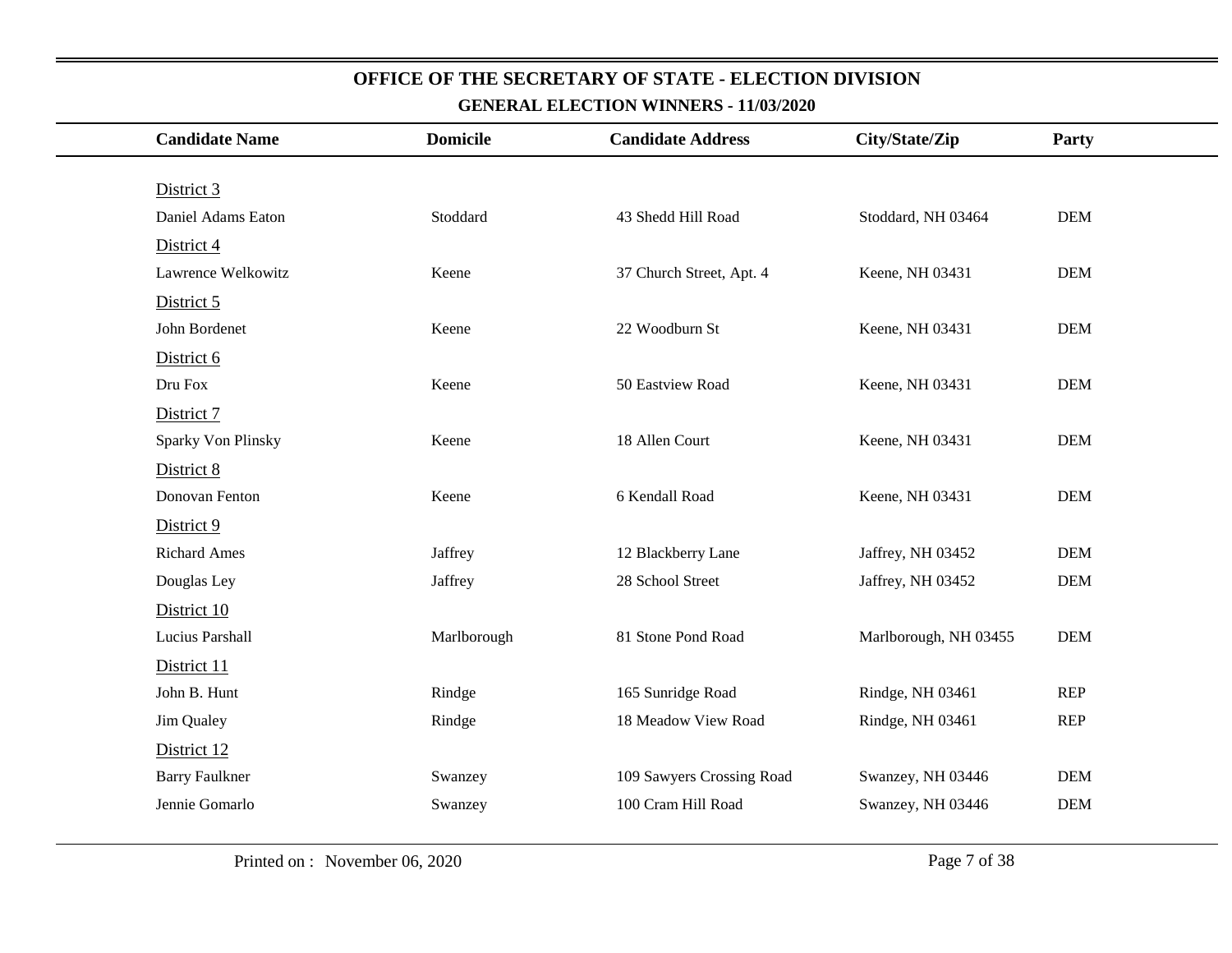| <b>Candidate Name</b>     | <b>Domicile</b> | <b>Candidate Address</b> | City/State/Zip         | Party      |
|---------------------------|-----------------|--------------------------|------------------------|------------|
|                           |                 |                          |                        |            |
| District 13               |                 |                          |                        |            |
| Ben Kilanski              | Winchester      | 60 Mechanic              | Winchester, NH 03470   | <b>REP</b> |
| District 14               |                 |                          |                        |            |
| Matthew John Santonastaso | Rindge          | 343 US Rte 202           | Rindge, NH 03461       | <b>REP</b> |
| District 15               |                 |                          |                        |            |
| Jennifer Rhodes           | Winchester      | 59 Parker Street         | Winchester, NH 03470   | <b>REP</b> |
| District 16               |                 |                          |                        |            |
| Joe Schapiro              | Keene           | 288 Church Street        | Keene, NH 03431        | <b>DEM</b> |
| Amanda Elizabeth Toll     | Keene           | 24 Bose Hill Road        | Keene, NH 03431        | <b>DEM</b> |
| <b>COOS County</b>        |                 |                          |                        |            |
| District 1                |                 |                          |                        |            |
| <b>Donald Dostie</b>      | Columbia        | PO Box 405               | Colebrook, NH 03576    | <b>REP</b> |
| Dennis J. Thompson        | Stewartstown    | 711 Piper Hill Road      | Stewartstown, NH 03576 | <b>REP</b> |
| District 2                |                 |                          |                        |            |
| Arnold G. Davis           | Milan           | PO Box 478               | Berlin, NH 03570       | <b>REP</b> |
| District 3                |                 |                          |                        |            |
| Eamon Kelley              | Berlin          | 30 E Milan Road          | Berlin, NH 03570       | <b>DEM</b> |
| Larry L. Laflamme         | Berlin          | 474 Second Avenue        | Berlin, NH 03570       | <b>DEM</b> |
| Robert L. Theberge        | Berlin          | 30 Oxford Street         | Berlin, NH 03570       | <b>REP</b> |
| District 4                |                 |                          |                        |            |
| Kevin Craig               | Lancaster       | 53 Prospect Street       | Lancaster, NH 03584    | <b>REP</b> |
| District 5                |                 |                          |                        |            |
| <b>Edith Tucker</b>       | Randolph        | 13 Cold Brook Road       | Randolph, NH 03593     | <b>DEM</b> |
|                           |                 |                          |                        |            |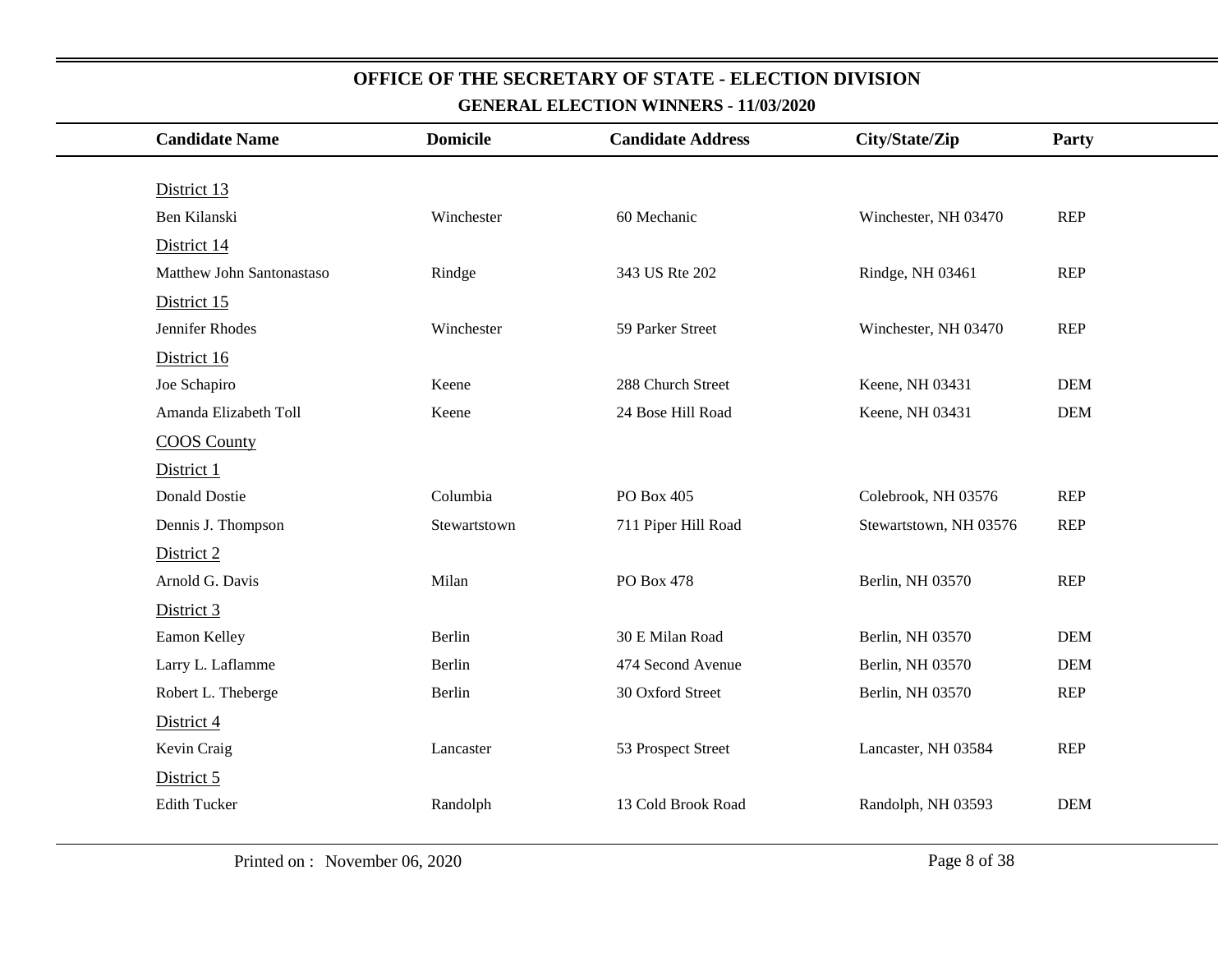| <b>Candidate Name</b> | <b>Domicile</b> | <b>Candidate Address</b> | City/State/Zip            | <b>Party</b> |
|-----------------------|-----------------|--------------------------|---------------------------|--------------|
|                       |                 |                          |                           |              |
| District 6            |                 |                          |                           |              |
| William A. Hatch      | Gorham          | 79 Promenade Street      | Gorham, NH 03581          | <b>DEM</b>   |
| District 7            |                 |                          |                           |              |
| Troy Merner           | Lancaster       | PO Box 421               | Lancaster, NH 03584       | <b>REP</b>   |
| <b>GRAFTON County</b> |                 |                          |                           |              |
| District 1            |                 |                          |                           |              |
| Joseph DePalma IV     | Littleton       | 200 Gannon Road          | Littleton, NH 03561       | <b>REP</b>   |
| Linda Massimilla      | Littleton       | 30 Cross Street          | Littleton, NH 03561       | <b>DEM</b>   |
| District 2            |                 |                          |                           |              |
| Timothy T. Egan       | Sugar Hill      | 220 Jesseman Road        | Sugar Hill, NH 03586      | <b>DEM</b>   |
| District 3            |                 |                          |                           |              |
| Denny Ruprecht        | Landaff         | 417 South Main Street    | Landaff, NH 03585         | <b>DEM</b>   |
| District 4            |                 |                          |                           |              |
| <b>Rick Ladd</b>      | Haverhill       | PO Box 67                | Haverhill, NH 03765       | <b>REP</b>   |
| District 5            |                 |                          |                           |              |
| <b>Bonnie Ham</b>     | Woodstock       | 796 DW Highway           | North Woodstock, NH 03262 | <b>REP</b>   |
| District 6            |                 |                          |                           |              |
| Gail Sanborn          | Rumney          | 233 Groton Hollow Road   | Rumney, NH 03266          | <b>REP</b>   |
| District 7            |                 |                          |                           |              |
| Mark Alliegro         | Campton         | 41 Hemock Hill Road      | Campton, NH 03223         | <b>REP</b>   |
| District 8            |                 |                          |                           |              |
| <b>Sallie Fellows</b> | Holderness      | 277 Mt. Prospect Road    | Holderness, NH 03245      | <b>DEM</b>   |
| Suzanne Smith         | Hebron          | 20 Brookside Lane        | Hebron, NH 03241          | <b>DEM</b>   |
|                       |                 |                          |                           |              |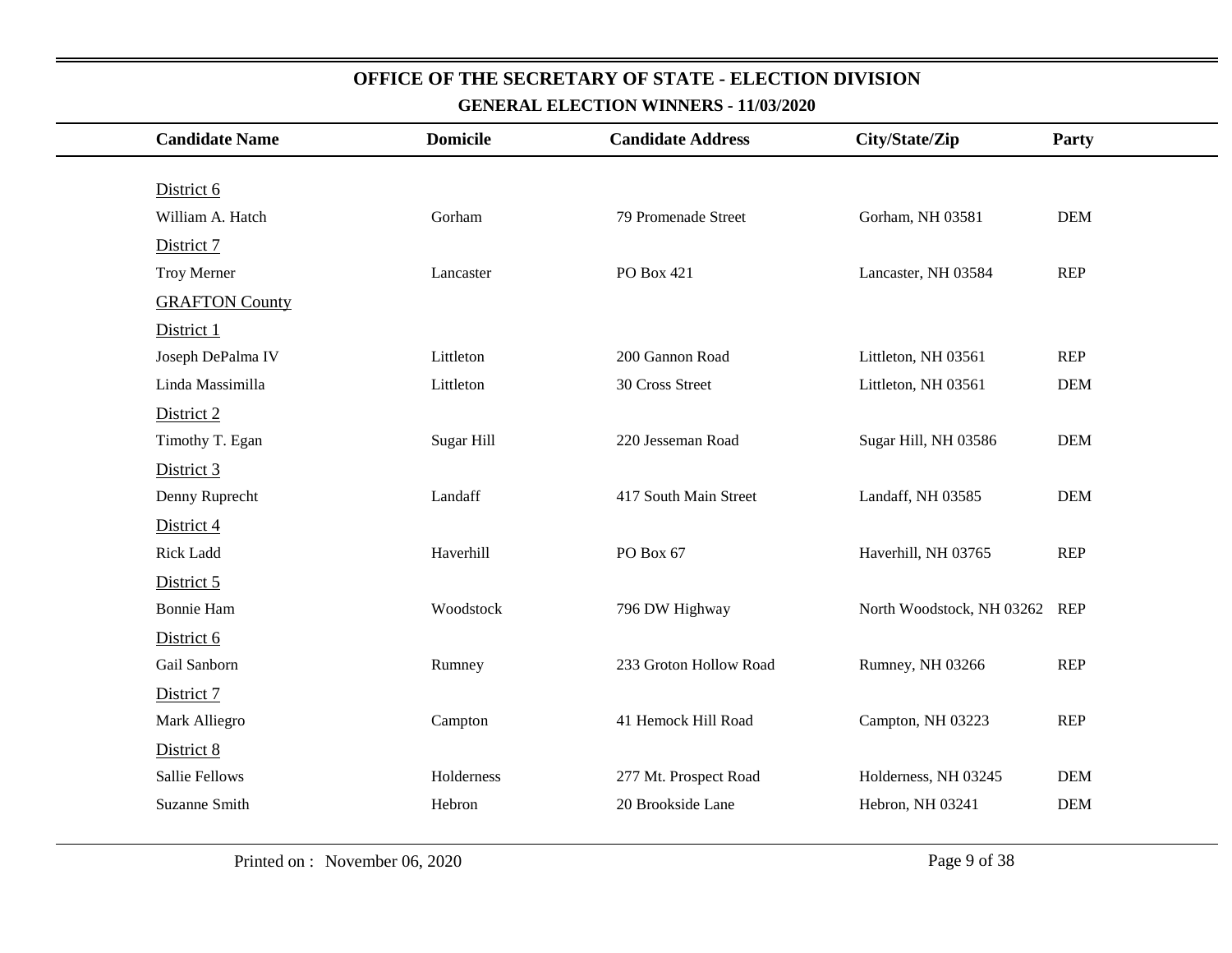| <b>Candidate Name</b>   | <b>Domicile</b> | <b>Candidate Address</b> | City/State/Zip         | Party      |
|-------------------------|-----------------|--------------------------|------------------------|------------|
| Joyce Weston            | Plymouth        | 204 Loon Lake Road       | Plymouth, NH 03264     | <b>DEM</b> |
|                         |                 |                          |                        |            |
| District 9              |                 |                          |                        |            |
| Lex Berezhny            | Grafton         | 43 Bear Hollow Road      | Grafton, NH 03240      | <b>REP</b> |
| Ned Gordon              | <b>Bristol</b>  | PO Box 112               | Bristol, NH 03222      | <b>REP</b> |
| District 10             |                 |                          |                        |            |
| Roger W. Dontonville    | Enfield         | 90 Lewin Road            | Enfield, NH 03748      | <b>DEM</b> |
| District 11             |                 |                          |                        |            |
| Beth A. Folsom          | Wentworth       | 17 Ephraim Page Road     | Wentworth, NH 03282    | <b>REP</b> |
| District 12             |                 |                          |                        |            |
| Mary A. Hakken-Phillips | Hanover         | 79 Lebanon Street        | Hanover, NH 03755      | <b>DEM</b> |
| Russell Muirhead        | Hanover         | 11 Lyme Road             | Hanover, NH 03755      | <b>DEM</b> |
| James M. Murphy         | Hanover         | 90 South Main Street     | Hanover, NH 03755      | <b>DEM</b> |
| Sharon Nordgren         | Hanover         | 23 Rope Ferry Road       | Hanover, NH 03755      | <b>DEM</b> |
| District 13             |                 |                          |                        |            |
| Richard M. Abel         | Lebanon         | 28 Apple Blossom Drive   | West Lebanon, NH 03784 | <b>DEM</b> |
| Susan Almy              | Lebanon         | 266 Poverty Lane 4B      | Lebanon, NH 03766      | <b>DEM</b> |
| <b>Laurel Stavis</b>    | Lebanon         | 19 Apple Blossom Drive   | West Lebanon, NH 03874 | <b>DEM</b> |
| George Sykes            | Lebanon         | 3 Avon Avenue            | Lebanon, NH 03766      | <b>DEM</b> |
| District 14             |                 |                          |                        |            |
| <b>Matthew Simon</b>    | Littleton       | PO Box 373               | Littleton, NH 03561    | <b>REP</b> |
| District 15             |                 |                          |                        |            |
| David W. Binford        | <b>Bath</b>     | 241 Porter Road          | Bath, NH 03743         | <b>REP</b> |
|                         |                 |                          |                        |            |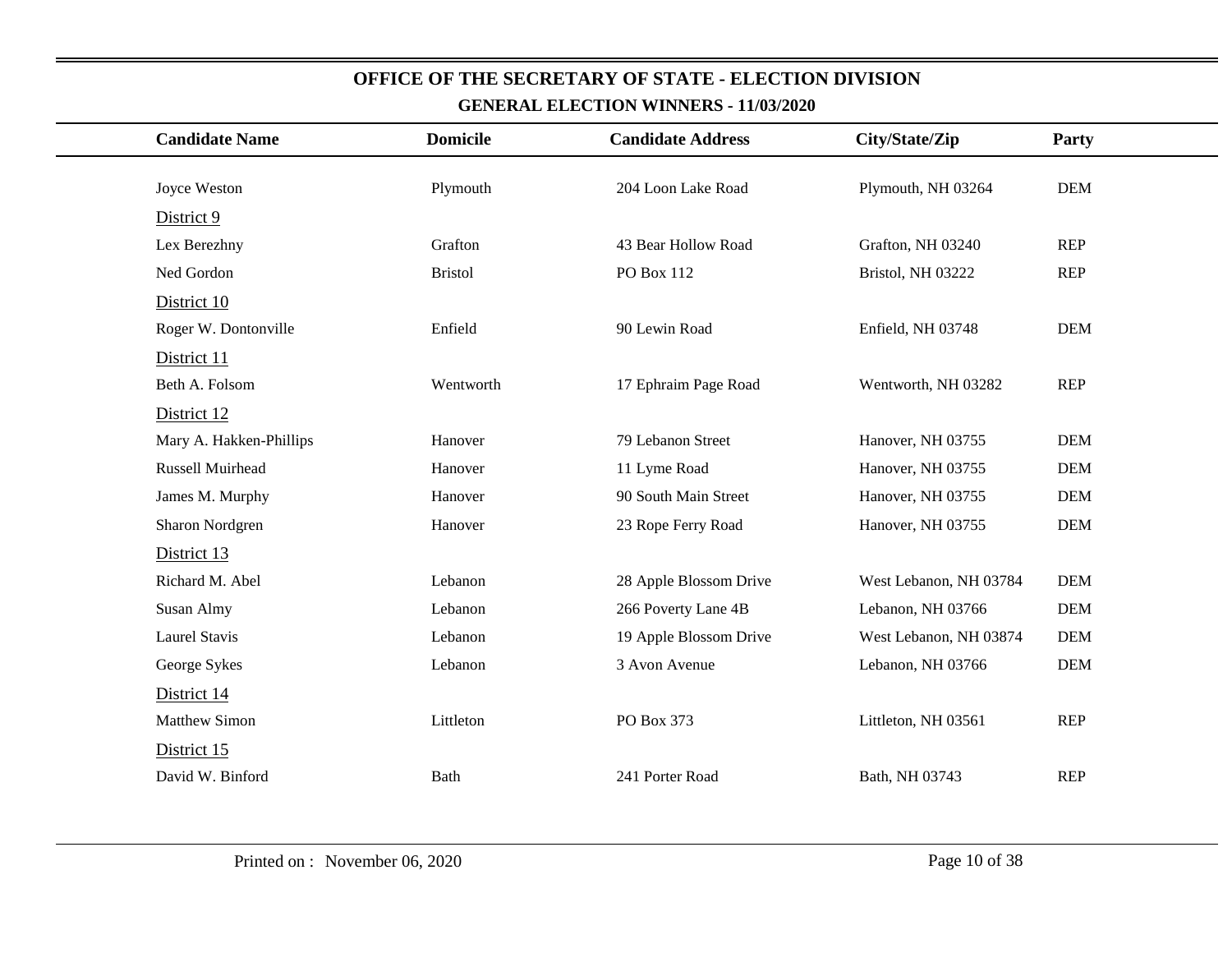| <b>Candidate Name</b>      | <b>Domicile</b> | <b>Candidate Address</b> | City/State/Zip         | Party      |
|----------------------------|-----------------|--------------------------|------------------------|------------|
|                            |                 |                          |                        |            |
| District 16                |                 |                          |                        |            |
| Jeffrey Greeson            | Wentworth       | PO Box 130               | Wentworth, NH 03282    | <b>REP</b> |
| District 17                |                 |                          |                        |            |
| Joshua Adjutant            | Bridgewater     | PO Box 254               | Bristol, NH 03222      | <b>DEM</b> |
| <b>HILLSBOROUGH County</b> |                 |                          |                        |            |
| District 1                 |                 |                          |                        |            |
| Jim Fedolfi                | Hillsborough    | 21 Bradford Circle       | Hillsborough, NH 03244 | <b>REP</b> |
| Marjorie Porter            | Hillsborough    | 64 School Street         | Hillsborough, NH 03244 | <b>DEM</b> |
| District 2                 |                 |                          |                        |            |
| Leah Cushman               | Weare           | 52 N. Huntington Road    | Weare, NH 03281        | <b>REP</b> |
| Keith Erf                  | Weare           | PO Box 338               | Weare, NH 03281        | <b>REP</b> |
| Gary S. Hopper             | Weare           | 107 Buxton School Road   | Weare, NH 03281        | <b>REP</b> |
| District 3                 |                 |                          |                        |            |
| Daniel Pickering           | Hancock         | 8 Clark Farm Road        | Hancock, NH 03449      | <b>DEM</b> |
| District 4                 |                 |                          |                        |            |
| Jim Kofalt                 | Wilton          | 46 Celts Way             | Wilton, NH 03086       | <b>REP</b> |
| Lisa C.M. Post             | Lyndeborough    | 43 Crooked S Road        | Lyndeborough, NH 03082 | <b>REP</b> |
| District 5                 |                 |                          |                        |            |
| William Foster             | New Boston      | 49 Mont Vernon Road      | New Boston, NH 03070   | <b>REP</b> |
| Gerald Griffin             | Mont Vernon     | PO Box 1                 | Mont Vernon, NH 03057  | <b>REP</b> |
| District 6                 |                 |                          |                        |            |
| Joe Alexander              | Goffstown       | 3 Oakwood Lane, Unit 1   | Goffstown, NH 03045    | <b>REP</b> |
| Barbara J. Griffin         | Goffstown       | 84 Merrill Road          | Goffstown, NH 03045    | <b>REP</b> |
|                            |                 |                          |                        |            |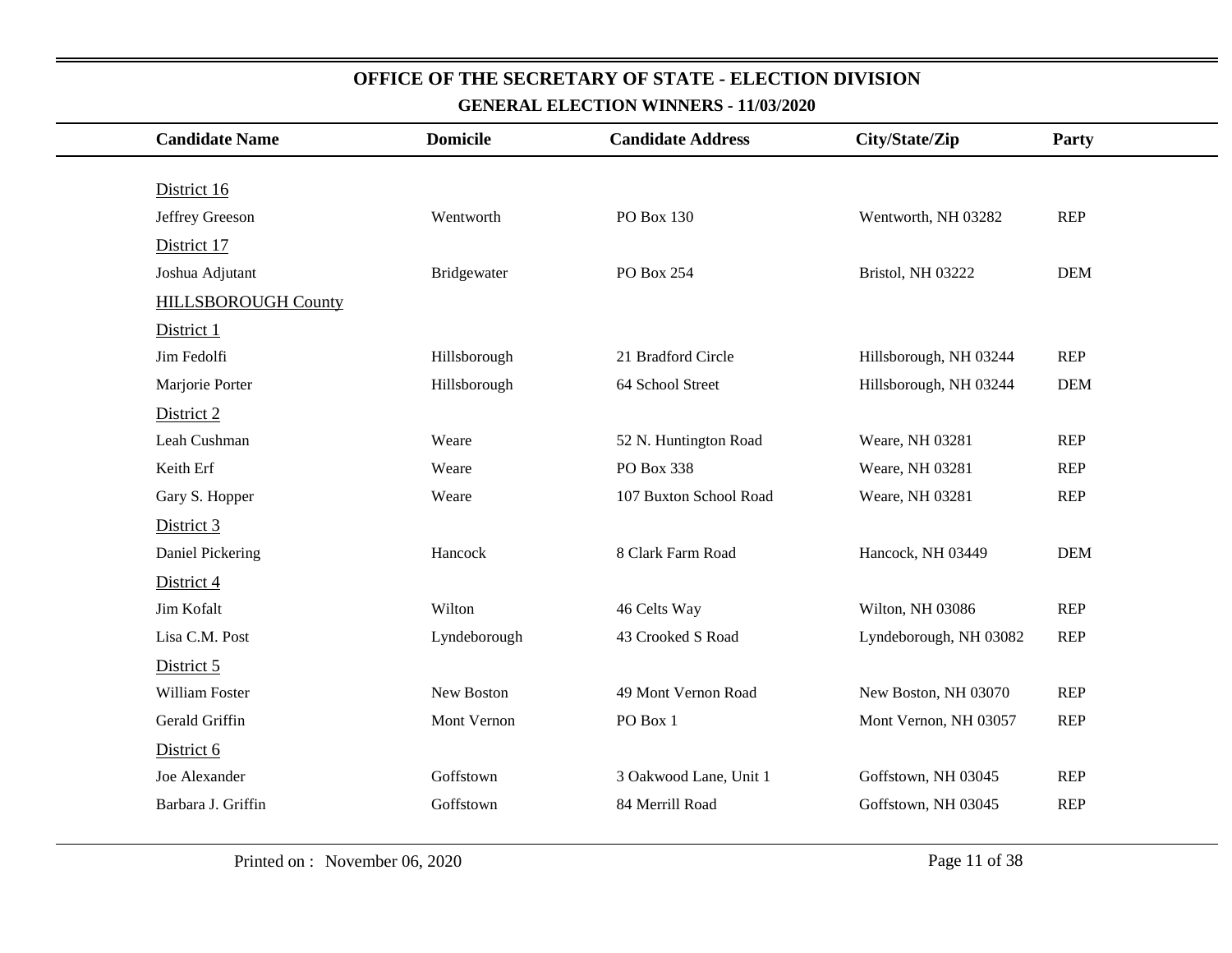| <b>Candidate Name</b> | <b>Domicile</b> | <b>Candidate Address</b> | City/State/Zip       | Party      |
|-----------------------|-----------------|--------------------------|----------------------|------------|
|                       |                 |                          |                      |            |
| Michael Gunski        | Goffstown       | 3 Paige Hill Road        | Goffstown, NH 03045  | <b>REP</b> |
| Fred Plett            | Goffstown       | 29 My Way                | Goffstown, NH 03045  | <b>REP</b> |
| Claire Rouillard      | Goffstown       | 14 Jasmine Lane          | Goffstown, NH 03045  | <b>REP</b> |
| District 7            |                 |                          |                      |            |
| David J. Danielson    | Bedford         | 9 Darby Lane             | Bedford, NH 03110    | <b>REP</b> |
| Ted Gorski            | Bedford         | 9 Mayflower Drive        | Bedford, NH 03110    | <b>REP</b> |
| Linda Gould           | Bedford         | 2 Elder Williams Road    | Bedford, NH 03110    | <b>REP</b> |
| John A. Graham        | Bedford         | 8 Ministerial Circle     | Bedford, NH 03110    | <b>REP</b> |
| Niki Kelsey           | Bedford         | 7 Barrington Drive       | Bedford, NH 03110    | <b>REP</b> |
| Sue Mullen            | Bedford         | 13 Privet Hedge Lane     | Bedford, NH 03110    | <b>DEM</b> |
| District 8            |                 |                          |                      |            |
| Jeff Goley            | Manchester      | 1683 River Road          | Manchester, NH 03104 | <b>DEM</b> |
| Diane Langley         | Manchester      | 330 Day Street           | Manchester, NH 03104 | <b>DEM</b> |
| District 9            |                 |                          |                      |            |
| Linda DiSilvestro     | Manchester      | 145 Fox Hollow Way       | Manchester, NH 03104 | <b>DEM</b> |
| Iz Piedra             | Manchester      | 677 Maple Street         | Manchester, NH 03104 | <b>DEM</b> |
| District 10           |                 |                          |                      |            |
| Jean L. Jeudy         | Manchester      | 134 Calef Road           | Manchester, NH 03103 | <b>DEM</b> |
| Patrick Long          | Manchester      | 112 Hollis Street        | Manchester, NH 03101 | <b>DEM</b> |
| District 11           |                 |                          |                      |            |
| Donald Bouchard       | Manchester      | 39 Foxwood Circle        | Manchester, NH 03104 | <b>DEM</b> |
| Nicole Klein Knight   | Manchester      | 54 Ashland Street        | Manchester, NH 03104 | <b>DEM</b> |
|                       |                 |                          |                      |            |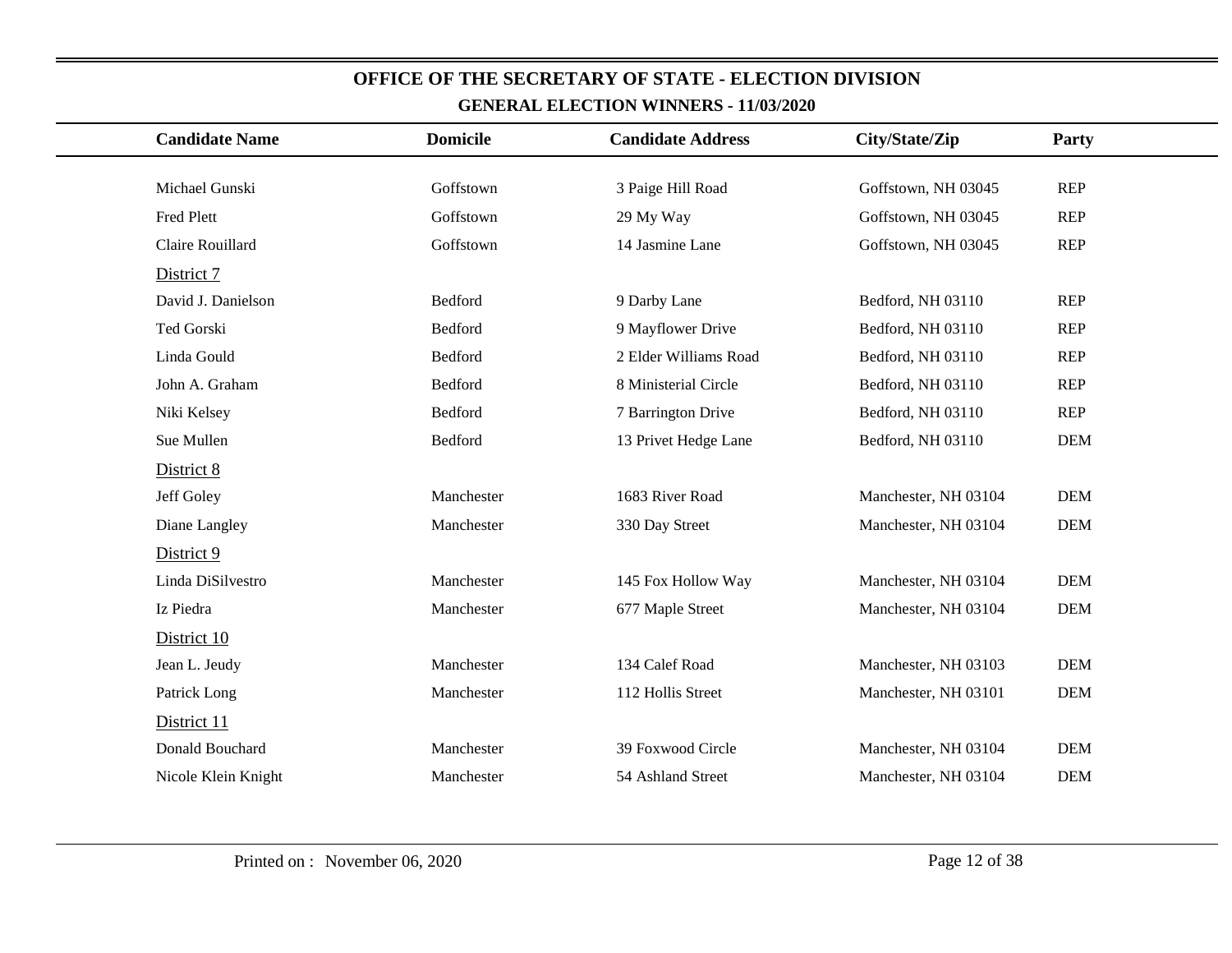| <b>Candidate Name</b> | <b>Domicile</b> | <b>Candidate Address</b>     | City/State/Zip       | Party      |
|-----------------------|-----------------|------------------------------|----------------------|------------|
|                       |                 |                              |                      |            |
| District 12           |                 |                              |                      |            |
| Amanda Bouldin        | Manchester      | 14 Hayes Avenue              | Manchester, NH 03103 | <b>DEM</b> |
| Andrew Bouldin        | Manchester      | 14 Hayes Avenue              | Manchester, NH 03103 | <b>DEM</b> |
| District 13           |                 |                              |                      |            |
| Larry G. Gagne        | Manchester      | 126 Lakeside Drive           | Manchester, NH 03104 | <b>REP</b> |
| William Infantine     | Manchester      | 89 Windward Lane             | Manchester, NH 03104 | <b>REP</b> |
| District 14           |                 |                              |                      |            |
| Mary C. Freitas       | Manchester      | 279 Candia Road              | Manchester, NH 03109 | <b>DEM</b> |
| Mary Heath            | Manchester      | 76 Island Pond Road          | Manchester, NH 03109 | <b>DEM</b> |
| District 15           |                 |                              |                      |            |
| Erika Connors         | Manchester      | 510 Corning Road             | Manchester, NH 03109 | <b>DEM</b> |
| Mark Warden           | Manchester      | 497 Hooksett Road 256        | Manchester, NH 03104 | <b>REP</b> |
| District 16           |                 |                              |                      |            |
| Joshua Query          | Manchester      | 80 Beech Hill Ave, Unit 5    | Manchester, NH 03103 | <b>DEM</b> |
| Barbara Shaw          | Manchester      | 45 Randall Street            | Manchester, NH 03103 | <b>DEM</b> |
| District 17           |                 |                              |                      |            |
| Heidi Hamer           | Manchester      | 221 Sylvester Street         | Manchester, NH 03102 | <b>DEM</b> |
| <b>Timothy Smith</b>  | Manchester      | 65 Log Street #3E            | Manchester, NH 03102 | <b>DEM</b> |
| District 18           |                 |                              |                      |            |
| Patricia Cornell      | Manchester      | 787 Montgomery Street        | Manchester, NH 03102 | <b>DEM</b> |
| Willis Griffith       | Manchester      | 85 Morgan Street             | Manchester, NH 03102 | <b>DEM</b> |
| District 19           |                 |                              |                      |            |
| Dick Marston          | Manchester      | 25 English Village Road #304 | Manchester, NH 03102 | <b>REP</b> |
|                       |                 |                              |                      |            |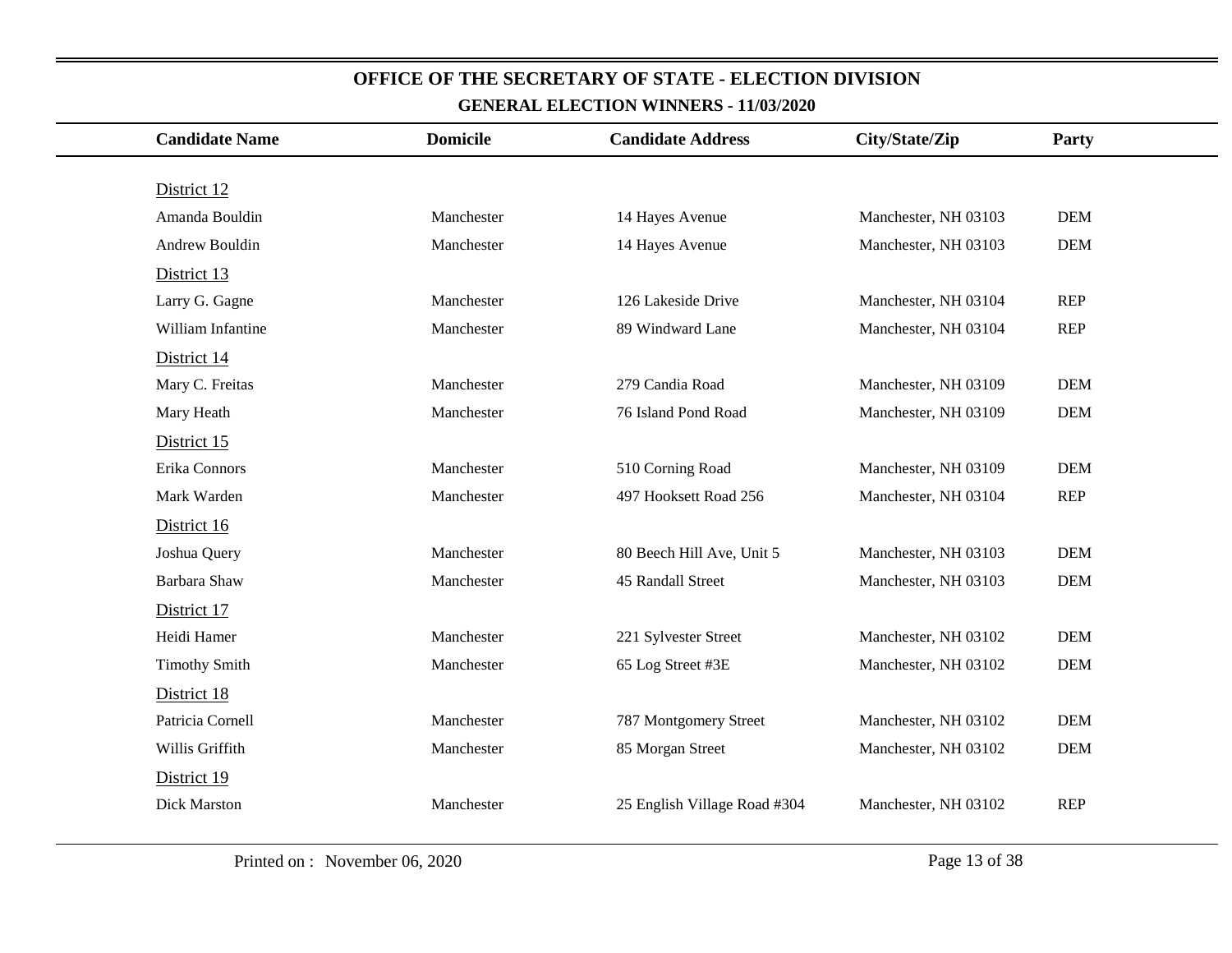| <b>Candidate Name</b> | <b>Domicile</b> | <b>Candidate Address</b> | City/State/Zip       | Party      |
|-----------------------|-----------------|--------------------------|----------------------|------------|
| <b>Kendall Snow</b>   | Manchester      | 200 Alliance Way #302    | Manchester, NH 03102 | <b>DEM</b> |
|                       |                 |                          |                      |            |
| District 20           |                 |                          |                      |            |
| Ralph G. Boehm        | Litchfield      | 6 Gibson Drive           | Litchfield, NH 03052 | <b>REP</b> |
| <b>Rich Lascelles</b> | Litchfield      | 236 Bancroft Hwy         | Litchfield, NH 03052 | <b>REP</b> |
| District 21           |                 |                          |                      |            |
| Melissa Blasek        | Merrimack       | 9 Twin Bridge Road       | Merrimack, NH 03054  | <b>REP</b> |
| <b>Bob Healey</b>     | Merrimack       | 68 Back River Road       | Merrimack, NH 03054  | <b>REP</b> |
| Dick Hinch            | Merrimack       | 14 Ichabod Drive         | Merrimack, NH 03054  | <b>REP</b> |
| Mary L. Mayville      | Merrimack       | 24 Wintergreen Drive     | Merrimack, NH 03054  | <b>REP</b> |
| Maureen Mooney        | Merrimack       | PO Box 1676              | Merrimack, NH 03054  | <b>REP</b> |
| Jeanine Notter        | Merrimack       | 19 Whittier Road         | Merrimack, NH 03054  | <b>REP</b> |
| Rosemarie Rung        | Merrimack       | 21 Ministerial Drive     | Merrimack, NH 03054  | <b>DEM</b> |
| Lindsay Tausch        | Merrimack       | 45 Indian Rock Road      | Merrimack, NH 03054  | <b>REP</b> |
| District 22           |                 |                          |                      |            |
| Tony Labranche        | Amherst         | 63 Merrimack Road        | Amherst, NH 03031    | <b>DEM</b> |
| Megan Murray          | Amherst         | 2 Steeple Lane           | Amherst, NH 03031    | <b>DEM</b> |
| Daniel T. Veilleux    | Amherst         | 7 Colonel Wilkins Road   | Amherst, NH 03031    | <b>DEM</b> |
| District 23           |                 |                          |                      |            |
| <b>Bill King</b>      | Milford         | 344 Elm Street, Unit 5   | Milford, NH 03055    | <b>REP</b> |
| Maria Elizabeth Perez | Milford         | 73 Westchester Drive     | Milford, NH 03055    | <b>DEM</b> |
| Peter Petrigno        | Milford         | 34 Shady Lane            | Milford, NH 03055    | <b>DEM</b> |
| Vanessa L. Sheehan    | Milford         | 70 Amherst Street        | Milford, NH 03055    | <b>REP</b> |
|                       |                 |                          |                      |            |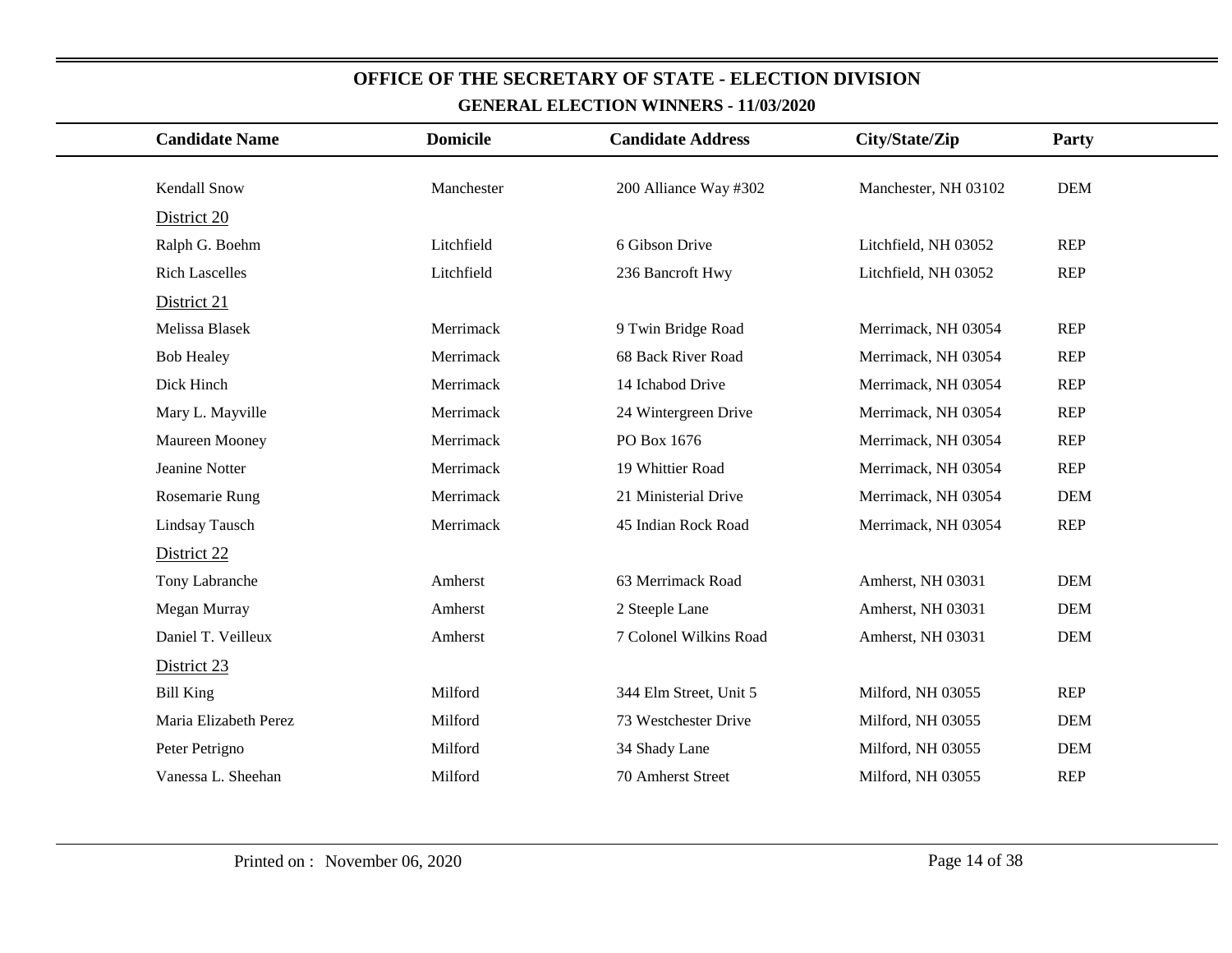| <b>Candidate Name</b> | <b>Domicile</b>  | <b>Candidate Address</b> | City/State/Zip         | Party      |
|-----------------------|------------------|--------------------------|------------------------|------------|
|                       |                  |                          |                        |            |
| District 24           |                  |                          |                        |            |
| Peter R. Leishman     | Peterborough     | 39 Birch Road            | Peterborough, NH 03458 | <b>DEM</b> |
| Ivy Vann              | Peterborough     | 50 Summer Street         | Peterborough, NH 03458 | <b>DEM</b> |
| District 25           |                  |                          |                        |            |
| Diane Kelley          | Temple           | 55 Hadley Hwy            | Temple, NH 03084       | <b>REP</b> |
| Paul Somero           | New Ipswich      | 10 Vista Drive           | New Ipswich, NH 03071  | <b>REP</b> |
| District 26           |                  |                          |                        |            |
| John Lewicke          | Mason            | 928 Starch Mill Road     | Mason, NH 03048        | <b>REP</b> |
| Diane Pauer           | <b>Brookline</b> | 12 Westview Road         | Brookline, NH 03033    | <b>REP</b> |
| District 27           |                  |                          |                        |            |
| Susan E. Homola       | Hollis           | PO Box 129               | Hollis, NH 03049       | <b>REP</b> |
| Kat McGhee            | Hollis           | PO Box 1602              | Hollis, NH 03049       | <b>DEM</b> |
| District 28           |                  |                          |                        |            |
| <b>Bruce Cohen</b>    | Nashua           | 17 Crimson Court         | Nashua, NH 03063       | <b>DEM</b> |
| Tom Lanzara           | Nashua           | 340 Broad Street         | Nashua, NH 03063       | <b>REP</b> |
| Jan Schmidt           | Nashua           | 11 Pope Circle           | Nashua, NH 03063       | <b>DEM</b> |
| District 29           |                  |                          |                        |            |
| Paul R. Bergeron      | Nashua           | 15 Stanstead Place       | Nashua, NH 03060       | <b>DEM</b> |
| Ray Newman            | Nashua           | 25 Charlotte Avenue      | Nashua, NH 03064       | <b>DEM</b> |
| Sue Newman            | Nashua           | 25 Charlotte Avenue      | Nashua, NH 03064       | <b>DEM</b> |
| District 30           |                  |                          |                        |            |
| <b>Sherry Dutzy</b>   | Nashua           | 18 Swart Terrace         | Nashua, NH 03064       | <b>DEM</b> |
| Patricia Klee         | Nashua           | 9 Maywood Drive          | Nashua, NH 03064       | <b>DEM</b> |
|                       |                  |                          |                        |            |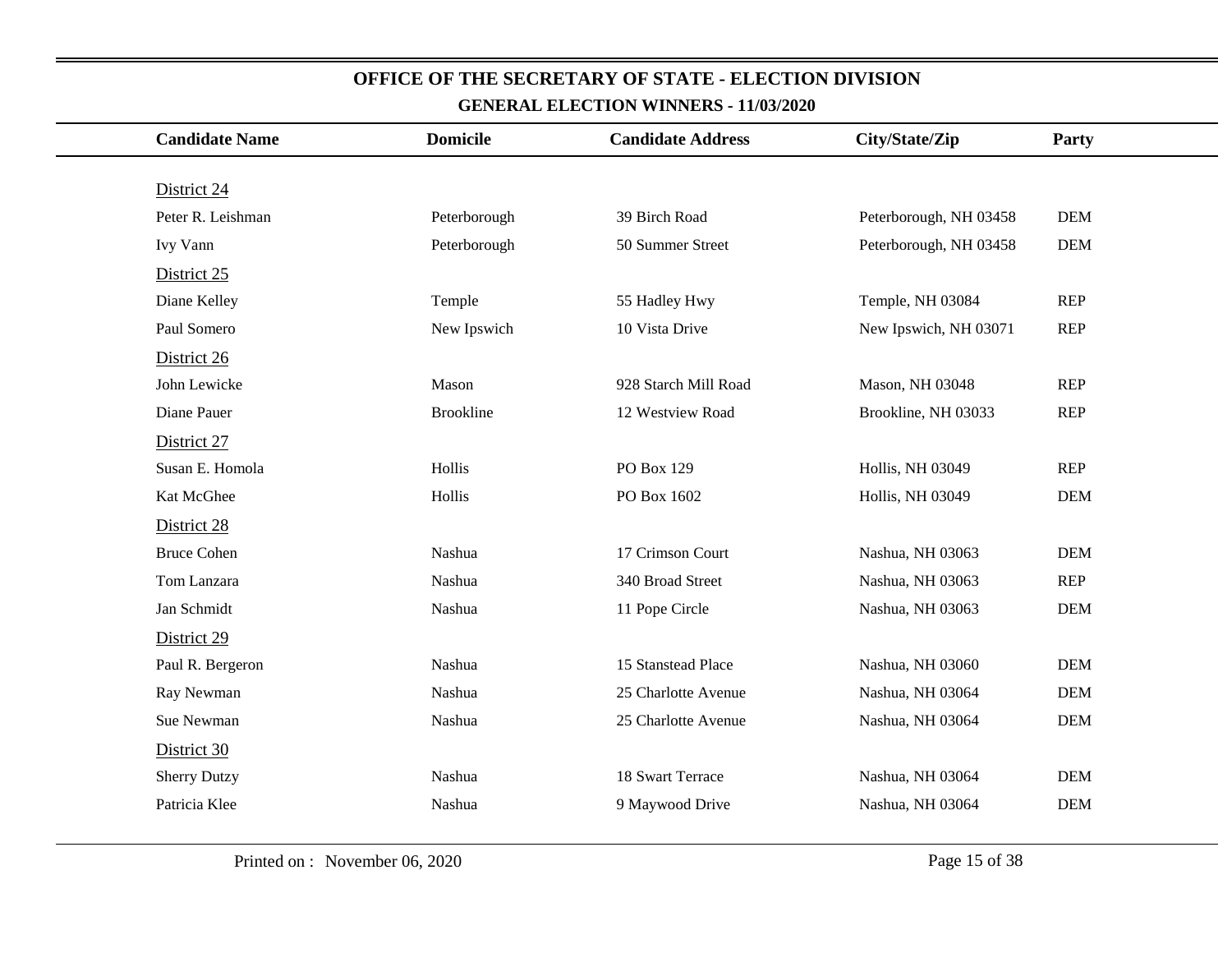| <b>Candidate Name</b>       | <b>Domicile</b> | <b>Candidate Address</b> | City/State/Zip   | Party      |
|-----------------------------|-----------------|--------------------------|------------------|------------|
|                             |                 |                          |                  |            |
| Suzanne Vail                | Nashua          | 28B Norton Street        | Nashua, NH 03064 | <b>DEM</b> |
| District 31                 |                 |                          |                  |            |
| David E. Cote               | Nashua          | 96 W. Hollis Street      | Nashua, NH 03060 | <b>DEM</b> |
| Manny Espitia               | Nashua          | 137 Chestnut Street F12  | Nashua, NH 03060 | <b>DEM</b> |
| Stacie-Marie Laughton       | Nashua          | 80 Elm Street, Apt 1     | Nashua, NH 03060 | <b>DEM</b> |
| District 32                 |                 |                          |                  |            |
| <b>Allison Nutting-Wong</b> | Nashua          | 49 Macdonald Drive       | Nashua, NH 03062 | <b>DEM</b> |
| Michael Pedersen            | Nashua          | 11 Delaware Road         | Nashua, NH 03062 | <b>DEM</b> |
| Dan Toomey                  | Nashua          | 10 Lantern Lane          | Nashua, NH 03062 | <b>DEM</b> |
| District 33                 |                 |                          |                  |            |
| Efstathia Booras            | Nashua          | 44 Balcom Street         | Nashua, NH 03060 | <b>DEM</b> |
| Mark King                   | Nashua          | 3 Lovewell Street        | Nashua, NH 03060 | <b>DEM</b> |
| Frances Nutter-Upham        | Nashua          | 3 Fulton Street          | Nashua, NH 03060 | <b>DEM</b> |
| District 34                 |                 |                          |                  |            |
| Melbourne Moran Jr.         | Nashua          | 30 Dickerman Street      | Nashua, NH 03060 | <b>DEM</b> |
| Catherine Sofikitis         | Nashua          | 54 Marshall Street       | Nashua, NH 03060 | <b>DEM</b> |
| Deb Stevens                 | Nashua          | 53 Arlington Street      | Nashua, NH 03060 | <b>DEM</b> |
| District 35                 |                 |                          |                  |            |
| Skip Cleaver                | Nashua          | 4 Chadwick Circle, Apt H | Nashua, NH 03062 | <b>DEM</b> |
| Latha Mangipudi             | Nashua          | 20 Salmon Brook Road     | Nashua, NH 03062 | <b>DEM</b> |
| Laura Damphousse Telerski   | Nashua          | 5 Shakespeare Road       | Nashua, NH 03062 | DEM        |
| District 36                 |                 |                          |                  |            |
| Linda Harriott-Gathright    | Nashua          | 28 Marian Lane           | Nashua, NH 03062 | <b>DEM</b> |
|                             |                 |                          |                  |            |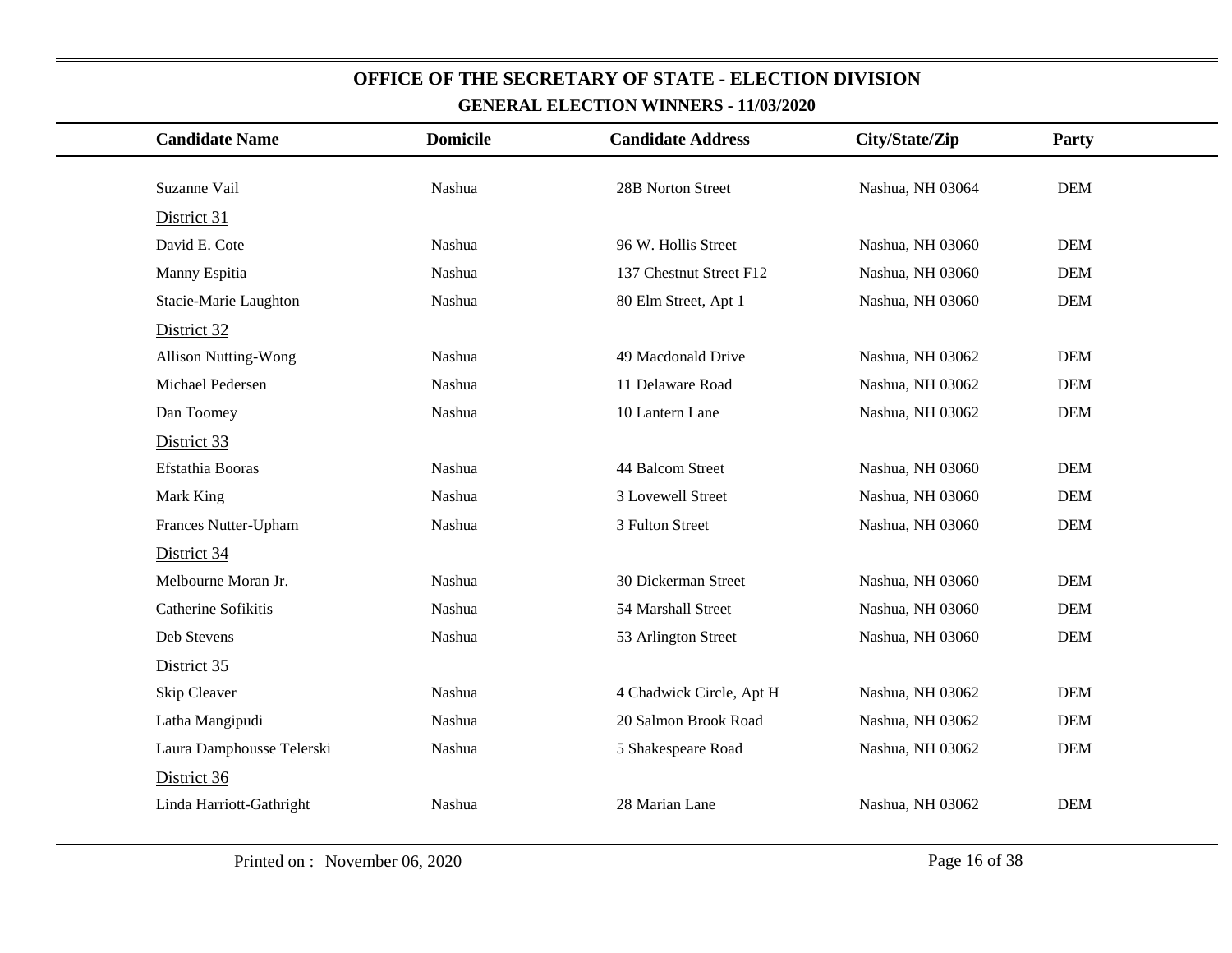| <b>Candidate Name</b>   | <b>Domicile</b> | <b>Candidate Address</b>   | City/State/Zip        | Party      |
|-------------------------|-----------------|----------------------------|-----------------------|------------|
| Marty Jack              | Nashua          |                            | Nashua, NH 03062      | <b>DEM</b> |
|                         |                 | 83 Cadogan Way             |                       |            |
| Michael B. O'Brien, Sr. | Nashua          | 4 Woodfield Street         | Nashua, NH 03062      | <b>DEM</b> |
| District 37             |                 |                            |                       |            |
| <b>Bob Greene</b>       | Hudson          | 11 Campbello Street        | Hudson, NH 03051      | <b>REP</b> |
| Alicia Lekas            | Hudson          | 30 Barretts Hill Road      | Hudson, NH 03051      | <b>REP</b> |
| Tony Lekas              | Hudson          | 30 Barretts Hill Road      | Hudson, NH 03051      | <b>REP</b> |
| Hershel Nunez           | Pelham          | 21 Webster Avenue          | Pelham, NH 03076      | <b>REP</b> |
| Lynne Ober              | Hudson          | 3 Heritage Circle          | Hudson, NH 03051      | <b>REP</b> |
| Russell Ober            | Hudson          | 3 Heritage Circle          | Hudson, NH 03051      | <b>REP</b> |
| <b>Andrew Prout</b>     | Hudson          | 6 Raven Drive              | Hudson, NH 03051      | <b>REP</b> |
| Andrew Renzullo         | Hudson          | 2 Heritage Circle          | Hudson, NH 03051      | <b>REP</b> |
| Kimberly Rice           | Hudson          | 9 Hickory Street           | Hudson, NH 03051      | REP        |
| Denise Smith            | Pelham          | 3 Mountain View Road       | Pelham, NH 03076      | <b>REP</b> |
| Jordan Ulery            | Hudson          | PO Box 15, 36 Blake Street | Hudson, NH 03051      | <b>REP</b> |
| District 38             |                 |                            |                       |            |
| Jim Creighton           | Antrim          | 155 Keene Road             | Antrim, NH 03440      | <b>REP</b> |
| Stephanie Hyland        | Francestown     | 122 Poor Farm Road         | Francestown, NH 03043 | <b>DEM</b> |
| District 39             |                 |                            |                       |            |
| John Burt               | Goffstown       | 7 Bay Street               | Goffstown, NH 03045   | REP        |
| District 40             |                 |                            |                       |            |
| Keith Ammon             | New Boston      | PO Box 38                  | New Boston, NH 03070  | REP        |
| District 41             |                 |                            |                       |            |
| Laurie Sanborn          | Bedford         | 71 Eagle Drive             | Bedford, NH 03110     | <b>REP</b> |
|                         |                 |                            |                       |            |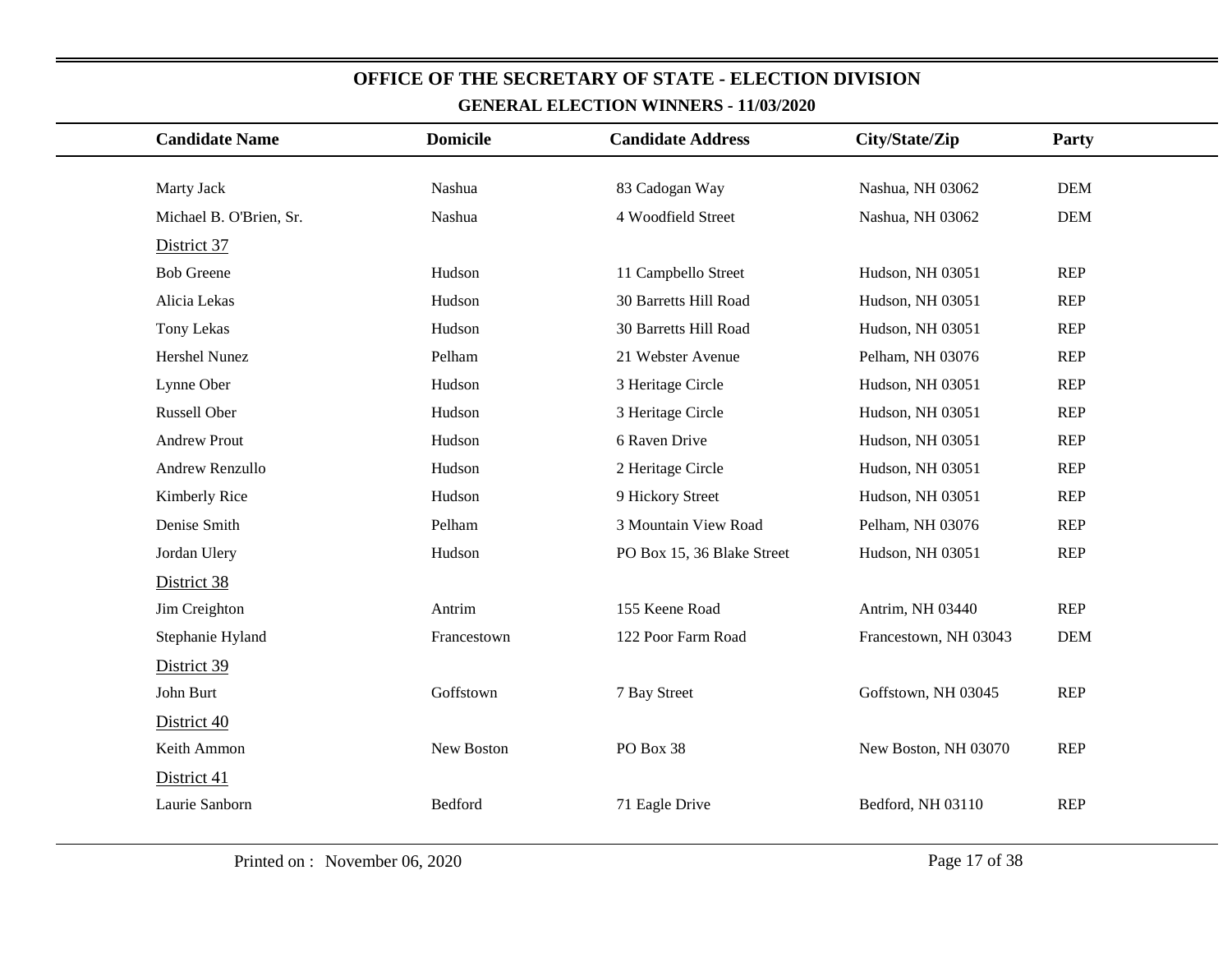| <b>Candidate Name</b>   | <b>Domicile</b> | <b>Candidate Address</b>  | City/State/Zip       | Party      |
|-------------------------|-----------------|---------------------------|----------------------|------------|
|                         |                 |                           |                      |            |
| District 42             |                 |                           |                      |            |
| Jacqueline Chretien     | Manchester      | 133 Oak Street            | Manchester, NH 03104 | <b>DEM</b> |
| Matthew B. Wilhelm      | Manchester      | 100 Magnolia Road         | Manchester, NH 03104 | <b>DEM</b> |
| District 43             |                 |                           |                      |            |
| Benjamin C. Baroody     | Manchester      | 1175 Bridge Street        | Manchester, NH 03104 | <b>DEM</b> |
| Amy Bradley             | Manchester      | 895 Bridge Street         | Manchester, NH 03104 | <b>DEM</b> |
| Chris Herbert           | Manchester      | 181 Eastern Ave, Unit 201 | Manchester, NH 03101 | <b>DEM</b> |
| District 44             |                 |                           |                      |            |
| Ross Berry              | Manchester      | 401 Riverdale Avenue      | Manchester, NH 0310  | <b>REP</b> |
| Mark McLean             | Manchester      | 43 Forest Hill Way        | Manchester, NH 03109 | <b>REP</b> |
| District 45             |                 |                           |                      |            |
| Jane Beaulieu           | Manchester      | 609 S. Main Street        | Manchester, NH 03102 | <b>DEM</b> |
| Connie Van Houten       | Manchester      | 11 Carriage Way, Unit 4   | Manchester, NH 03102 | <b>DEM</b> |
| <b>MERRIMACK County</b> |                 |                           |                      |            |
| District 1              |                 |                           |                      |            |
| Louise Andrus           | Salisbury       | 406 Raccoon Hill Road     | Salisbury, NH 03268  | <b>REP</b> |
| District 2              |                 |                           |                      |            |
| James Mason             | Franklin        | 77 North Road             | Franklin, NH 03235   | <b>REP</b> |
| Dave Testerman          | Franklin        | PO Box 36                 | Franklin, NH 03235   | <b>REP</b> |
| District 3              |                 |                           |                      |            |
| Kenna Cross             | Northfield      | 349 Cross Mill Road       | Northfield, NH 03276 | <b>REP</b> |
| Gregory Hill            | Northfield      | 1 Knowles Farm Road       | Northfield, NH 03276 | <b>REP</b> |
|                         |                 |                           |                      |            |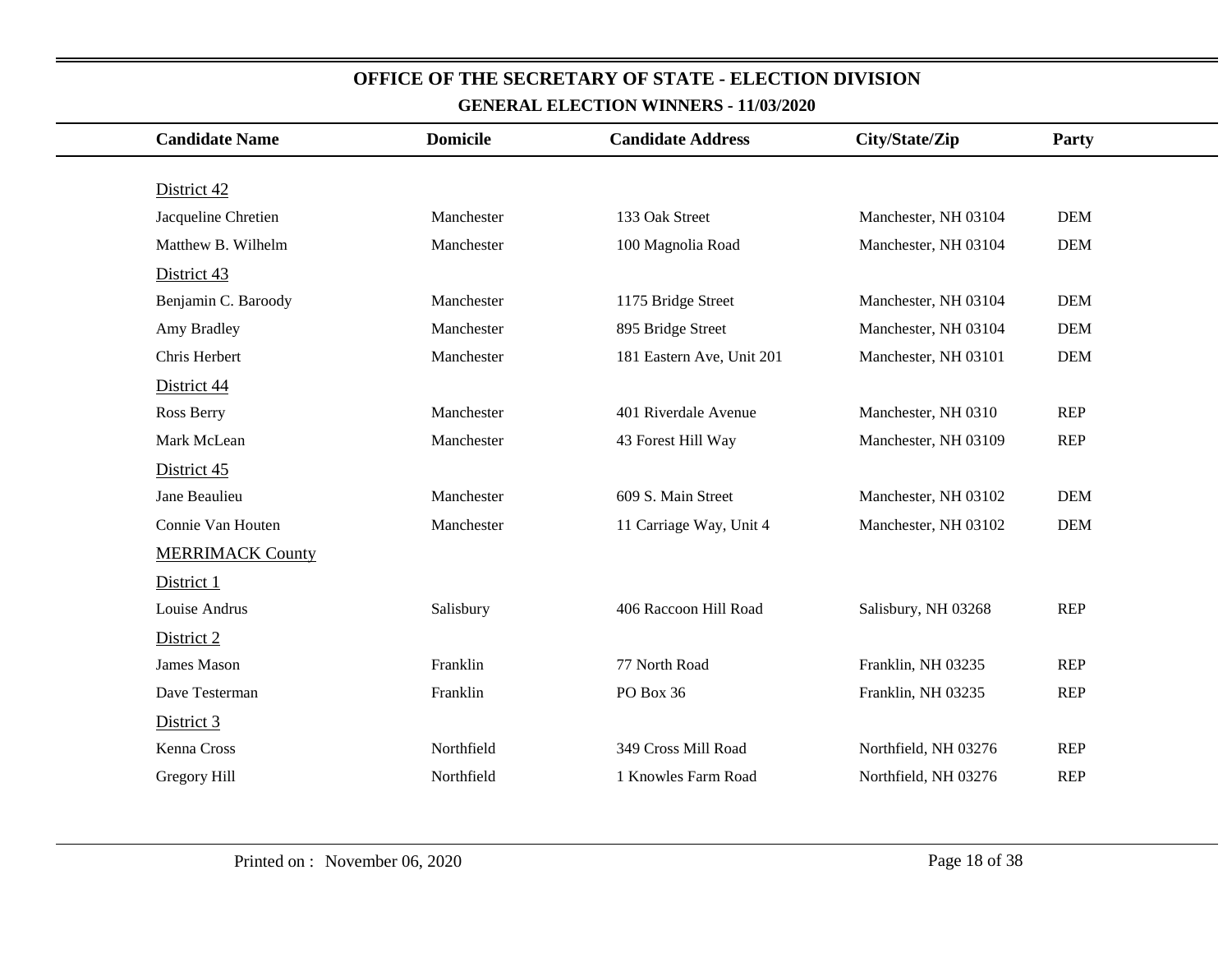| <b>Candidate Name</b>  | <b>Domicile</b> | <b>Candidate Address</b> | City/State/Zip       | Party      |
|------------------------|-----------------|--------------------------|----------------------|------------|
|                        |                 |                          |                      |            |
| District 4             |                 |                          |                      |            |
| Tom Schamberg          | Wilmot          | 10 Clarke Road           | Wilmot, NH 03287     | <b>DEM</b> |
| District 5             |                 |                          |                      |            |
| Karen E. Ebel          | New London      | PO BOx 714               | New London, NH 03257 | <b>DEM</b> |
| Daniel Wolf            | Newbury         | PO Box 88                | Newbury, NH 03253    | <b>REP</b> |
| District 6             |                 |                          |                      |            |
| Tony Caplan            | Henniker        | 810 Ray Road             | Henniker, NH 03242   | <b>DEM</b> |
| Rod Pimentel           | Henniker        | 171 Ray Road             | Henniker, NH 03242   | <b>DEM</b> |
| District 7             |                 |                          |                      |            |
| Margaret Anne Kennedy  | Warner          | 5 Poverty Plains Road    | Warner, NH 03278     | <b>REP</b> |
| District 8             |                 |                          |                      |            |
| Caroletta C. Alicea    | Boscawen        | 4 Stirrup Iron Road      | Boscawen, NH 03303   | <b>DEM</b> |
| District 9             |                 |                          |                      |            |
| Jose E. Cambrils       | Loudon          | 83 Berry Road            | Loudon, NH 03307     | <b>REP</b> |
| Michael Moffett        | Loudon          | 144 Greenview Drive      | Loudon, NH 03307     | <b>REP</b> |
| District 10            |                 |                          |                      |            |
| David Luneau           | Hopkinton       | 211 Putney Hill Road     | Hopkinton, NH 03229  | <b>DEM</b> |
| Mel Myler              | Hopkinton       | PO Box 82                | Contoocook, NH 03229 | <b>DEM</b> |
| Mary Jane Wallner      | Concord         | 24 Samuel Drive          | Concord, NH 03301    | <b>DEM</b> |
| District 11            |                 |                          |                      |            |
| <b>Steve Shurtleff</b> | Concord         | 11 Vinton Drive          | Penacook, NH 03303   | <b>DEM</b> |
| District 12            |                 |                          |                      |            |
| Connie Lane            | Concord         | 34-1 Cabernet Drive      | Concord, NH 03303    | <b>DEM</b> |
|                        |                 |                          |                      |            |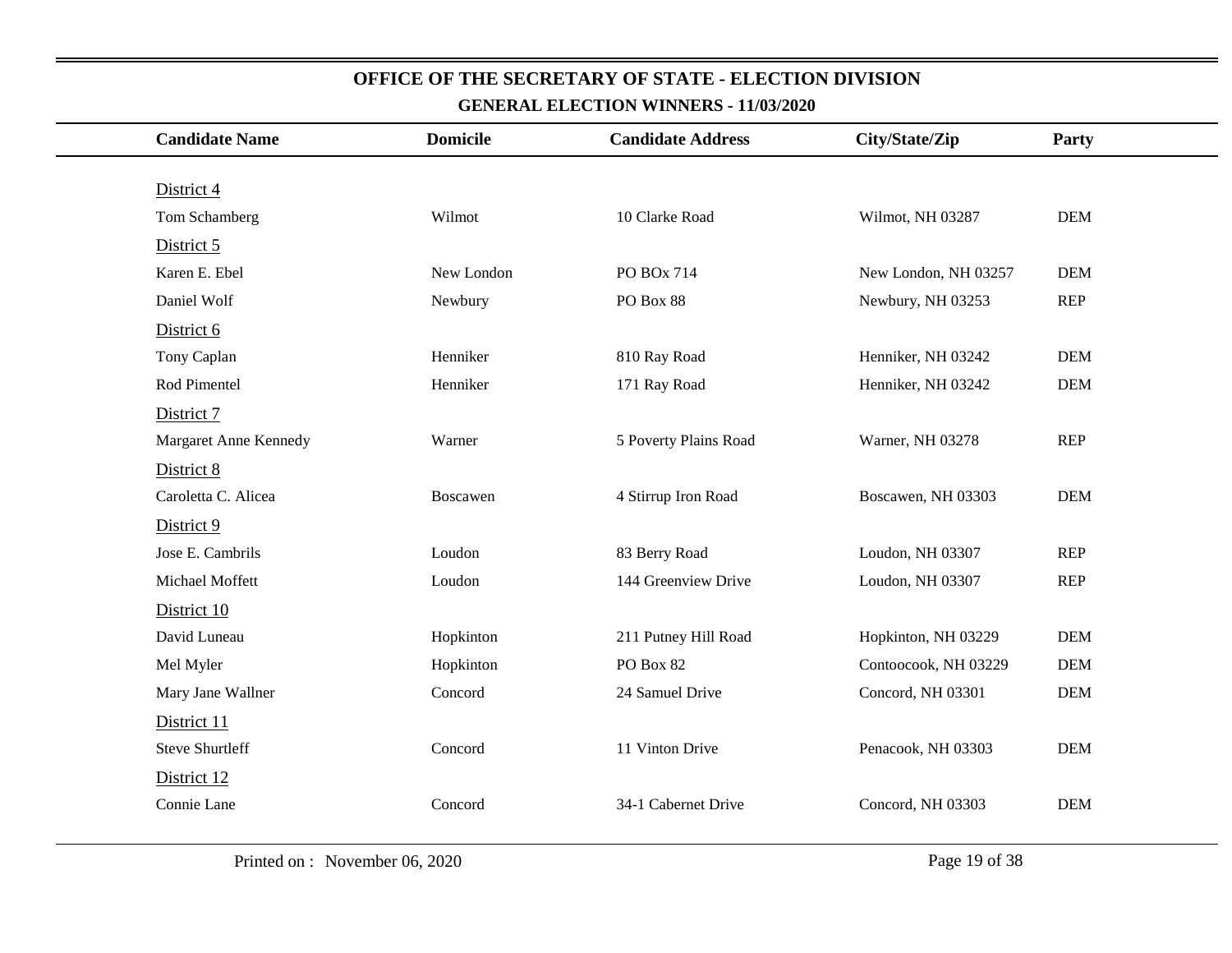| <b>Candidate Name</b> | <b>Domicile</b> | <b>Candidate Address</b>   | City/State/Zip       | Party      |
|-----------------------|-----------------|----------------------------|----------------------|------------|
|                       |                 |                            |                      |            |
| District 13           |                 |                            |                      |            |
| <b>Beth Richards</b>  | Concord         | 3 Willard Street           | Concord, NH 03303    | <b>DEM</b> |
| District 14           |                 |                            |                      |            |
| Jim MacKay            | Concord         | 139 North State Street     | Concord, NH 03301    | <b>DEM</b> |
| District 15           |                 |                            |                      |            |
| Eric Gallager         | Concord         | 1 Thompson Street, Apt 305 | Concord, NH 03301    | <b>DEM</b> |
| District 16           |                 |                            |                      |            |
| <b>Timothy Soucy</b>  | Concord         | 11 Princeton Street        | Concord, NH 03301    | <b>DEM</b> |
| District 17           |                 |                            |                      |            |
| Safiya Wazir          | Concord         | PO Box 2352                | Concord, NH 03302    | <b>DEM</b> |
| District 18           |                 |                            |                      |            |
| Kris Schultz          | Concord         | 806 Alton Woods Drive      | Concord, NH 03301    | <b>DEM</b> |
| District 19           |                 |                            |                      |            |
| Christy D. Bartlett   | Concord         | 77 Sanborn Road            | Concord, NH 03301    | <b>DEM</b> |
| District 20           |                 |                            |                      |            |
| Dianne E. Schuett     | Pembroke        | 533 Pembroke Street        | Pembroke, NH 03275   | <b>DEM</b> |
| <b>Brian Seaworth</b> | Pembroke        | 161 Buck Street            | Pembroke, NH 03275   | <b>REP</b> |
| Nick White            | Pembroke        | 935 Borough Road           | Pembroke, NH 03275   | <b>REP</b> |
| District 21           |                 |                            |                      |            |
| James C. Allard       | Pittsfield      | 540 Tilton Hill Road       | Pittsfield, NH 03263 | REP        |
| John F. Klose         | Epsom           | PO Box 519                 | Epsom, NH 03234      | REP        |
| District 22           |                 |                            |                      |            |
| <b>Matthew Pitaro</b> | Allenstown      | 7 Swiftwater Drive #1      | Allenstown, NH 03275 | <b>REP</b> |
|                       |                 |                            |                      |            |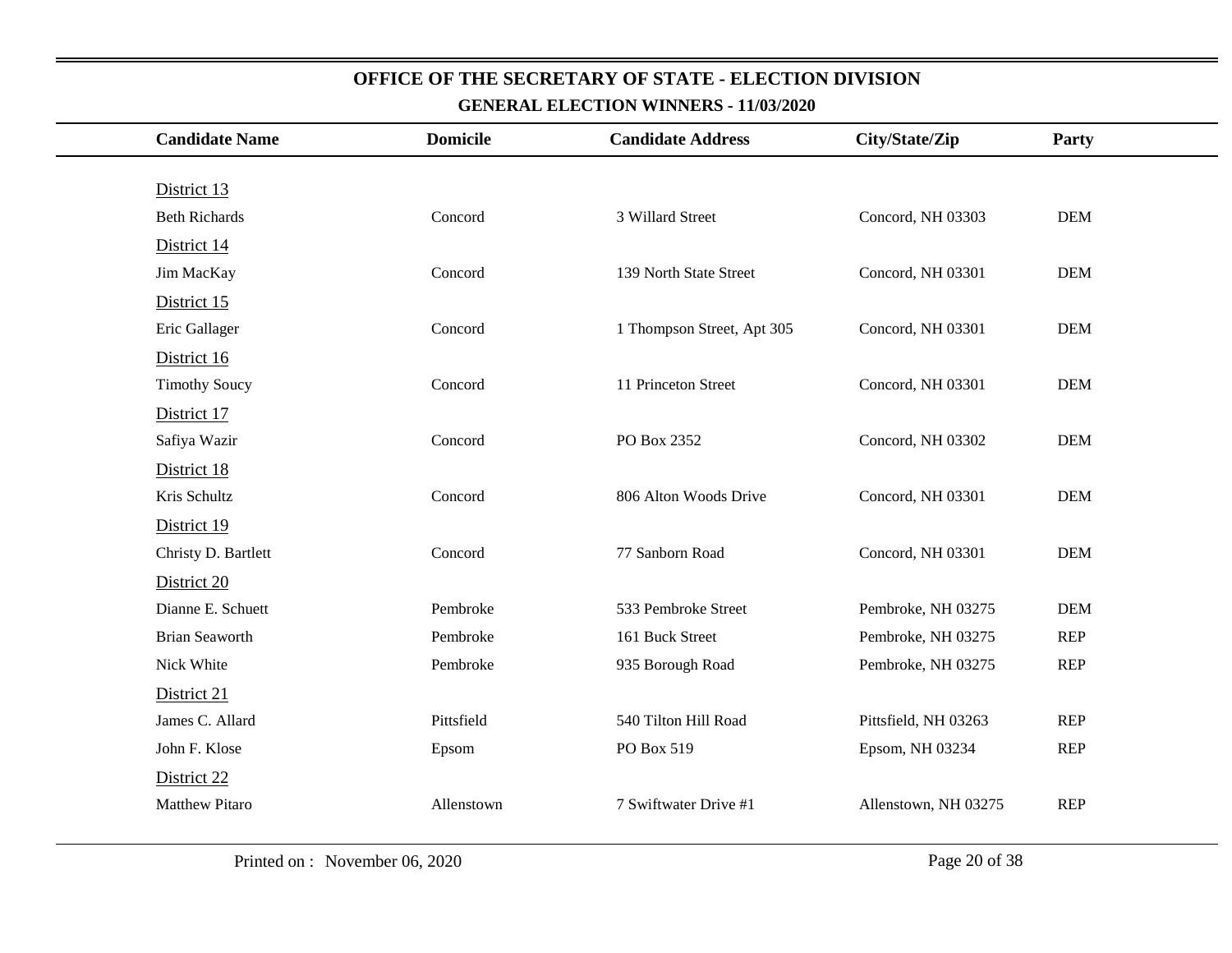| <b>Candidate Name</b>    | <b>Domicile</b> | <b>Candidate Address</b> | City/State/Zip      | Party      |
|--------------------------|-----------------|--------------------------|---------------------|------------|
|                          |                 |                          |                     |            |
| District 23              |                 |                          |                     |            |
| Samantha Fox             | <b>Bow</b>      | 19 Vaughn Road           | Bow, NH 03303       | <b>DEM</b> |
| Mary Beth Walz           | <b>Bow</b>      | 25 Stack Drive           | Bow, NH 03304       | <b>DEM</b> |
| Gary L. Woods            | <b>Bow</b>      | 38 Evangelyn Drive       | Bow, NH 03304       | <b>DEM</b> |
| District 24              |                 |                          |                     |            |
| Stephen Boyd             | Hooksett        | 51 Whitehall Road        | Hooksett, NH 03106  | <b>REP</b> |
| John A. Leavitt          | Hooksett        | PO Box 15278             | Hooksett, NH 03106  | <b>REP</b> |
| Thomas C. Walsh          | Hooksett        | 15 Berry Hill Road       | Hooksett, NH 03106  | <b>REP</b> |
| Michael Yakubovich       | Hooksett        | 15 Doris Drive           | Hooksett, NH 03106  | <b>REP</b> |
| District 25              |                 |                          |                     |            |
| Natalie J. Wells         | Warner          | 125 Collins Road         | Warner, NH 03278    | <b>REP</b> |
| District 26              |                 |                          |                     |            |
| <b>Howard Pearl</b>      | Loudon          | 409 Loudon Ridge Road    | Loudon, NH 03307    | <b>REP</b> |
| District 27              |                 |                          |                     |            |
| Art Ellison              | Concord         | 81 W. Parish Road        | Concord, NH 03303   | <b>DEM</b> |
| Rebecca McWilliams       | Concord         | 192 Silk Farm Road       | Concord, NH 03301   | <b>DEM</b> |
| District 28              |                 |                          |                     |            |
| Katherine D. Rogers      | Concord         | 804 Alton Woods Drive    | Concord, NH 03301   | <b>DEM</b> |
| District 29              |                 |                          |                     |            |
| Carol McGuire            | Epsom           | 700 Suncook Valley Hwy   | Epsom, NH 03234     | <b>REP</b> |
| <b>ROCKINGHAM County</b> |                 |                          |                     |            |
| District 1               |                 |                          |                     |            |
| Paul Tudor               | Northwood       | 167 Bow Street           | Northwood, NH 03261 | <b>REP</b> |
|                          |                 |                          |                     |            |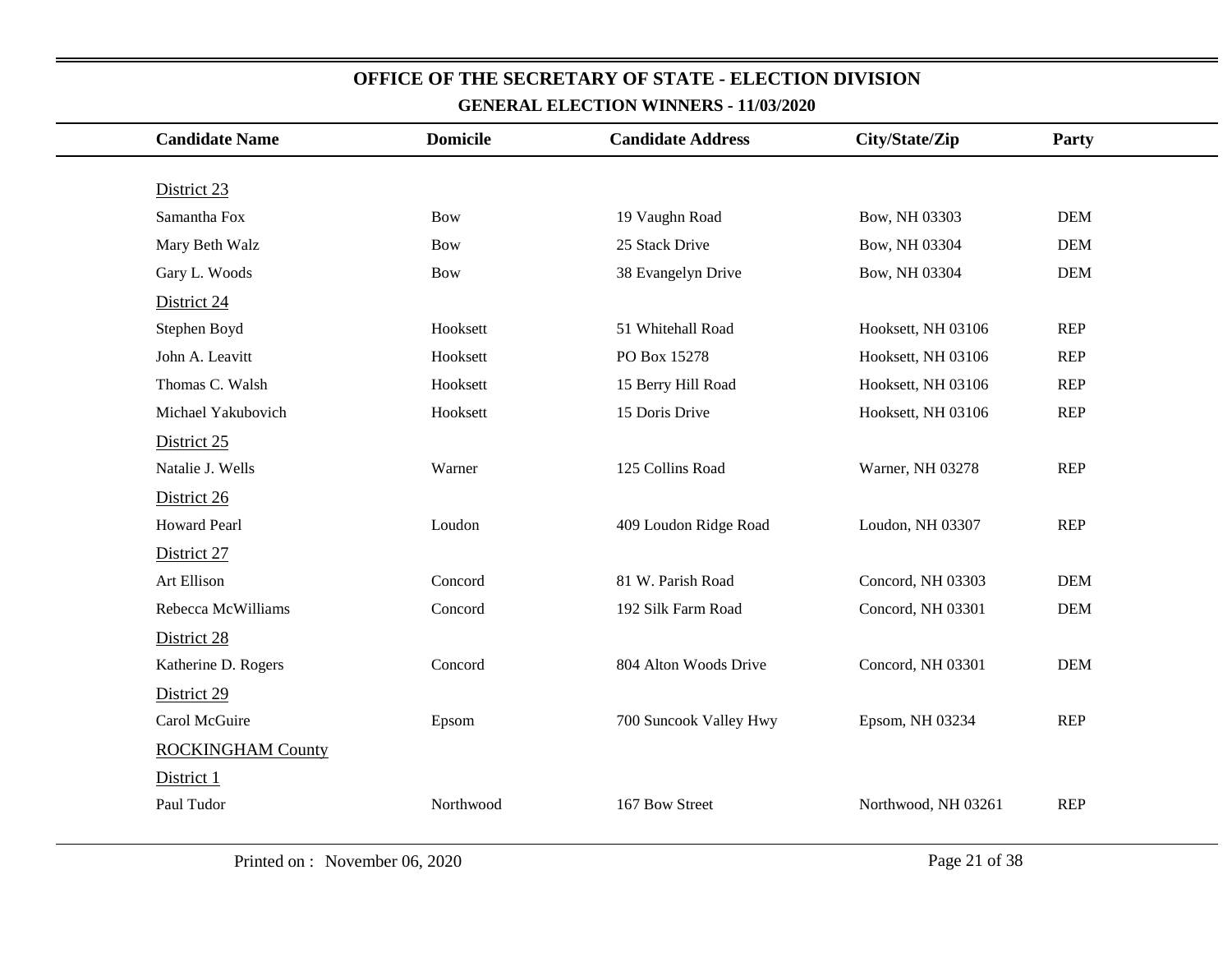| <b>Candidate Name</b> | <b>Domicile</b> | <b>Candidate Address</b> | City/State/Zip        | Party      |
|-----------------------|-----------------|--------------------------|-----------------------|------------|
|                       |                 |                          |                       |            |
| District 2            |                 |                          |                       |            |
| Alan Bershtein        | Nottingham      | 14 Revolutionary Lane    | Nottingham, NH 03290  | <b>REP</b> |
| James Spillane        | Deerfield       | 16 Swamp Road            | Deerfield, NH 03037   | <b>REP</b> |
| Kevin Verville        | Deerfield       | 9 McCarron Road          | Deerfield, NH 03037   | <b>REP</b> |
| District 3            |                 |                          |                       |            |
| Paul Ayer             | Raymond         | 127 Chester Road         | Raymond, NH 03077     | <b>REP</b> |
| Dustin Dodge          | Raymond         | 6 Hunter Drive           | Raymond, NH 03077     | <b>REP</b> |
| Kevin Pratt           | Raymond         | 11 Smith Pond Road       | Raymond, NH 03077     | <b>REP</b> |
| District 4            |                 |                          |                       |            |
| <b>Jess Edwards</b>   | Auburn          | 33 Rattlesnake Hill Road | Auburn, NH 03032      | <b>REP</b> |
| Oliver Ford           | Chester         | 67 Chester Street        | Chester, NH 03036     | <b>REP</b> |
| Jason Osborne         | Auburn          | 65 Miner Road            | Auburn, NH 03032      | <b>REP</b> |
| <b>Tony Piemonte</b>  | Sandown         | 4 Rangeway Avenue        | Sandown, NH 03873     | <b>REP</b> |
| Chris True            | Sandown         | 41 Hunt Pond Road        | Sandown, NH 03873     | <b>REP</b> |
| District 5            |                 |                          |                       |            |
| Al Baldasaro          | Londonderry     | 41 Hall Road             | Londonderry, NH 03053 | <b>REP</b> |
| Tom Dolan             | Londonderry     | 19 Isabella Drive        | Londonderry, NH 03053 | <b>REP</b> |
| David C. Lundgren     | Londonderry     | 21 King John Drive       | Londonderry, NH 03053 | <b>REP</b> |
| Wayne D. MacDonald    | Londonderry     | 11 Dickey Street         | Derry, NH 03038       | <b>REP</b> |
| <b>Betsy McKinney</b> | Londonderry     | 3 Leelynn Circle         | Londonderry, NH 03053 | <b>REP</b> |
| Sherman Packard       | Londonderry     | 70 Old Derry Road        | Londonderry, NH 03053 | <b>REP</b> |
| Doug Thomas           | Londonderry     | 143 Mammoth Road         | Londonderry, NH 03053 | <b>REP</b> |
|                       |                 |                          |                       |            |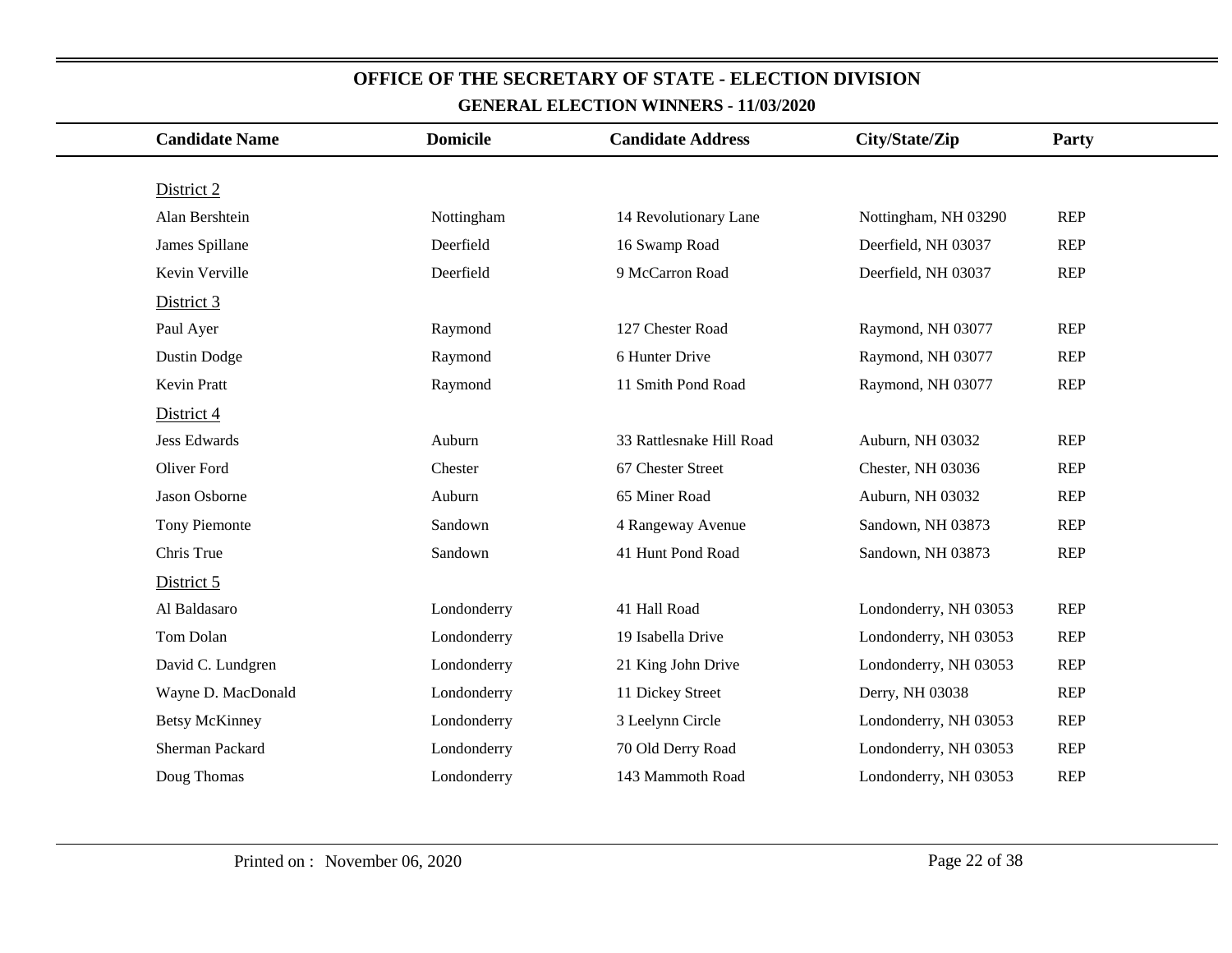| <b>Candidate Name</b>       | <b>Domicile</b> | <b>Candidate Address</b>         | City/State/Zip    | Party      |  |
|-----------------------------|-----------------|----------------------------------|-------------------|------------|--|
| District 6                  |                 |                                  |                   |            |  |
| Anne Copp                   | Derry           | 46 Tsienneto Road                | Derry, NH 03038   | <b>REP</b> |  |
| Phyllis May Katsakiores     | Derry           | 1 Bradford Street                | Derry, NH 03038   | <b>REP</b> |  |
| Mary Ann Kimball            | Derry           | 15 Manchester Ave., Apt 2        | Derry, NH 03038   | <b>REP</b> |  |
| Erica Layon                 | Derry           | 84 Tsienneto Road                | Derry, NH 03038   | <b>REP</b> |  |
| David C. Love               | Derry           | 4 Maple Street #3                | Derry, NH 03038   | <b>REP</b> |  |
| David E. Milz               | Derry           | 12R Bonnie Lane                  | Derry, NH 03038   | <b>REP</b> |  |
| Katherine Prudhomme O'Brien | Derry           | 19 Beacon Hill Road              | Derry, NH 03038   | <b>REP</b> |  |
| Stephen Pearson             | Derry           | 221 Hampstead Road               | Derry, NH 03038   | <b>REP</b> |  |
| John Potucek                | Derry           | 18 Sunset Avenue                 | Derry, NH 03038   | <b>REP</b> |  |
| <b>Richard Tripp</b>        | Derry           | 44 Windham Road                  | Derry, NH 03038   | <b>REP</b> |  |
| District 7                  |                 |                                  |                   |            |  |
| Mary E. Griffin             | Windham         | 4 Wynridge Road                  | Windham, NH 03087 | <b>REP</b> |  |
| Bob Lynn                    | Windham         | 6 Dublin Road                    | Windham, NH 03087 | <b>REP</b> |  |
| Charles E. McMahon          | Windham         | 11 Floral Street                 | Windham, NH 03087 | <b>REP</b> |  |
| Julius F. Soti              | Windham         | 74 Marblehead Road               | Windham, NH 03087 | <b>REP</b> |  |
| District 8                  |                 |                                  |                   |            |  |
| Daryl Abbas                 | Salem           | 34 S. Shore Rod                  | Salem, NH 03079   | <b>REP</b> |  |
| Fred Doucette               | Salem           | PO Box 862, 117 Millville Street | Salem, NH 03079   | <b>REP</b> |  |
| <b>Bob Elliott</b>          | Salem           | 334 N. Broadway, Apt 108         | Salem, NH 03079   | <b>REP</b> |  |
| Betty I. Gay                | Salem           | 10 Woodmeadow Drive              | Salem, NH 03079   | <b>REP</b> |  |
| John Janigian               | Salem           | 25 Liberty Street                | Salem, NH 03079   | <b>REP</b> |  |
| Everett P. McBride, Jr.     | Salem           | 66 Millville Street              | Salem, NH 03079   | <b>REP</b> |  |
|                             |                 |                                  |                   |            |  |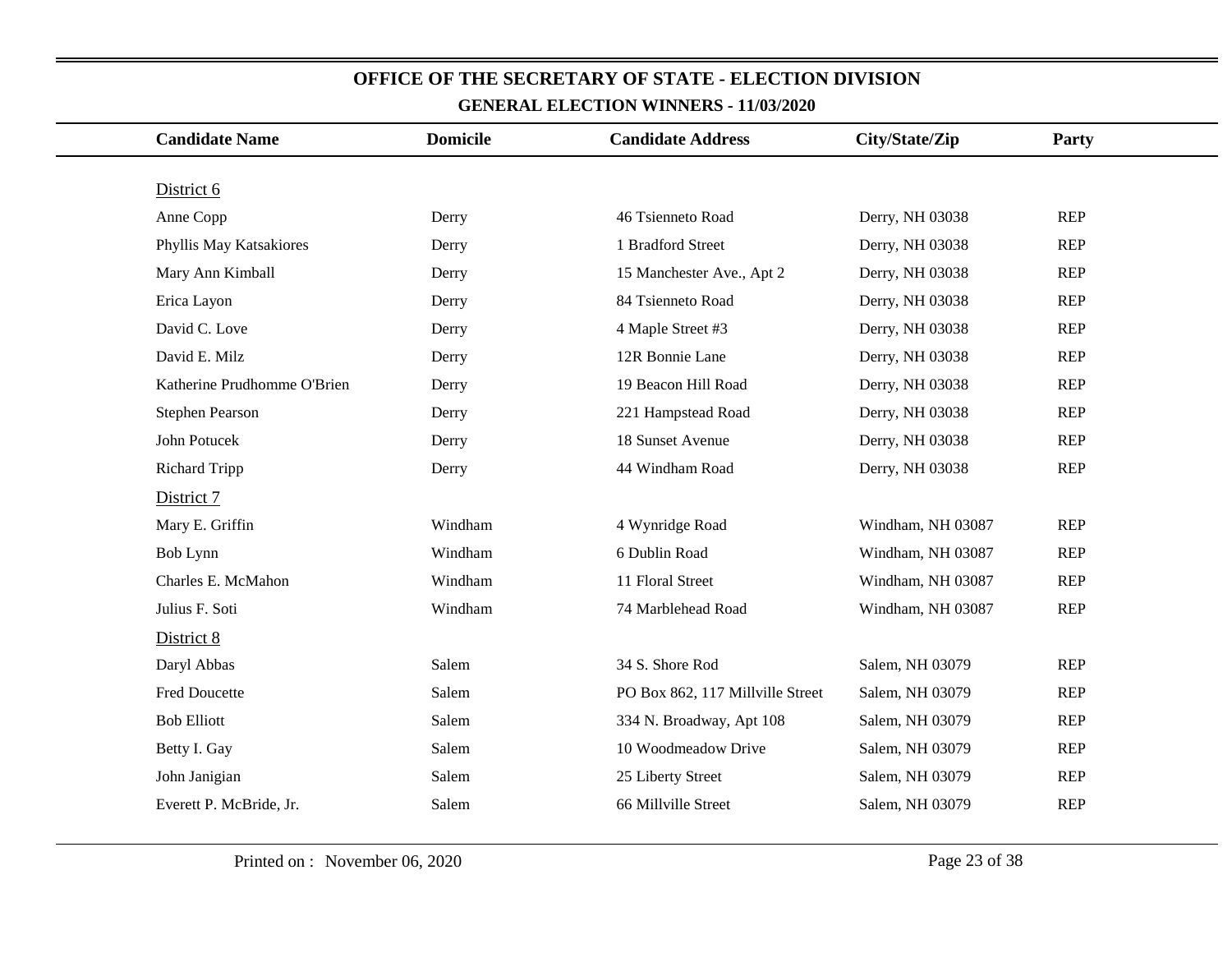| <b>Candidate Name</b>  | <b>Domicile</b> | <b>Candidate Address</b> | City/State/Zip      | Party      |
|------------------------|-----------------|--------------------------|---------------------|------------|
|                        |                 |                          |                     |            |
| Joe Sweeney            | Salem           | 29 Hunters Run           | Salem, NH 03079     | <b>REP</b> |
| John Sytek             | Salem           | 34 Town Village Drive    | Salem, NH 03079     | <b>REP</b> |
| Susan J. Vandecasteele | Salem           | 8 Webb Street            | Salem, NH 03079     | <b>REP</b> |
| District 9             |                 |                          |                     |            |
| Cody Belanger          | Epping          | 35 North River Road      | Epping, NH 03042    | <b>REP</b> |
| Michael Vose           | Epping          | 75 Olde Bridge Lane      | Epping, NH 03042    | <b>REP</b> |
| District 10            |                 |                          |                     |            |
| Dennis Acton           | Fremont         | 93 Risloves Way          | Fremont, NH 03044   | <b>REP</b> |
| District 11            |                 |                          |                     |            |
| Melissa A. Litchfield  | Brentwood       | 46 Eleanor's Way         | Brentwood, NH 03833 | <b>REP</b> |
| District 12            |                 |                          |                     |            |
| <b>Scott Wallace</b>   | Danville        | 34 Wymans Landing        | Danville, NH 03819  | <b>REP</b> |
| District 13            |                 |                          |                     |            |
| Dennis E. Green        | Hampstead       | PO Box 776               | Hampstead, NH 03841 | <b>REP</b> |
| Joe Guthrie            | Hampstead       | 15 Madison Drive         | Hampstead, NH 03841 | <b>REP</b> |
| David Welch            | Kingston        | PO Box 570               | Kingston, NH 03848  | <b>REP</b> |
| Kenneth L. Weyler      | Kingston        | 23 Scotland Road         | Kingston, NH 03848  | <b>REP</b> |
| District 14            |                 |                          |                     |            |
| Debra L. DeSimone      | Atkinson        | 11 Providence Hill Road  | Atkinson, NH 03811  | <b>REP</b> |
| Robert D. Harb         | Plaistow        | 18 Hilltop Road          | Plaistow, NH 03865  | <b>REP</b> |
| Norman L. Major        | Plaistow        | 12 Kingston Road         | Plaistow, NH 03865  | <b>REP</b> |
| Peter E. Torosian      | Atkinson        | PO Box 373               | Atkinson, NH 03811  | <b>REP</b> |
|                        |                 |                          |                     |            |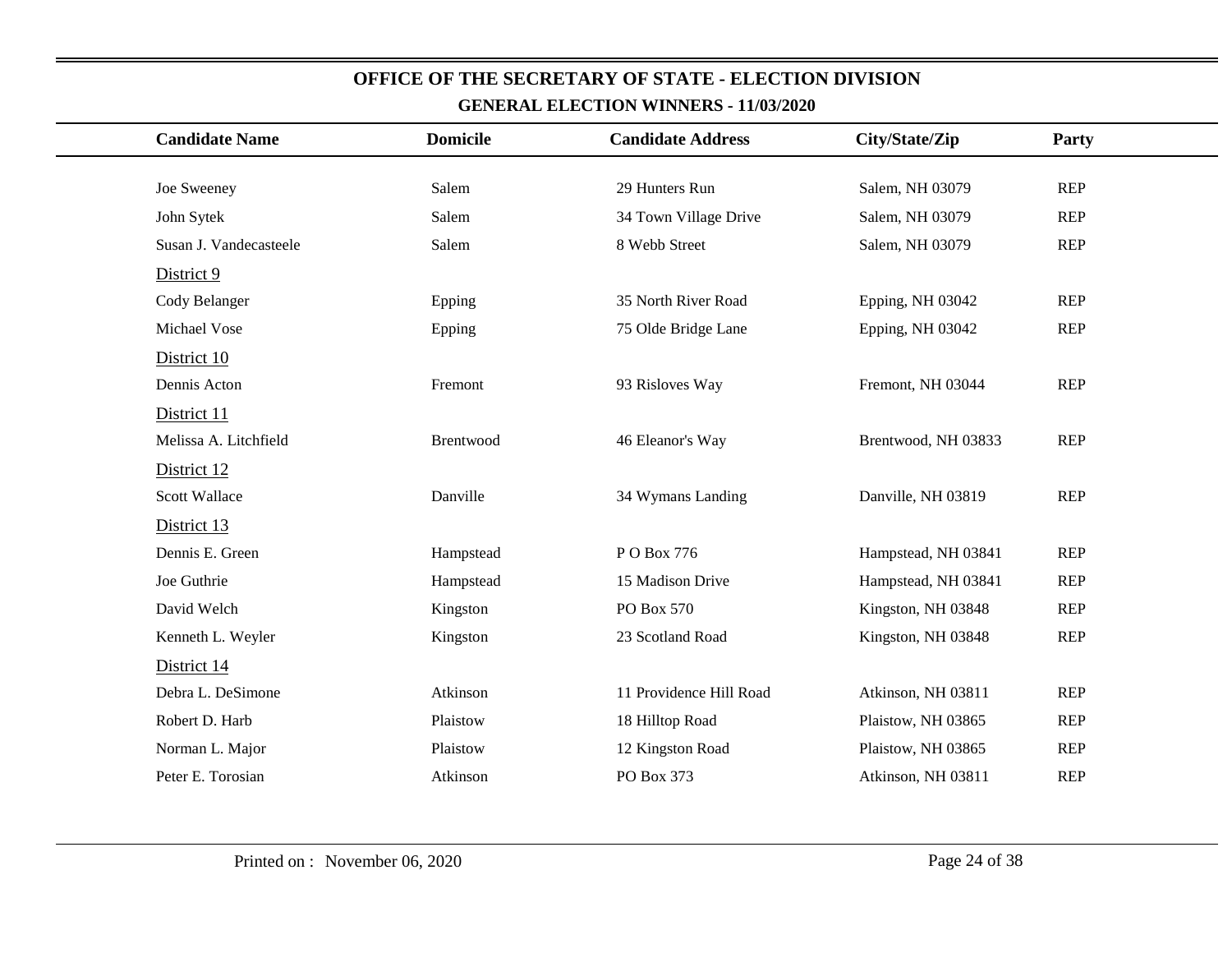| <b>Candidate Name</b>       | <b>Domicile</b>      | <b>Candidate Address</b> | City/State/Zip          | Party      |
|-----------------------------|----------------------|--------------------------|-------------------------|------------|
|                             |                      |                          |                         |            |
| District 15                 |                      |                          |                         |            |
| Charles R. Melvin, Sr.      | Newton               | 81 South Main            | Newton, NH 03858        | <b>REP</b> |
| District 16                 |                      |                          |                         |            |
| J D Bernardy                | South Hampton        | 255 Main Avenue          | South Hampton, NH 03827 | <b>REP</b> |
| District 17                 |                      |                          |                         |            |
| Michael Cahill              | Newmarket            | 328 Ash Swamp Road       | Newmarket, NH 03857     | <b>DEM</b> |
| Charlotte DiLorenzo         | Newmarket            | 193 S. Main Street       | Newmarket, NH 03857     | <b>DEM</b> |
| Ellen Read                  | Newmarket            | 283 Lita Lane            | Newmarket, NH 03857     | <b>DEM</b> |
| District 18                 |                      |                          |                         |            |
| Lisa Bunker                 | Exeter               | 98 Main Street           | Exeter, NH 03833        | <b>DEM</b> |
| Julie D. Gilman             | Exeter               | 96 High Street           | Exeter, NH 03833        | <b>DEM</b> |
| Gaby Grossman               | Exeter               | 31 Winter Street         | Exeter, NH 03833        | <b>DEM</b> |
| Mark A. Paige               | Exeter               | 13 Tamarind Lane         | Exeter, NH 03833        | <b>DEM</b> |
| District 19                 |                      |                          |                         |            |
| Patrick Abrami              | Stratham             | 9 Tall Pine Drive        | Stratham, NH 03885      | <b>REP</b> |
| Debra Altschiller           | Stratham             | 15 Apple Way             | Stratham, NH 03885      | <b>DEM</b> |
| District 20                 |                      |                          |                         |            |
| <b>Tim Baxter</b>           | <b>Hampton Falls</b> | PO Box 54                | Seabrook, NH 03874      | <b>REP</b> |
| Tina Harley                 | Seabrook             | 38 River Street          | Seabrook, NH 03874      | <b>REP</b> |
| Aboul B. Khan               | Seabrook             | 3 Greenleaf Drive        | Seabrook, NH 03874      | <b>REP</b> |
| District 21                 |                      |                          |                         |            |
| <b>Robert Renny Cushing</b> | Hampton              | 395 Winnacunnet Road     | Hampton, NH 03842       | <b>DEM</b> |
| Mike Edgar                  | Hampton              | 7 Ann's Terrace          | Hampton, NH 03842       | <b>DEM</b> |
|                             |                      |                          |                         |            |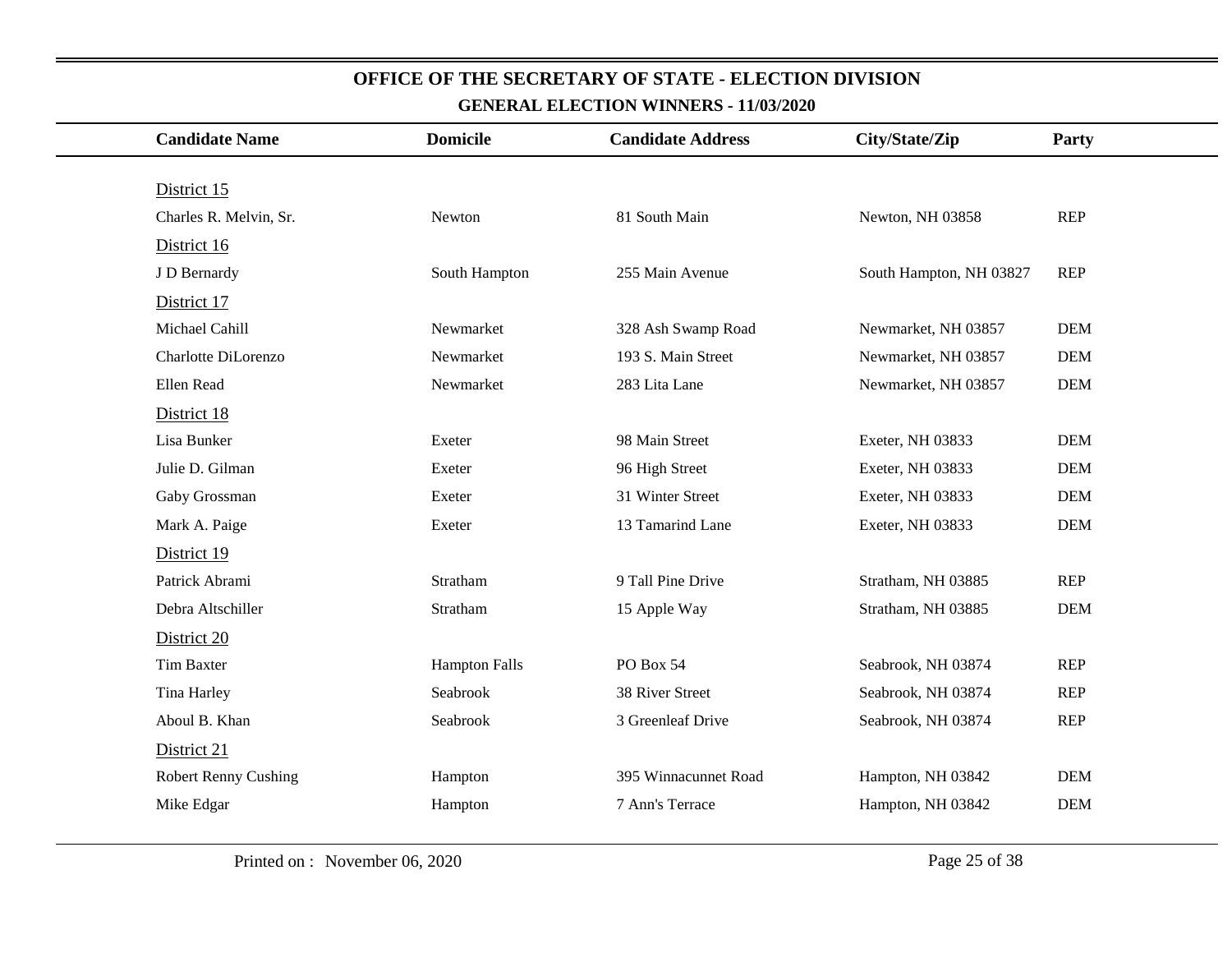| <b>Candidate Name</b> | <b>Domicile</b> | <b>Candidate Address</b>     | City/State/Zip          | Party      |
|-----------------------|-----------------|------------------------------|-------------------------|------------|
|                       |                 |                              |                         |            |
| <b>Tracy Emerick</b>  | Hampton         | 58 Schooner Landing          | Hampton, NH 03842       | <b>REP</b> |
| Tom Loughman          | Hampton         | 12 Maplewood Drive           | Hampton, NH 03842       | <b>DEM</b> |
| District 22           |                 |                              |                         |            |
| Jim Maggiore          | North Hampton   | 17A Hobbs Road               | North Hampton, NH 03860 | <b>DEM</b> |
| District 23           |                 |                              |                         |            |
| Dennis Malloy         | Greenland       | 10 Van Etten Drive           | Greenland, NH 03840     | <b>DEM</b> |
| District 24           |                 |                              |                         |            |
| Jaci Grote            | Rye             | 1245 Washington Road         | Rye, NH 03870           | <b>DEM</b> |
| Kate Murray           | New Castle      | PO Box 2193                  | New Castle, NH 03854    | <b>DEM</b> |
| District 25           |                 |                              |                         |            |
| Laura Pantelakos      | Portsmouth      | 528 Dennett Street           | Portsmouth, NH 03801    | <b>DEM</b> |
| District 26           |                 |                              |                         |            |
| Rebecca Susan McBeath | Portsmouth      | 243 Middle Road              | Portsmouth, NH 03801    | <b>DEM</b> |
| District 27           |                 |                              |                         |            |
| Peter Somssich        | Portsmouth      | 34 Swett Avenue              | Portsmouth, NH 03801    | <b>DEM</b> |
| District 28           |                 |                              |                         |            |
| Gerald W.R. Ward      | Portsmouth      | 16 Nixon Park                | Portsmouth, NH 03801    | <b>DEM</b> |
| District 29           |                 |                              |                         |            |
| David Meuse           | Portsmouth      | 579 Sagamore Avenue, Unit 97 | Portsmouth, NH 03801    | <b>DEM</b> |
| District 30           |                 |                              |                         |            |
| Jacqueline Cali-Pitts | Portsmouth      | 40 Bedford Way               | Portsmouth, NH 03801    | <b>DEM</b> |
| District 31           |                 |                              |                         |            |
| Joan Hamblet          | Portsmouth      | 447 Colonial Drive           | Portsmouth, NH 03801    | <b>DEM</b> |
|                       |                 |                              |                         |            |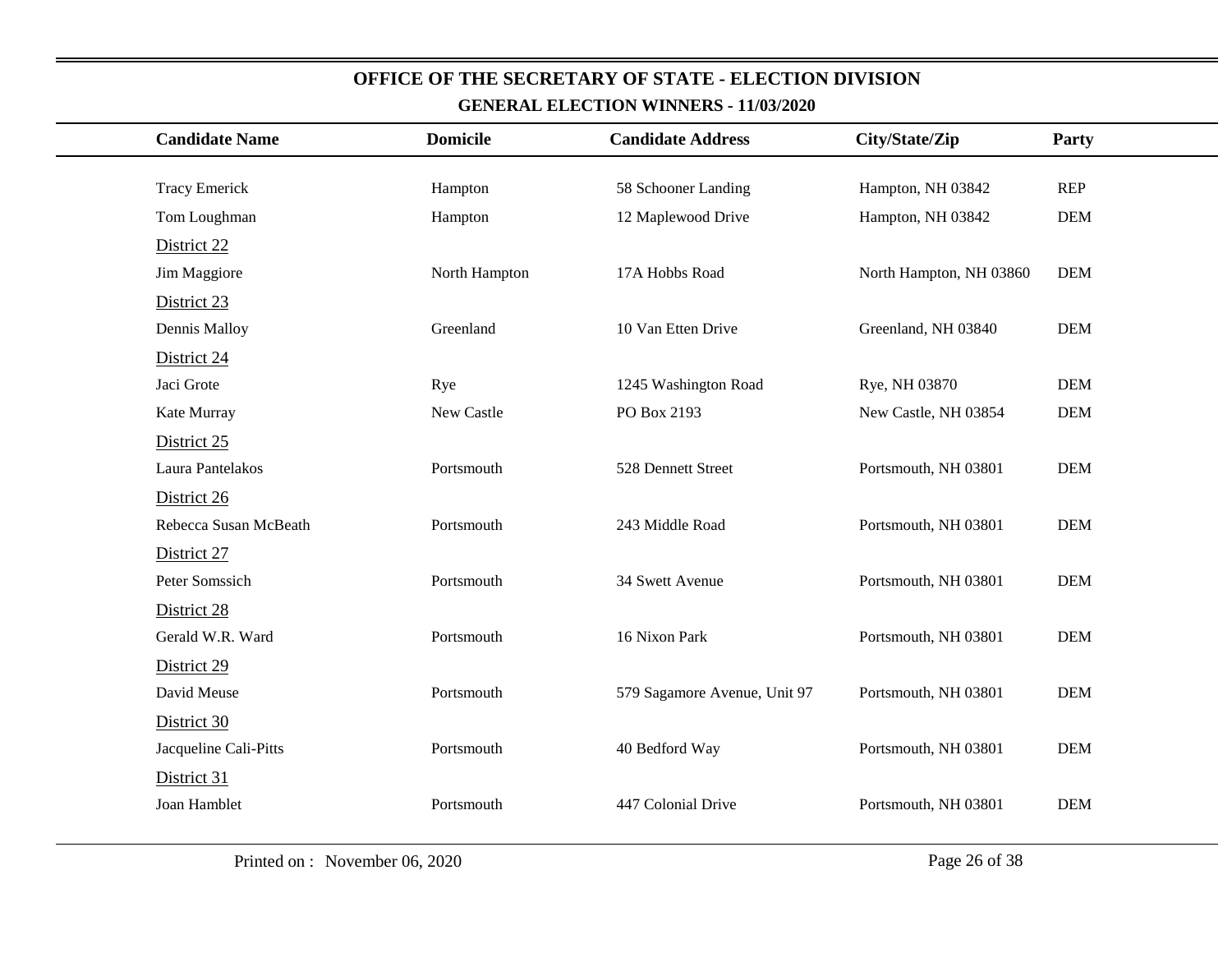| <b>Candidate Name</b>   | <b>Domicile</b> | <b>Candidate Address</b> | City/State/Zip          | Party      |
|-------------------------|-----------------|--------------------------|-------------------------|------------|
|                         |                 |                          |                         |            |
| District 32             |                 |                          |                         |            |
| Terry Roy               | Deerfield       | 252 South Road           | Deerfield, NH 03037     | <b>REP</b> |
| District 33             |                 |                          |                         |            |
| Josh Yokela             | Fremont         | 16 Tibbetts Road         | Fremont, NH 03044       | <b>REP</b> |
| District 34             |                 |                          |                         |            |
| <b>Mark Pearson</b>     | Hampstead       | 23 Faith Drive           | Hampstead, NH 03841     | <b>REP</b> |
| District 35             |                 |                          |                         |            |
| Deborah L. Hobson       | East Kingston   | 3 Woldridge Lane         | East Kingston, NH 03827 | <b>REP</b> |
| District 36             |                 |                          |                         |            |
| Alexis Simpson          | Exeter          | 20 Main Street           | Exeter, NH 03833        | <b>DEM</b> |
| District 37             |                 |                          |                         |            |
| Max Abramson            | Seabrook        | PO Box 746               | Seabrook, NH 03874      | <b>REP</b> |
| <b>STRAFFORD County</b> |                 |                          |                         |            |
| District 1              |                 |                          |                         |            |
| <b>Glenn Bailey</b>     | Milton          | 156 Park Place           | Milton, NH 03851        | <b>REP</b> |
| Peter T. Hayward        | Milton          | 4 Gold Street            | Milton, NH 03851        | <b>REP</b> |
| District 2              |                 |                          |                         |            |
| James F. Horgan         | Farmington      | 1255 Meaderboro Road     | Farmington, NH 03835    | <b>REP</b> |
| Joe Pitre               | Farmington      | 76 Cocheco Road          | Farmington, NH 03835    | <b>REP</b> |
| District 3              |                 |                          |                         |            |
| Michael Harrington      | Strafford       | 82 Garland Road          | Strafford, NH 03884     | <b>REP</b> |
| Kurt Wuelper            | Strafford       | 1336 Parker Mtn Road     | Strafford, NH 03884     | <b>REP</b> |
|                         |                 |                          |                         |            |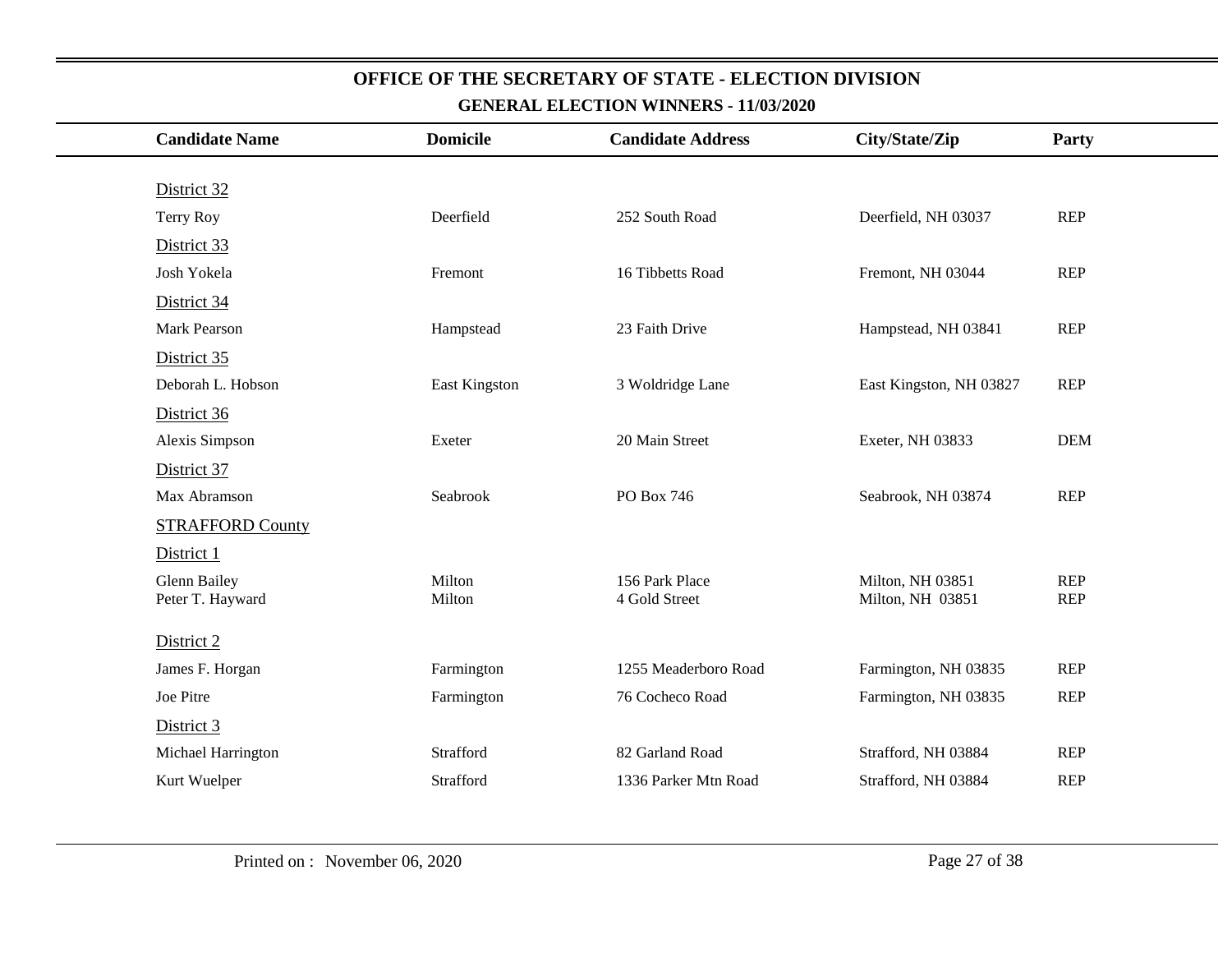| <b>Candidate Name</b>   | <b>Domicile</b> | <b>Candidate Address</b>   | City/State/Zip       | Party      |
|-------------------------|-----------------|----------------------------|----------------------|------------|
|                         |                 |                            |                      |            |
| District 4              |                 |                            |                      |            |
| Cassandra Levesque      | Barrington      | 204 Emerald Drive          | Barrington, NH 03825 | <b>DEM</b> |
| Len Turcotte            | Barrington      | 143 Beauty Hill Road       | Barrington, NH 03825 | <b>REP</b> |
| District 5              |                 |                            |                      |            |
| Jeffrey C. Salloway     | Lee             | 20 Langelley Drive         | Lee, NH 03860        | <b>DEM</b> |
| District 6              |                 |                            |                      |            |
| <b>Timothy Horrigan</b> | Durham          | 7A Faculty Road            | Durham, NH 03824     | <b>DEM</b> |
| Cam Kenney              | Durham          | PO Box 26                  | Durham, NH 03824     | <b>DEM</b> |
| Marjorie K. Smith       | Durham          | 100 Piscataqua Road        | Durham, NH 03824     | <b>DEM</b> |
| Judith Spang            | Durham          | 55 Wiswall Road            | Durham, NH 03824     | <b>DEM</b> |
| Janet G. Wall           | Madbury         | 9 Kelley Road              | Madbury, NH 03823    | <b>DEM</b> |
| District 7              |                 |                            |                      |            |
| <b>Timothy Fontneau</b> | Rochester       | 49 Sullivan Farm Drive     | Rochester, NH 03868  | <b>DEM</b> |
| District 8              |                 |                            |                      |            |
| Donna Ellis             | Rochester       | <b>488 Portland Street</b> | Rochester, NH 03867  | <b>DEM</b> |
| District 9              |                 |                            |                      |            |
| <b>Clifford Newton</b>  | Rochester       | 168 Old Dover Road         | Rochester, NH 03867  | <b>REP</b> |
| District 10             |                 |                            |                      |            |
| Aidan Ankarberg         | Rochester       | 328 Washington Street      | Rochester, NH 03837  | <b>REP</b> |
| District 11             |                 |                            |                      |            |
| Chuck Grassie           | Rochester       | 146 Brock Street           | Rochester, NH 03867  | <b>DEM</b> |
| District 12             |                 |                            |                      |            |
| Mac Kittredge           | Rochester       | 4 Tampa Drive              | Rochester, NH 03867  | <b>REP</b> |
|                         |                 |                            |                      |            |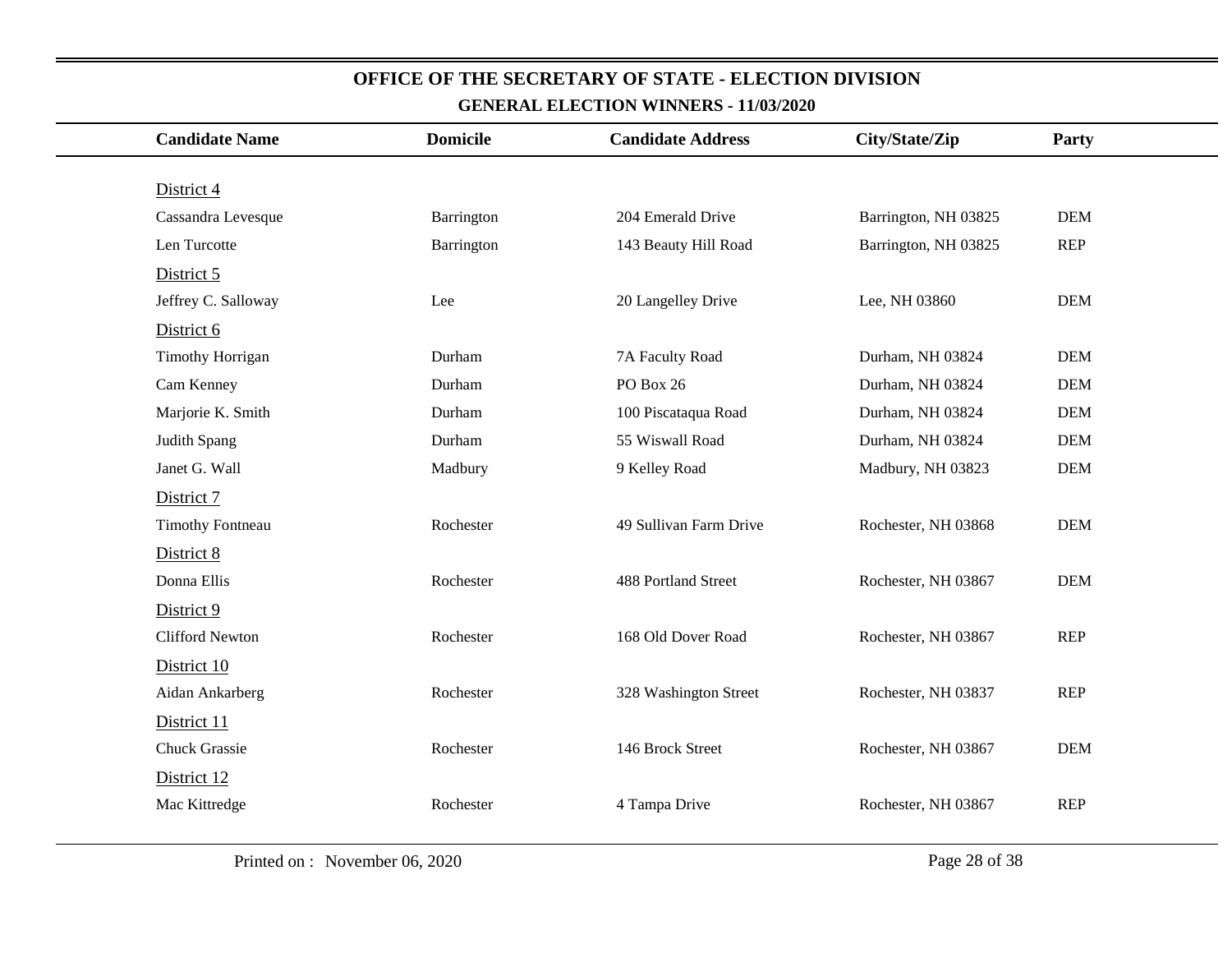| <b>Candidate Name</b> | <b>Domicile</b> | <b>Candidate Address</b> | City/State/Zip        | Party      |
|-----------------------|-----------------|--------------------------|-----------------------|------------|
|                       |                 |                          |                       |            |
| District 13           |                 |                          |                       |            |
| Casey M. Conley       | Dover           | 6 Florence Street        | Dover, NH 03820       | <b>DEM</b> |
| District 14           |                 |                          |                       |            |
| Kristina Fargo        | Dover           | 14 Cobble Hill Drive     | Dover, NH 03820       | <b>DEM</b> |
| District 15           |                 |                          |                       |            |
| Ariel Oxaal           | Dover           | 1 Renaud Avenue          | Dover, NH 03820       | <b>DEM</b> |
| District 16           |                 |                          |                       |            |
| <b>Sherry Frost</b>   | Dover           | 103 Mast Road            | Dover, NH 03820       | <b>DEM</b> |
| District 17           |                 |                          |                       |            |
| Peter Bixby           | Dover           | 69 Glenwood Avenue       | Dover, NH 03820       | <b>DEM</b> |
| Susan Treleaven       | Dover           | 454 Sixth Street         | Dover, NH 03820       | <b>DEM</b> |
| Kenneth S. Vincent    | Somersworth     | 19 Vincent Way           | Somersworth, NH 03878 | <b>DEM</b> |
| District 18           |                 |                          |                       |            |
| Gerri Cannon          | Somersworth     | 113 Indigo Hill Road     | Somersworth, NH 03878 | <b>DEM</b> |
| Wendy Chase           | Rollinsford     | PO Box 127               | Rollinsford, NH 03869 | <b>DEM</b> |
| Cecilia Rich          | Somersworth     | 212 Maple Street         | Somersworth, NH 03878 | <b>DEM</b> |
| District 19           |                 |                          |                       |            |
| Peter B. Schmidt      | Dover           | PO Box 1468              | Dover, NH 03820       | <b>DEM</b> |
| District 20           |                 |                          |                       |            |
| Thomas Southworth     | Dover           | 56 Durham Road, Unit 26  | Dover, NH 03820       | <b>DEM</b> |
| District 21           |                 |                          |                       |            |
| <b>Catt Sandler</b>   | Somersworth     | 2 Firefly Circle         | Somersworth, NH 03878 | <b>DEM</b> |
|                       |                 |                          |                       |            |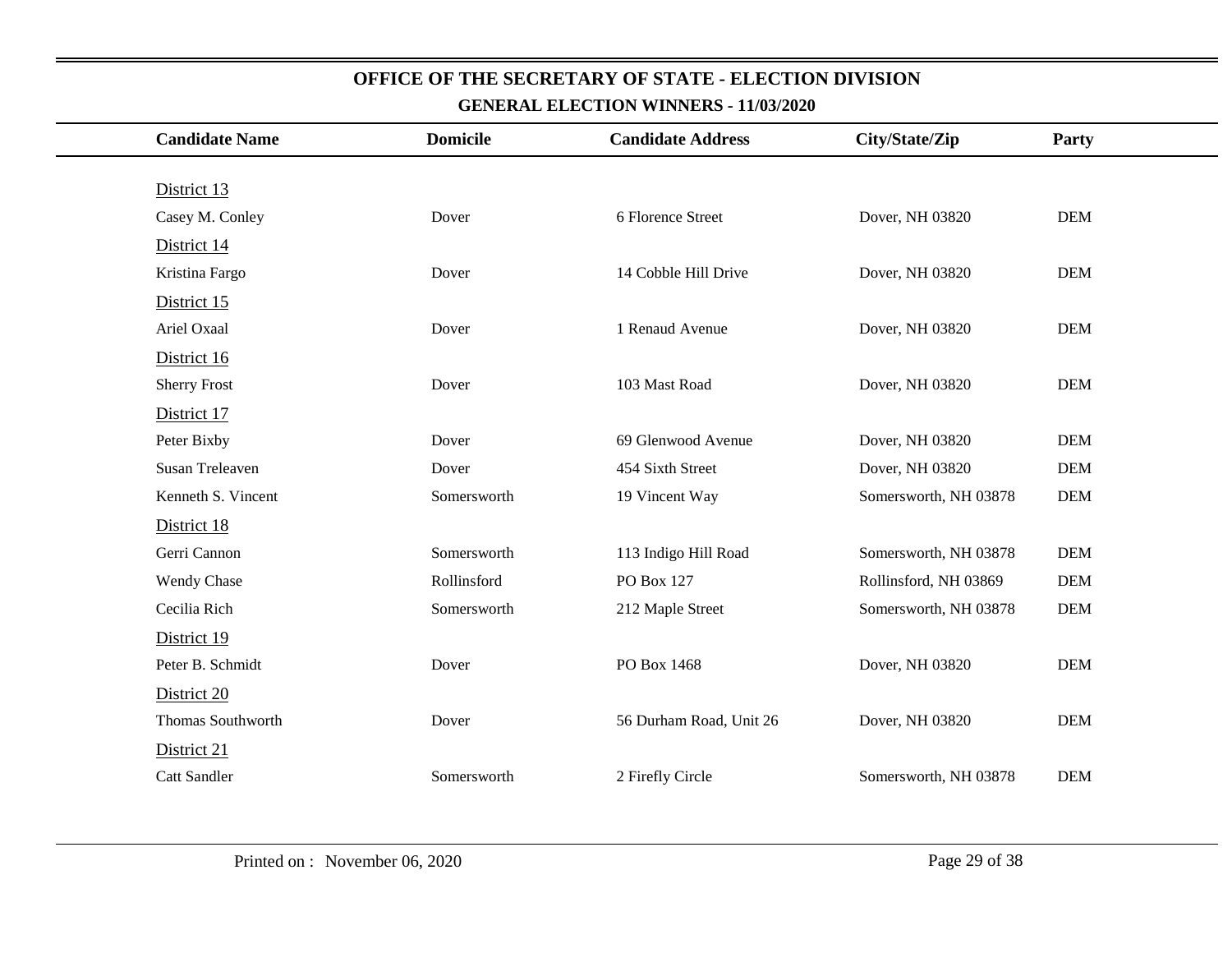| <b>Candidate Name</b>    | <b>Domicile</b> | <b>Candidate Address</b> | City/State/Zip       | Party      |
|--------------------------|-----------------|--------------------------|----------------------|------------|
|                          |                 |                          |                      |            |
| District 22              |                 |                          |                      |            |
| Thomas L. Kaczynski, Jr. | Rochester       | 112 Whitehall Road       | Rochester, NH 03868  | <b>REP</b> |
| District 23              |                 |                          |                      |            |
| Fenton Groen             | Rochester       | 75 Chapman Drive         | Rochester, NH 03839  | <b>REP</b> |
| District 24              |                 |                          |                      |            |
| <b>Susan Delemus</b>     | Rochester       | 57 Dustin Homestead      | Rochester, NH 03867  | <b>REP</b> |
| District 25              |                 |                          |                      |            |
| Amanda Gourgue           | Lee             | 61 Thompson Mill Road    | Lee, NH 03861        | <b>DEM</b> |
| <b>SULLIVAN County</b>   |                 |                          |                      |            |
| District 1               |                 |                          |                      |            |
| Lee Oxenham              | Plainfield      | 92 Methodist Hill Road   | Plainfield, NH 03781 | <b>DEM</b> |
| Brian Sullivan           | Grantham        | 642 Olde Farms Road      | Grantham, NH 03753   | <b>DEM</b> |
| District 2               |                 |                          |                      |            |
| Sue Gottling             | Sunapee         | 173 Lake Avenue          | Sunapee, NH 03782    | <b>DEM</b> |
| District 3               |                 |                          |                      |            |
| Andrew Scott O'Hearne    | Claremont       | 120 Main Street          | Claremont, NH 03743  | <b>DEM</b> |
| District 4               |                 |                          |                      |            |
| Gary Merchant            | Claremont       | 272 Pleasant Street      | Claremont, NH 03743  | <b>DEM</b> |
| District 5               |                 |                          |                      |            |
| Walter A. Stapleton      | Claremont       | 90 Veterans Park Road    | Claremont, NH 03743  | <b>REP</b> |
| District 6               |                 |                          |                      |            |
| John M. Callum, Jr.      | Unity           | 1195 2nd NH Tnpk         | Unity, NH 02771      | <b>REP</b> |
| <b>Skip Rollins</b>      | Newport         | 5 Willow Street          | Newport, NH 03773    | <b>REP</b> |
|                          |                 |                          |                      |            |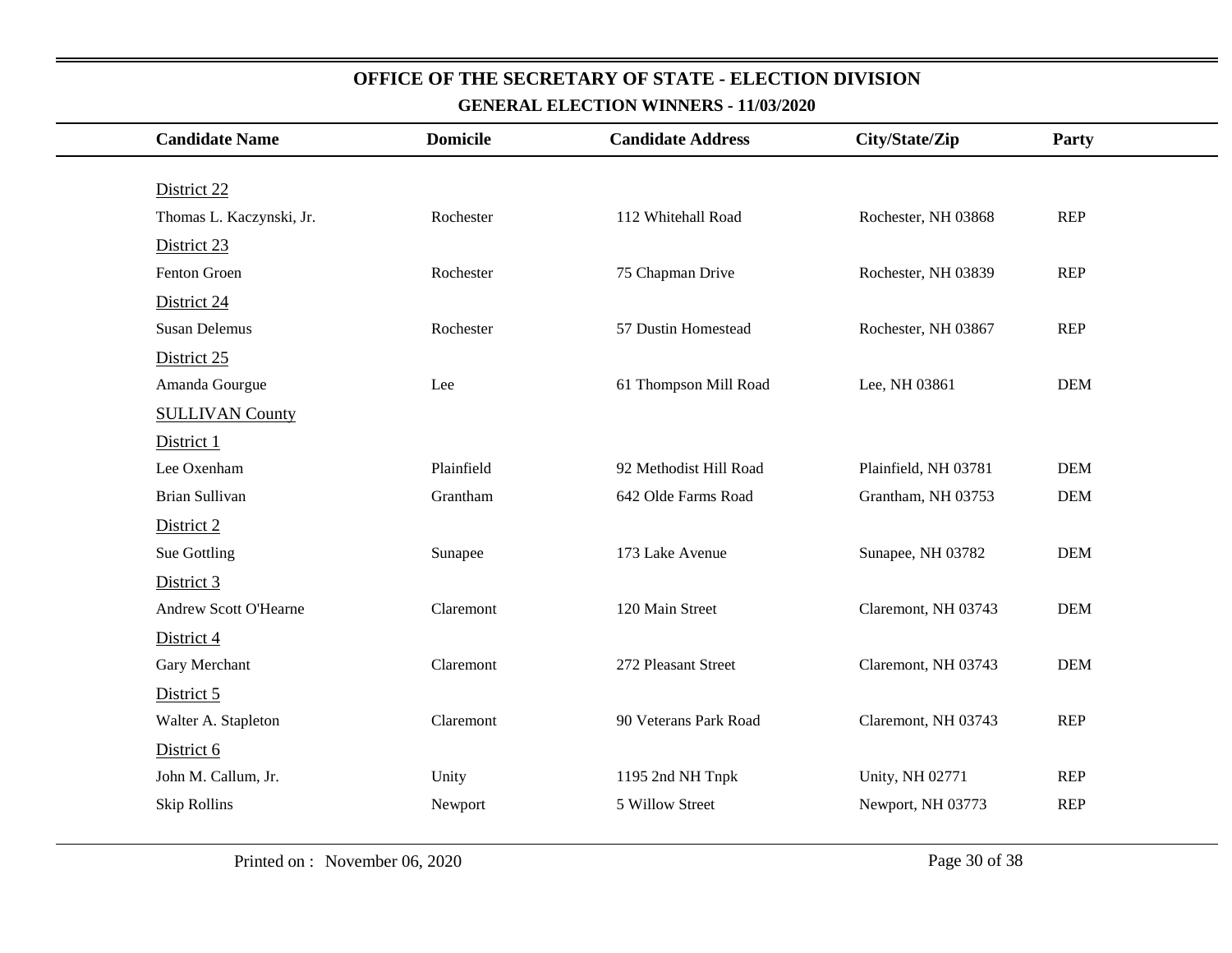| <b>Candidate Name</b>                 | <b>Domicile</b> | <b>Candidate Address</b>         | City/State/Zip                    | Party          |
|---------------------------------------|-----------------|----------------------------------|-----------------------------------|----------------|
|                                       |                 |                                  |                                   |                |
| District 7                            |                 |                                  |                                   |                |
| <b>Judy Aron</b>                      | Acworth         | 266 Forest Road                  | South Acworth, NH 03607           | <b>REP</b>     |
| District 8                            |                 |                                  |                                   |                |
| Walter Spilsbury                      | Charlestown     | PO Box 571                       | Charlestown, NH 03603             | <b>REP</b>     |
| District 9                            |                 |                                  |                                   |                |
| Linda Tanner                          | Sunapee         | PO Box 267                       | Georges Mills, NH 03751           | <b>DEM</b>     |
| District 10                           |                 |                                  |                                   |                |
| John R. Cloutier                      | Claremont       | 2 Winter Street, Apt D14         | Claremont, NH 03743               | <b>DEM</b>     |
| District 11                           |                 |                                  |                                   |                |
| <b>Steven Smith</b>                   | Charlestown     | PO Box 624                       | Charlestown, NH 03603             | <b>REP</b>     |
| <b>BELKNAP County</b>                 |                 |                                  |                                   |                |
| Sheriff                               |                 |                                  |                                   |                |
| <b>Bill Wright</b>                    | Belmont         | 339 Brown Hill Road              | Belmont, NH 03220                 | <b>REP</b>     |
| <b>County Attorney</b>                |                 |                                  |                                   |                |
| Andrew Livernois                      | New Hampton     | 45 Drake Rd                      | New Hampton, NH 03256             | <b>REP/DEM</b> |
| <b>County Treasurer</b>               |                 |                                  |                                   |                |
| Michael G. Muzzey                     | Laconia         | 1480 Old N. Main Street, Unit 20 | Laconia, NH 03246                 | <b>REP/DEM</b> |
| <b>Register of Deeds</b>              |                 |                                  |                                   |                |
| Judy McGrath                          | Laconia         | 195 Shore Drive                  | Laconia, NH 03246                 | <b>REP</b>     |
| <b>Register of Probate</b>            |                 |                                  |                                   |                |
| Alan Glassman                         | Barnstead       | PO Box 14                        | Gilmanton Iron Works, NH<br>03837 | <b>REP</b>     |
| <b>County Commissioner District 1</b> |                 |                                  |                                   |                |
| Peter John Spanos                     | Laconia         | PO Box 102                       | Winnisquam, NH 03289              | <b>REP</b>     |
| Printed on : November 06, 2020        |                 |                                  | Page 31 of 38                     |                |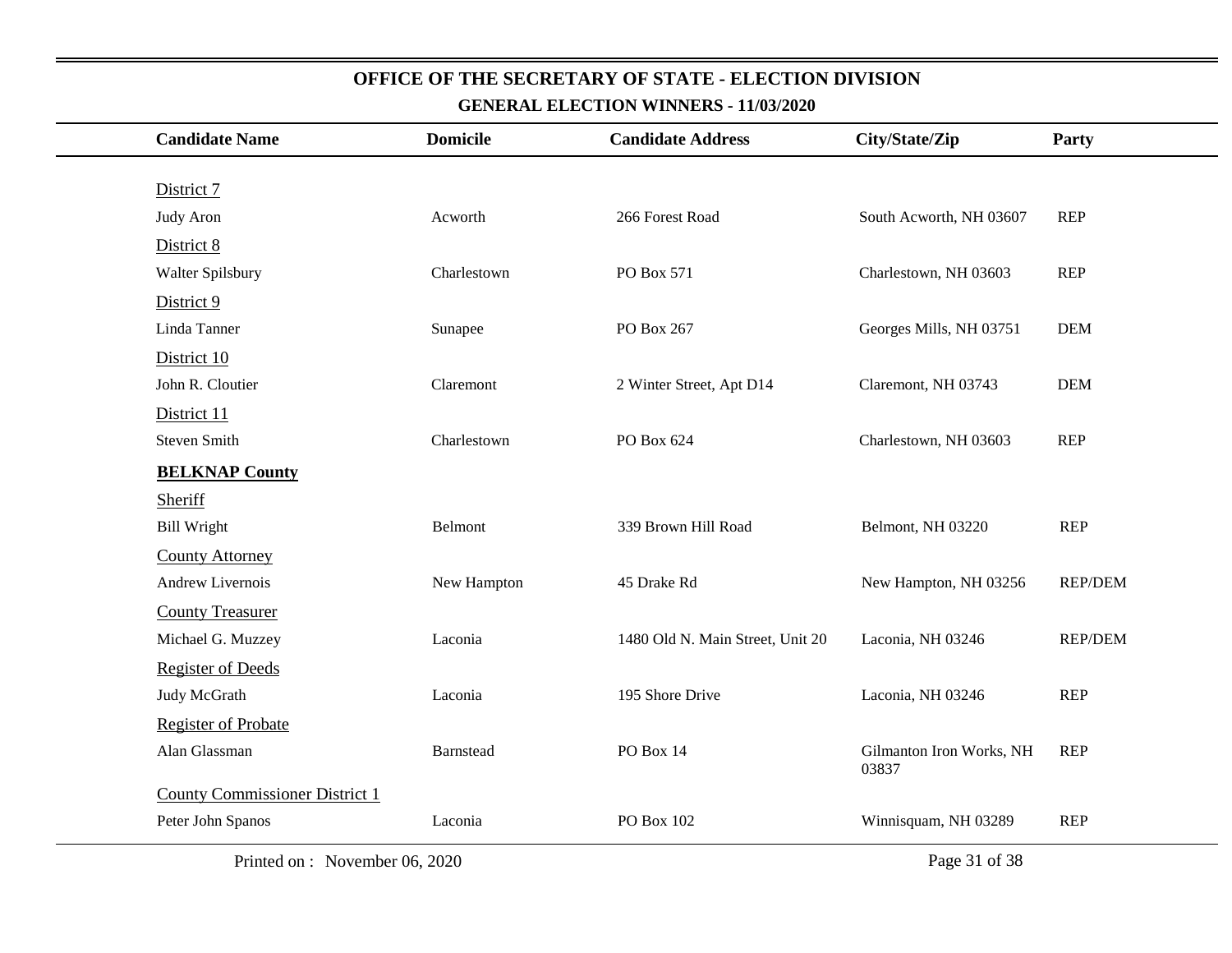| <b>Candidate Name</b>                 | <b>Domicile</b> | <b>Candidate Address</b> | City/State/Zip                    | Party          |
|---------------------------------------|-----------------|--------------------------|-----------------------------------|----------------|
| <b>County Commissioner District 2</b> |                 |                          |                                   |                |
| Glen A. Waring                        | Gilmanton       | 24 Howard Road           | Gilmanton Iron Works, NH<br>03837 | <b>REP</b>     |
| <b>CARROLL County</b>                 |                 |                          |                                   |                |
| <b>Sheriff</b>                        |                 |                          |                                   |                |
| Domenic M. Richardi                   | Conway          | 643 Stark Road           | Center Conway, NH 03813           | <b>REP/DEM</b> |
| <b>County Attorney</b>                |                 |                          |                                   |                |
| Michaela O'Rourke Andruzzi            | Wolfeboro       | PO Box 142               | Wolfeboro, NH 03894               | <b>DEM/REP</b> |
| <b>County Treasurer</b>               |                 |                          |                                   |                |
| Joseph L. Costello                    | Conway          | 155 Fairview Ave         | Conway, NH 03818                  | <b>REP/DEM</b> |
| <b>Register of Deeds</b>              |                 |                          |                                   |                |
| Lisa Scott                            | Sandwich        | 17 Diamond Ledge Road    | Sandwich, NH 03227                | <b>REP/DEM</b> |
| Register of Probate                   |                 |                          |                                   |                |
| Meg Lavender                          | <b>Bartlett</b> | PO Box 1149              | Intervale, NH 03845               | <b>REP</b>     |
| County Commissioner, 2nd District     |                 |                          |                                   |                |
| Kimberly J. Tessari                   | Ossipee         | 22 Water Village Road    | Ossipee, NH 03864                 | <b>REP</b>     |
| County Commissioner, 3rd District     |                 |                          |                                   |                |
| <b>Matthew Plache</b>                 | Wolfeboro       | 65 Brackett Road         | Wolfeboro, NH 03894               | <b>REP</b>     |
| <b>CHESHIRE County</b>                |                 |                          |                                   |                |
| Sheriff                               |                 |                          |                                   |                |
| Eli Rivera                            | Keene           | <b>PO Box 140</b>        | Keene, NH 03431                   | <b>DEM</b>     |
| <b>County Attorney</b>                |                 |                          |                                   |                |
| D. Chris McLaughlin                   | Westmoreland    | 43 Owls Hill Road        | Westmoreland, NH 03467            | <b>DEM</b>     |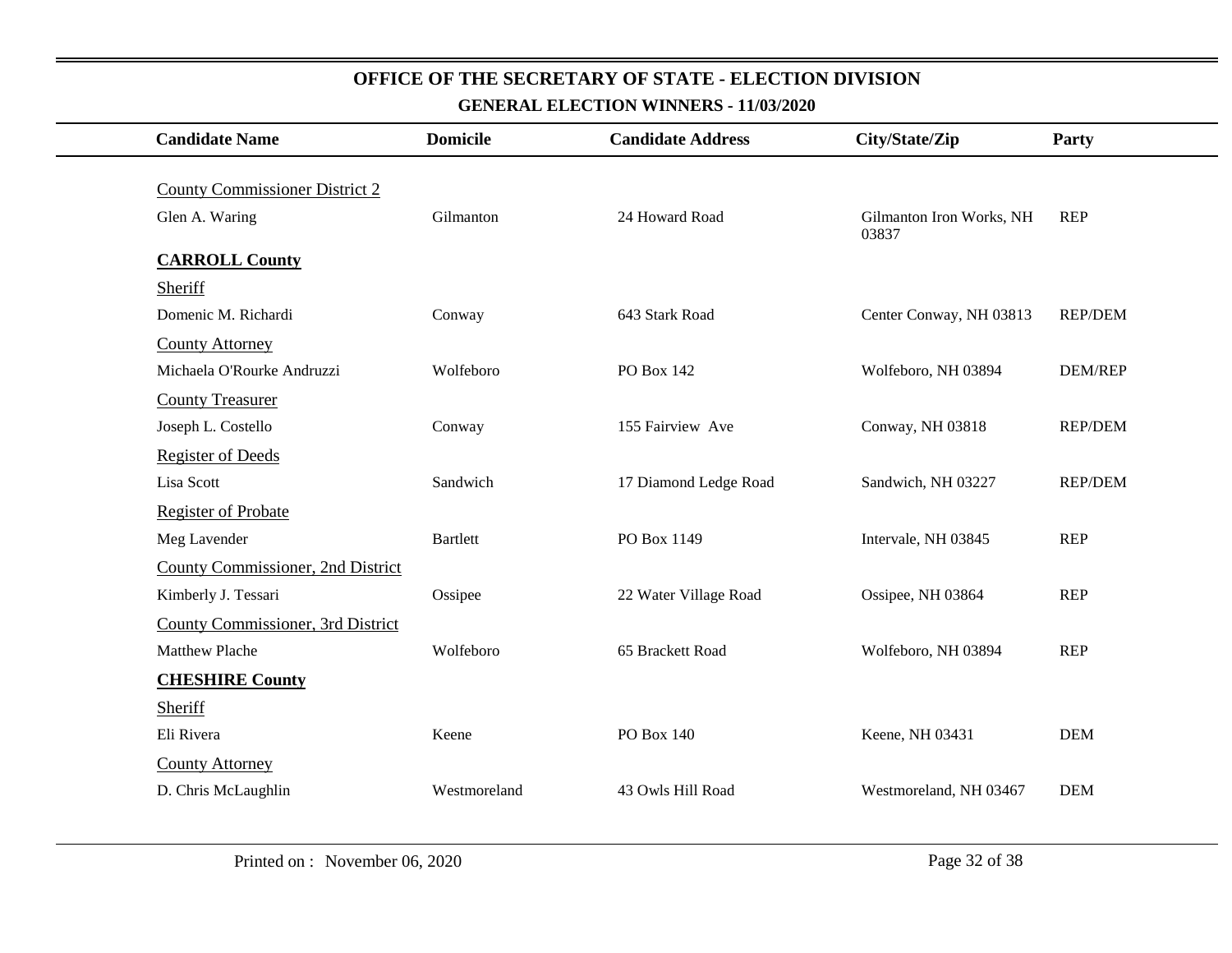## **Candidate Name Domicile Candidate Address City/State/Zip Party** County Treasurer Charles Weed Keene 28 Damon Court Keene, NH 03431 DEM Register of Deeds Anna Z. Tilton **Example 2. Tilton** Keene **Represent Box 333** Keene, NH 03431 DEM Register of Probate Jeremy LaPlante Keene 17 Ashuelot Court Keene, NH 03431 DEM County Commissioner District 1 Jack Wozmak Walpole 6 Old Stage Road Walpole, NH 03608 DEM County Commissioner District 2 Terry M. Clark **Keene** Keene 14 Barrett Avenue Keene, NH 03431 DEM **COOS County** Sheriff Brian L. Valerino **Berlin** Berlin 84 Horne St Berlin, NH 03580 REP/DEM County Attorney John G. McCormick Lancaster 49 Middle Street Lancaster, NH 03584 DEM County Treasurer Suzanne L. Collins Colebrook 25 Trooper Leslie Lord Mem Hwy Colebrook, NH 03576 REP Register of Deeds Leon H. Rideout Lancaster 28 Causeway Street Lancaster, NH 03584 REP Register of Probate Terri L. Peterson Lancaster 43 Mechanic Street Lancaster, NH 03584 REP County Commissioner District 1 Paul R. Grenier **Berlin** Berlin **Berlin** 492 Champlain Street **Berlin**, NH 03570 DEM

## **OFFICE OF THE SECRETARY OF STATE - ELECTION DIVISION**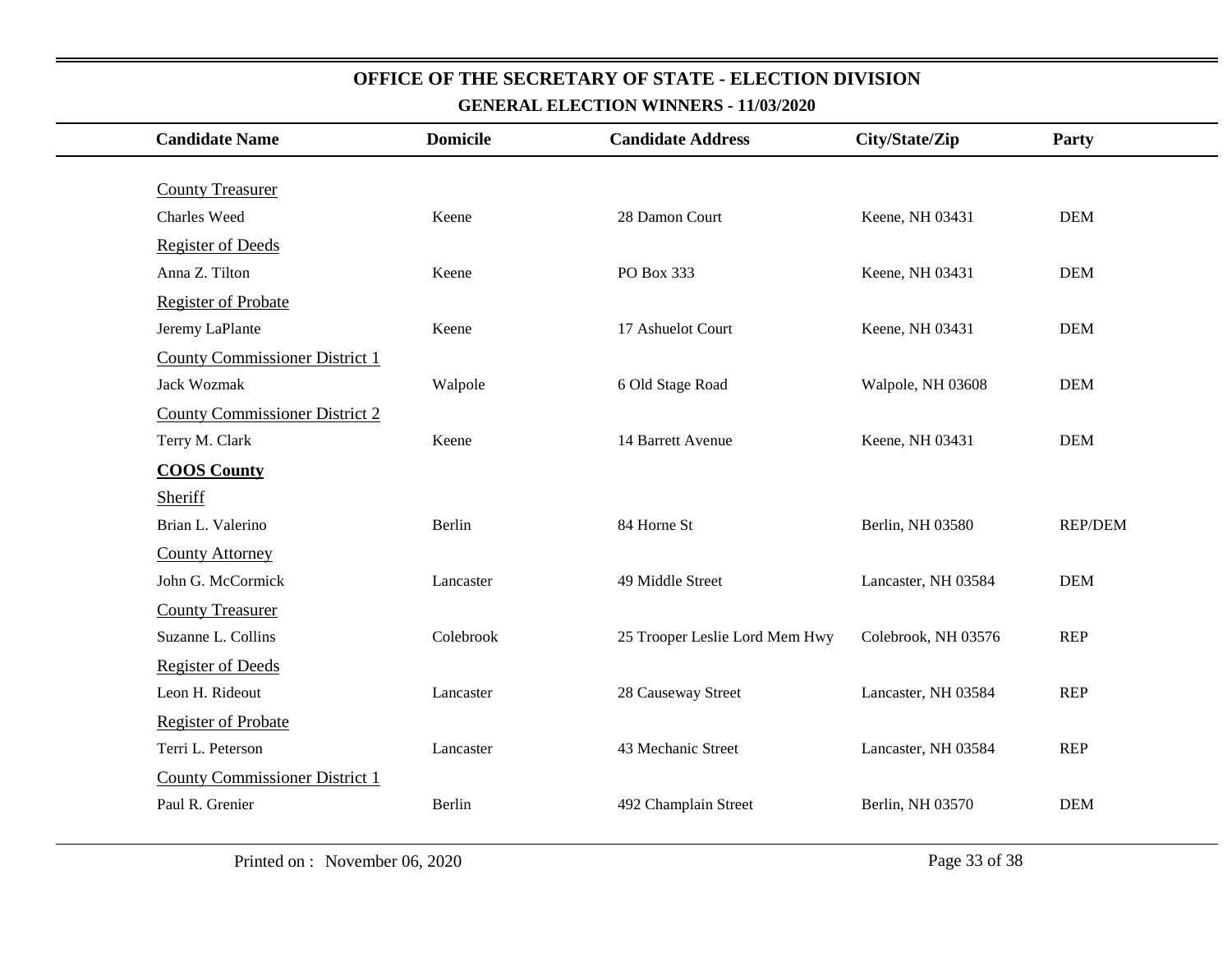| <b>Candidate Name</b>                        | <b>Domicile</b> | <b>Candidate Address</b> | City/State/Zip            | <b>Party</b>   |
|----------------------------------------------|-----------------|--------------------------|---------------------------|----------------|
| <b>County Commissioner District 3</b>        |                 |                          |                           |                |
| Ray Gorman                                   | Colebrook       | 32 Aldrich Road          | Colebrook, NH 03576       | <b>REP</b>     |
| <b>GRAFTON County</b>                        |                 |                          |                           |                |
| Sheriff                                      |                 |                          |                           |                |
| Jeff Stiegler                                | Haverhill       | 35 Aldrich Lane          | North Haverhill, NH 03774 | <b>DEM/REP</b> |
| <b>County Attorney</b>                       |                 |                          |                           |                |
| Marcie Hornick                               | Littleton       | 169 Kimball Street       | Littleton, NH 03561       | <b>DEM/REP</b> |
| <b>County Treasurer</b>                      |                 |                          |                           |                |
| Karen Liot Hill                              | Lebanon         | 24 Messenger Street      | Lebanon, NH 03766         | <b>DEM</b>     |
| <b>Register of Deeds</b>                     |                 |                          |                           |                |
| Kelley Jean Monahan                          | Orford          | 37 Gimes Hill rd         | Orford, NH 03777          | <b>DEM/REP</b> |
| <b>Register of Probate</b><br>Paul M. Mirski | Enfield         | 736 Shaker Hill Road     | Enfield, NH 03748         | <b>REP</b>     |
| <b>County Commissioner District 1</b>        |                 |                          |                           |                |
| Wendy Piper                                  | Enfield         | PO Box 311               | Enfield, NH 03748         | <b>DEM</b>     |
| <b>County Commissioner District 2</b>        |                 |                          |                           |                |
| Linda D. Lauer                               | <b>Bath</b>     | PO Box 147               | Bath, NH 03743            | <b>DEM</b>     |
| <b>County Commissioner District 3</b>        |                 |                          |                           |                |
| Omer C. Ahern, Jr.                           | Wentworth       | PO Box 293               | Wentworth, NH 03282       | <b>REP</b>     |
| <b>HILLSBOROUGH County</b>                   |                 |                          |                           |                |
| Sheriff                                      |                 |                          |                           |                |
| <b>Christopher Connelly</b>                  | Mont Vernon     | PO Box 63                | Mont Vernon, NH 03057     | <b>REP</b>     |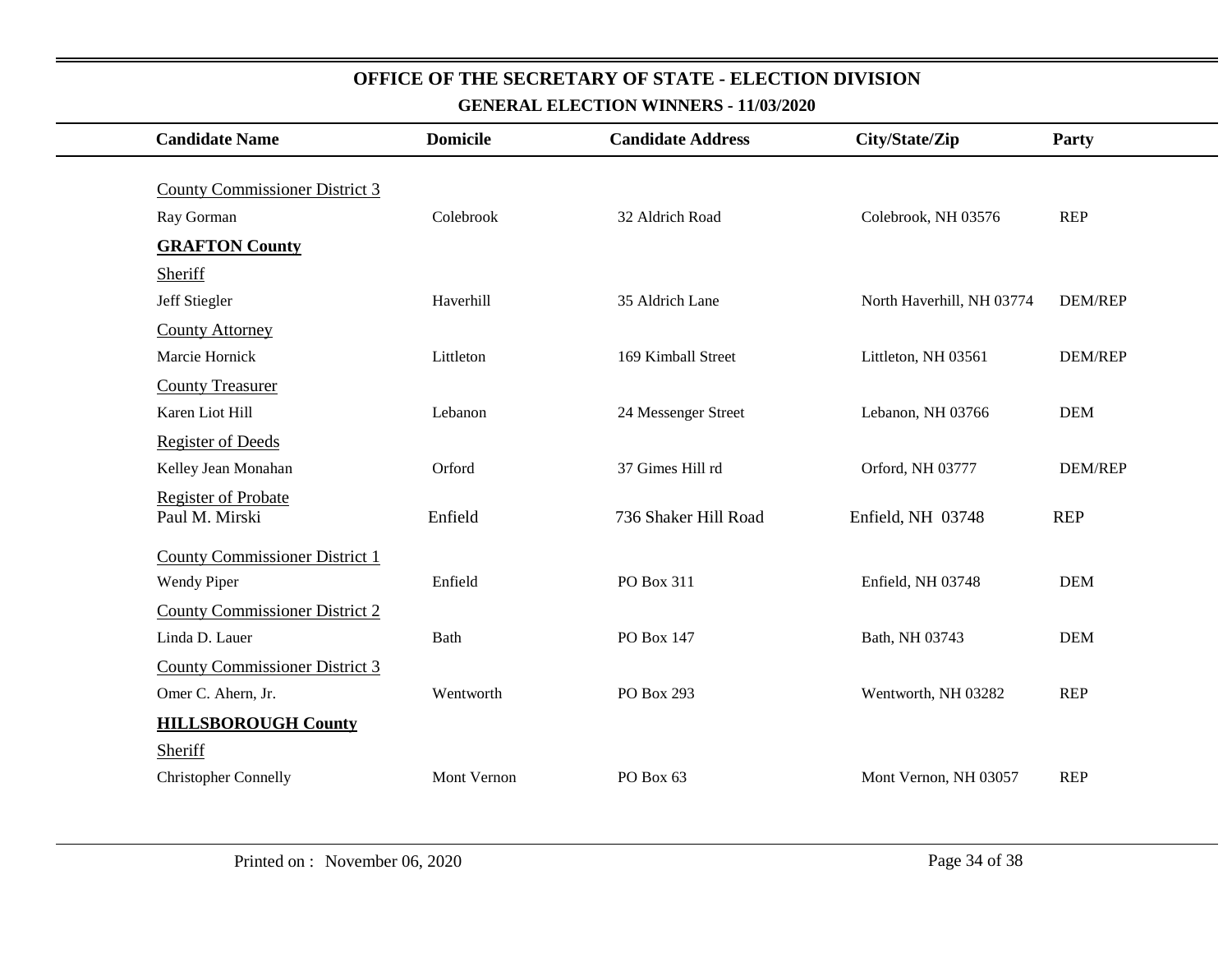| <b>Candidate Name</b>                 | <b>Domicile</b>  | <b>Candidate Address</b> | City/State/Zip       | Party          |
|---------------------------------------|------------------|--------------------------|----------------------|----------------|
|                                       |                  |                          |                      |                |
| <b>County Attorney</b>                |                  |                          |                      |                |
| John J. Coughlin                      | Amherst          | 9 Mulberry Lane          | Amherst, NH 03031    | <b>REP</b>     |
| <b>County Treasurer</b>               |                  |                          |                      |                |
| David G. Fredette                     | Nashua           | 4 Henry David Drive #408 | Nashua, NH 03062     | <b>REP</b>     |
| <b>Register of Deeds</b>              |                  |                          |                      |                |
| Mary Ann Crowell                      | <b>Brookline</b> | PO Box 444               | Brookline, NH 03033  | <b>DEM</b>     |
| <b>Register of Probate</b>            |                  |                          |                      |                |
| Elizabeth Ann Moreau                  | Manchester       | 115 Brookfield Drive     | Manchester, NH 03109 | <b>REP</b>     |
| <b>County Commissioner District 1</b> |                  |                          |                      |                |
| Toni Pappas                           | Manchester       | 432 Hanover Street       | Manchester, NH 03104 | <b>REP</b>     |
| <b>County Commissioner District 2</b> |                  |                          |                      |                |
| Michael Soucy                         | Nashua           | 3 Roseann Circle         | Nashua, NH 03062     | <b>REP</b>     |
| <b>County Commissioner District 3</b> |                  |                          |                      |                |
| Robert H. Rowe                        | Amherst          | 18 Jones Road, Box 1117  | Amherst, NH 03031    | <b>REP</b>     |
| <b>MERRIMACK County</b>               |                  |                          |                      |                |
| Sheriff                               |                  |                          |                      |                |
| David A. Croft                        | Salisbury        | 147 Hensmith Road        | Salisbury, NH 03268  | <b>DEM</b>     |
| <b>County Attorney</b>                |                  |                          |                      |                |
| Paul Halvorsen                        | Concord          | PO Box 3423              | Concord, NH 03302    | <b>REP</b>     |
| <b>County Treasurer</b>               |                  |                          |                      |                |
| Kathleen G. Donnelly                  | Concord          | 481 Josiah Bartlett Road | Concord, NH 03301    | <b>DEM</b>     |
| <b>Register of Deeds</b>              |                  |                          |                      |                |
| Susan Cragin                          | Concord          | 48 Rumford Street        | Concord, NH 03301    | <b>DEM/REP</b> |
|                                       |                  |                          |                      |                |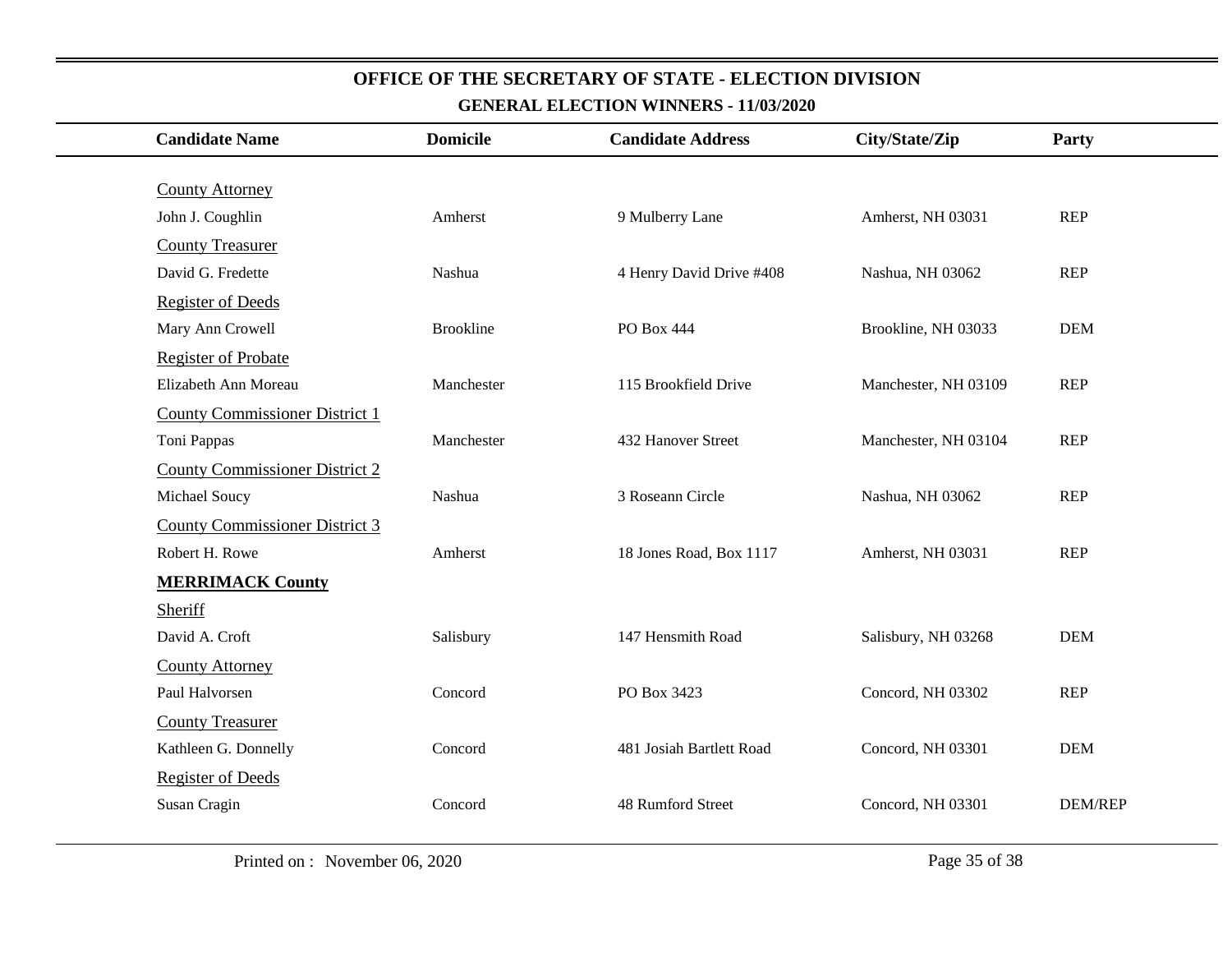| <b>Candidate Name</b>                 | <b>Domicile</b> | <b>Candidate Address</b> | City/State/Zip       | <b>Party</b> |
|---------------------------------------|-----------------|--------------------------|----------------------|--------------|
|                                       |                 |                          |                      |              |
| <b>Register of Probate</b>            |                 |                          |                      |              |
| Jane Bradstreet                       | Hopkinton       | PO Box 149               | Contoocook, NH 03229 | <b>DEM</b>   |
| <b>County Commissioner District 1</b> |                 |                          |                      |              |
| Tara Reardon                          | Concord         | 71 Warren Street         | Concord, NH 03301    | <b>DEM</b>   |
| <b>County Commissioner District 2</b> |                 |                          |                      |              |
| Stuart D. Trachy                      | Franklin        | 293 Webster Lake Road    | Franklin, NH 03235   | <b>REP</b>   |
| <b>ROCKINGHAM County</b>              |                 |                          |                      |              |
| Sheriff                               |                 |                          |                      |              |
| <b>Chuck Massahos</b>                 | Salem           | 45 Sherwood Circle       | Salem, NH 03079      | <b>REP</b>   |
| <b>County Attorney</b>                |                 |                          |                      |              |
| Patricia Conway                       | Salem           | 10 Teague Drive          | Salem, NH 03079      | <b>REP</b>   |
| <b>County Treasurer</b>               |                 |                          |                      |              |
| <b>Scott Priestley</b>                | Windham         | 17 Gertrude Road         | Windham, NH 03087    | <b>REP</b>   |
| <b>Register of Deeds</b>              |                 |                          |                      |              |
| <b>Cathy Stacey</b>                   | Salem           | 4 Bluff Street           | Salem, NH 03079      | <b>REP</b>   |
| <b>Register of Probate</b>            |                 |                          |                      |              |
| Ray Tweedie                           | Rye             | PO Box 351               | Rye, NH 03870        | <b>REP</b>   |
| <b>County Commissioner District 1</b> |                 |                          |                      |              |
| Kate Coyle                            | Portsmouth      | 660 Middle Street        | Portsmouth, NH 03801 | <b>DEM</b>   |
| <b>County Commissioner District 3</b> |                 |                          |                      |              |
| Brian K. Chirichiello                 | Derry           | 6 Rollins Street         | Derry, NH 03038      | <b>REP</b>   |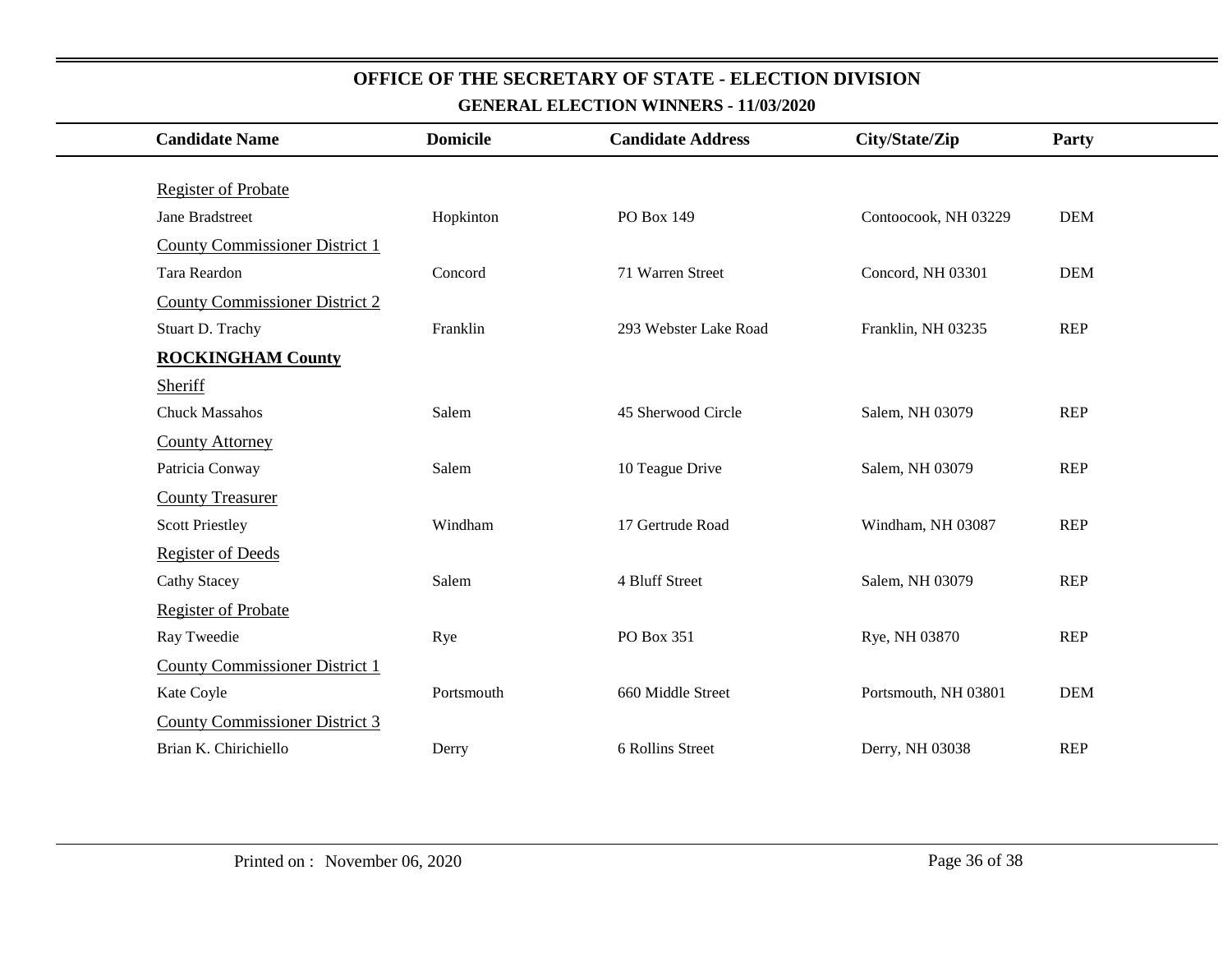| <b>Candidate Name</b>              | <b>Domicile</b> | <b>Candidate Address</b> | City/State/Zip        | Party          |
|------------------------------------|-----------------|--------------------------|-----------------------|----------------|
|                                    |                 |                          |                       |                |
| <b>STRAFFORD County</b><br>Sheriff |                 |                          |                       |                |
| Mark Brave                         | Dover           | 17 Schooner Drive        | Dover, NH 03820       | <b>DEM</b>     |
| <b>County Attorney</b>             |                 |                          |                       |                |
| Thomas P. Velardi                  | Dover           | 56 Summer St             | Dover, NH 03820       | <b>DEM/REP</b> |
| <b>County Treasurer</b>            |                 |                          |                       |                |
| Pamela J. Arnold                   | Milton          | PO Box 1155              | Milton, NH 03866      | <b>DEM/REP</b> |
| <b>Register of Deeds</b>           |                 |                          |                       |                |
| Catherine A. Berube                | Dover           | 37 Fieldstone Dr         | Dover, NH 03820       | <b>DEM/REP</b> |
| <b>Register of Probate</b>         |                 |                          |                       |                |
| Luz Bay                            | Dover           | 290 Long Hill Road       | Dover, NH 03820       | <b>DEM</b>     |
| <b>County Commissioner</b>         |                 |                          |                       |                |
| Deanna Rollo                       | Rollinsford     | 23 Heritage Dr           | Rollinsford, NH 03869 | <b>DEM/REP</b> |
| George Maglaras                    | Dover           | 33 Cocheco Street        | Dover, NH 03820       | <b>DEM/REP</b> |
| Robert J. Watson                   | Rochester       | 11 Paradis Drive         | Rochester, NH 03867   | <b>DEM/REP</b> |
| <b>SULLIVAN County</b>             |                 |                          |                       |                |
| Sheriff                            |                 |                          |                       |                |
| John P. Simonds                    | Claremont       | 278 Hanover St           | Claremont, NH 03843   | <b>REP/DEM</b> |
| <b>County Attorney</b>             |                 |                          |                       |                |
| Marc Hathaway                      | Newport         | 525 Unity Road           | Newport, NH 03773     | <b>REP/DEM</b> |
| <b>County Treasurer</b>            |                 |                          |                       |                |
| Michael Sanderson                  | Newport         | 177 Cheney Street        | Newport, NH 03773     | <b>REP</b>     |